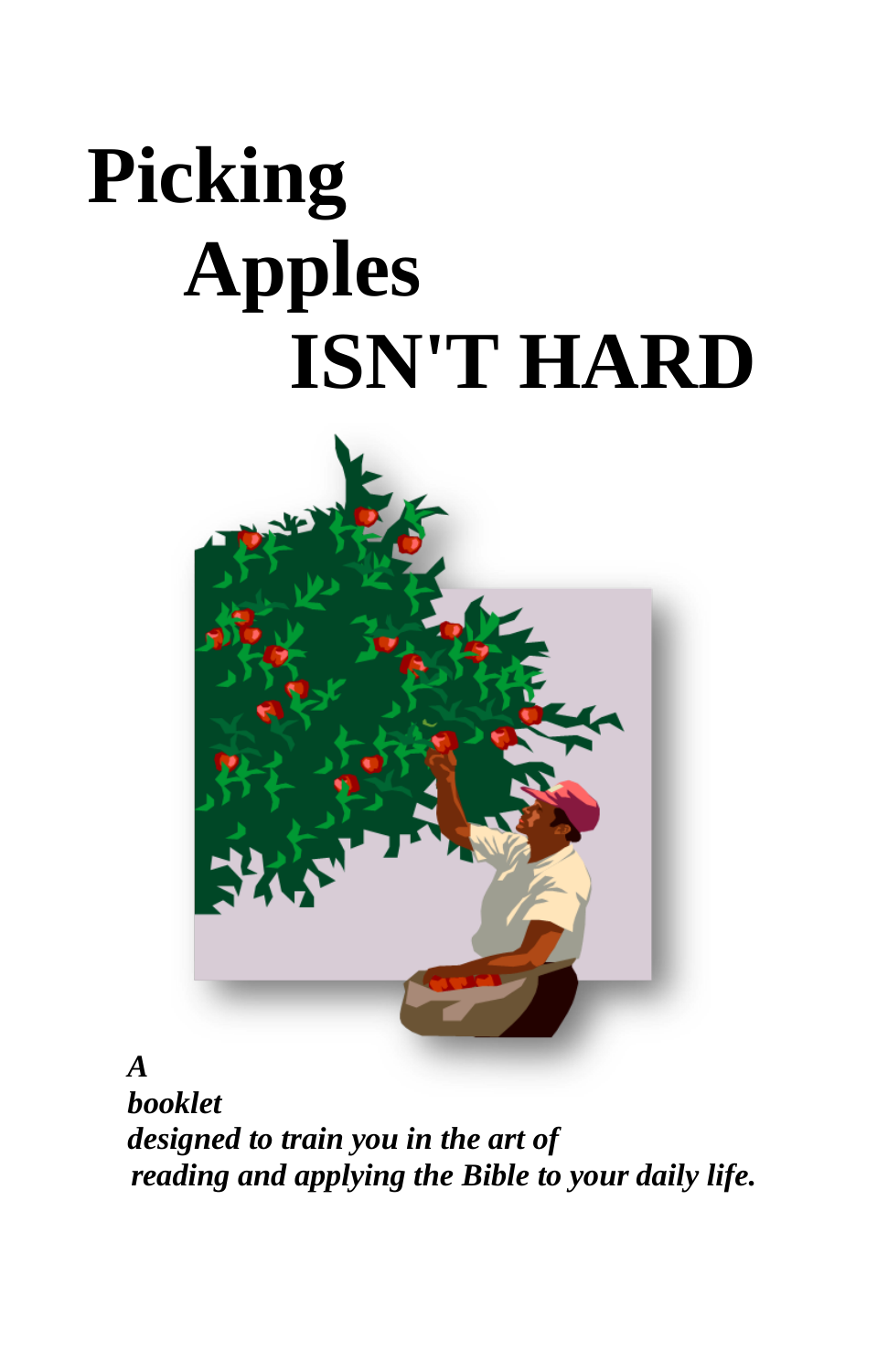

**Published by Ephesians 3:20 Publishing a division of Reaching America Ministries 4180 44th Street SE Suite A Grand Rapids, MI 49512**

**Copyright ©2013 John Devries**

**All Scripture passages designated (NIV) are from the Holy Bible: New International Version ® NIV ® Copyright © 1973, 1978, 1984 by Biblica.**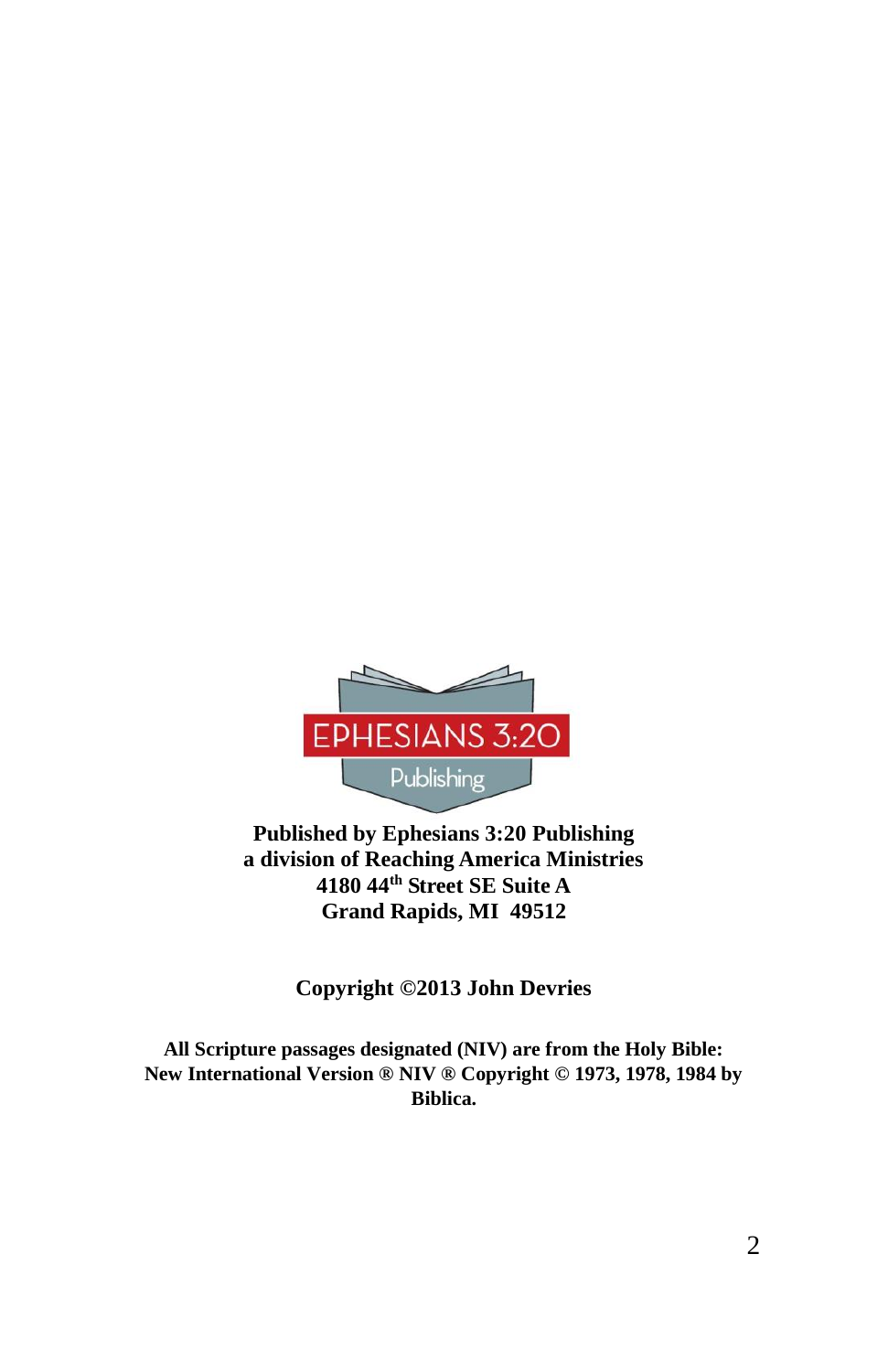*Apples are there to be picked. So are the promises of God.*

*Apples are found on trees. God's promises are found in his Word.*

*Apples aren't any good to you unless you pick them. Neither are the promises of God.*

*Apple picking isn't hard. Picking promises from God's Word can be hard. Most of us need some training.*

This little course is designed to train you in the precious art of picking God's promises from His Word and putting them in your life.

**Apple picking won't change your life.**

# **Picking God's promises will!**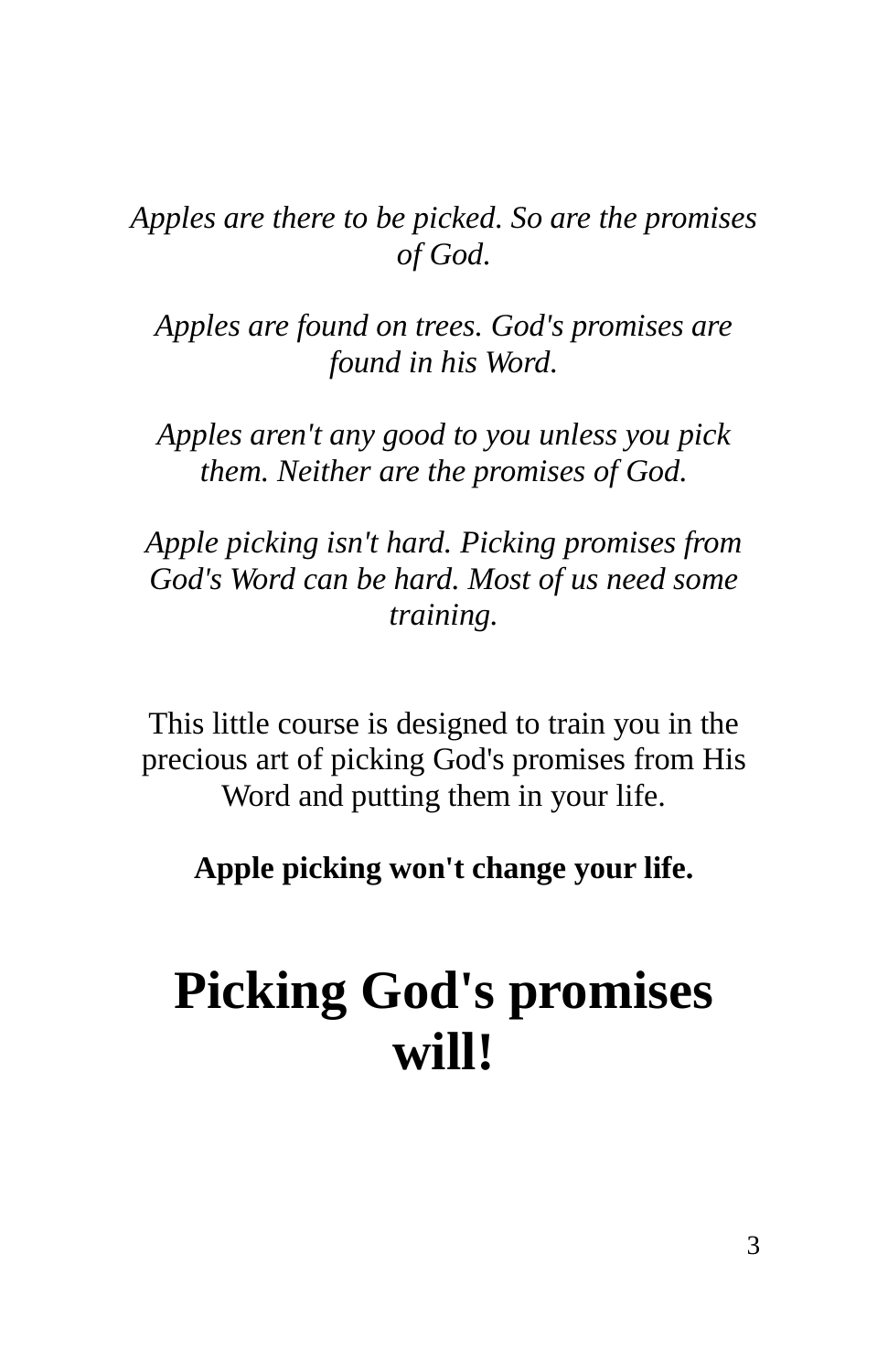# About the Author

Dr. John Devries is the founder of two organizations; Reaching America Ministries and Mission India. For over forty years John has worked and prayed diligently to equip God's people to be Biblically literate in both the United States and in India.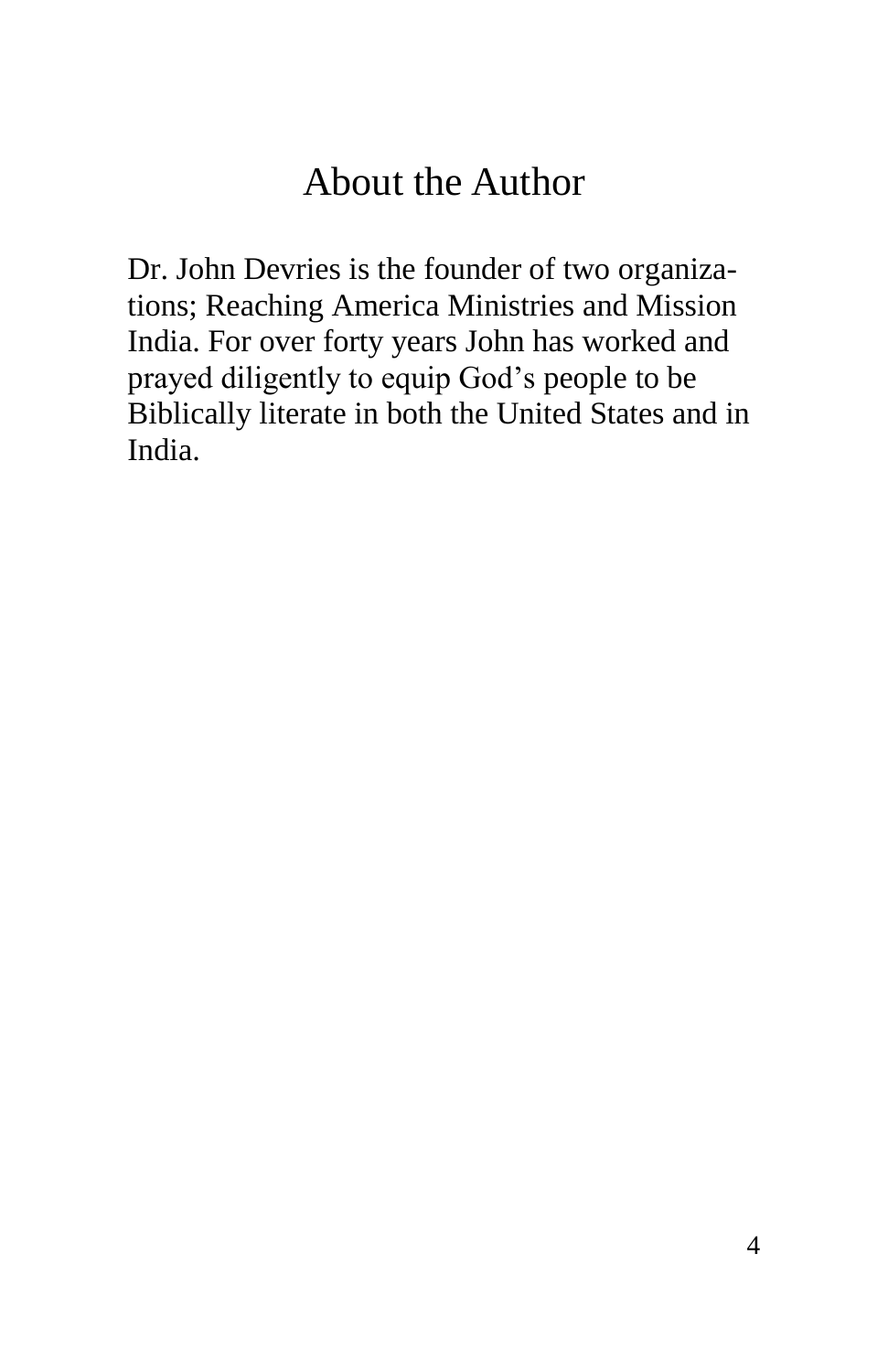# Read this before you start!

Remember back when you were a little child? Were you one of those kids who liked to take things apart and put them together again (usually with very limited success)? Children have a way of doing that. Leave something around and their curiosity gets the best of them—they'll take it apart to see what inside, and then they'll tries to put it back together again and get it working.

Stop to think about it; that's the way we really learn isn't it? You have to take something apart to understand how it is made, and you can't say that you really understand it until you put it back together again and get it working.

If you would like to read the Bible, you must do it this same way. You must take a section apart and try to understand it; next you must put it back together and get the general challenges out of it; and finally you must make it work by applying those challenges to specific situations in your life that day!

We hope this little course will help you do that. We intend it to be more than a devotional guide—it's a training tool—designed to train you in the art of reading and applying the Bible in a meaningful and practical way in your daily life. May God bless you in an unusual way as you study his Word!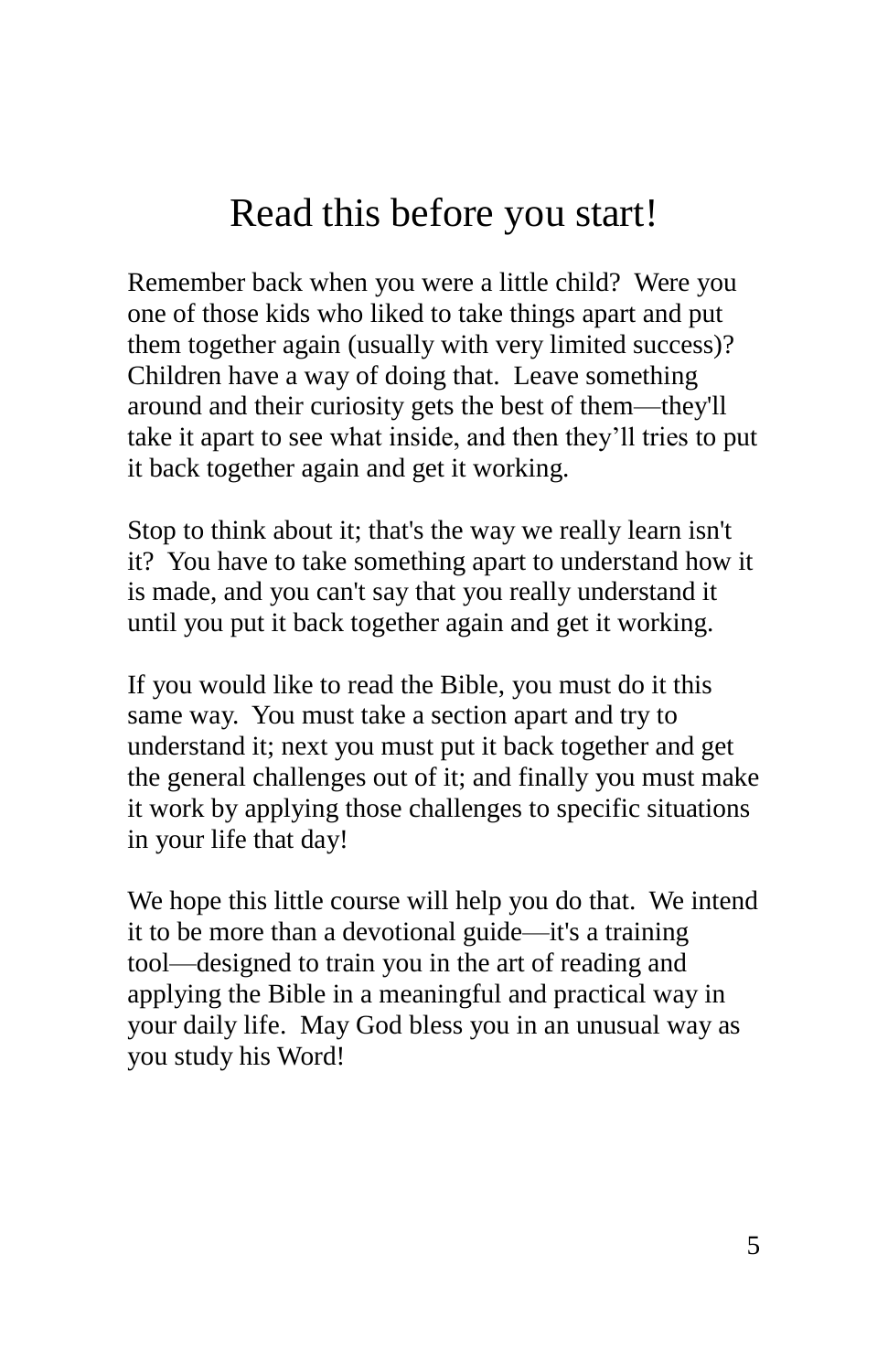#### **JUST A MINUTE!**

What translation are you using?

It will help you immensely if you use the translations on which this course is based. We used the NIV translation. It isn't necessary to have this translation. But it will help you.

#### **ANOTHER THING!**

Be sure to read the passage over at least two times before you start the lesson.

#### **WHO WAS TIMOTHY?**

Timothy was converted under Paul's ministry—probably on Paul's first missionary journey. He had a Jewish mother and a Greek father. He became Paul's assistant on his second missionary journey, after his ordination to the ministry.

He was commissioned by Paul to be Paul's personal representative at the Ephesian church, and he was there when Paul wrote to him around the year 64-65 A.D. The main purpose of this first letter is to warn Timothy against false teachers in the church and to encourage him in his ministerial tasks. It is a very warm and loving letter.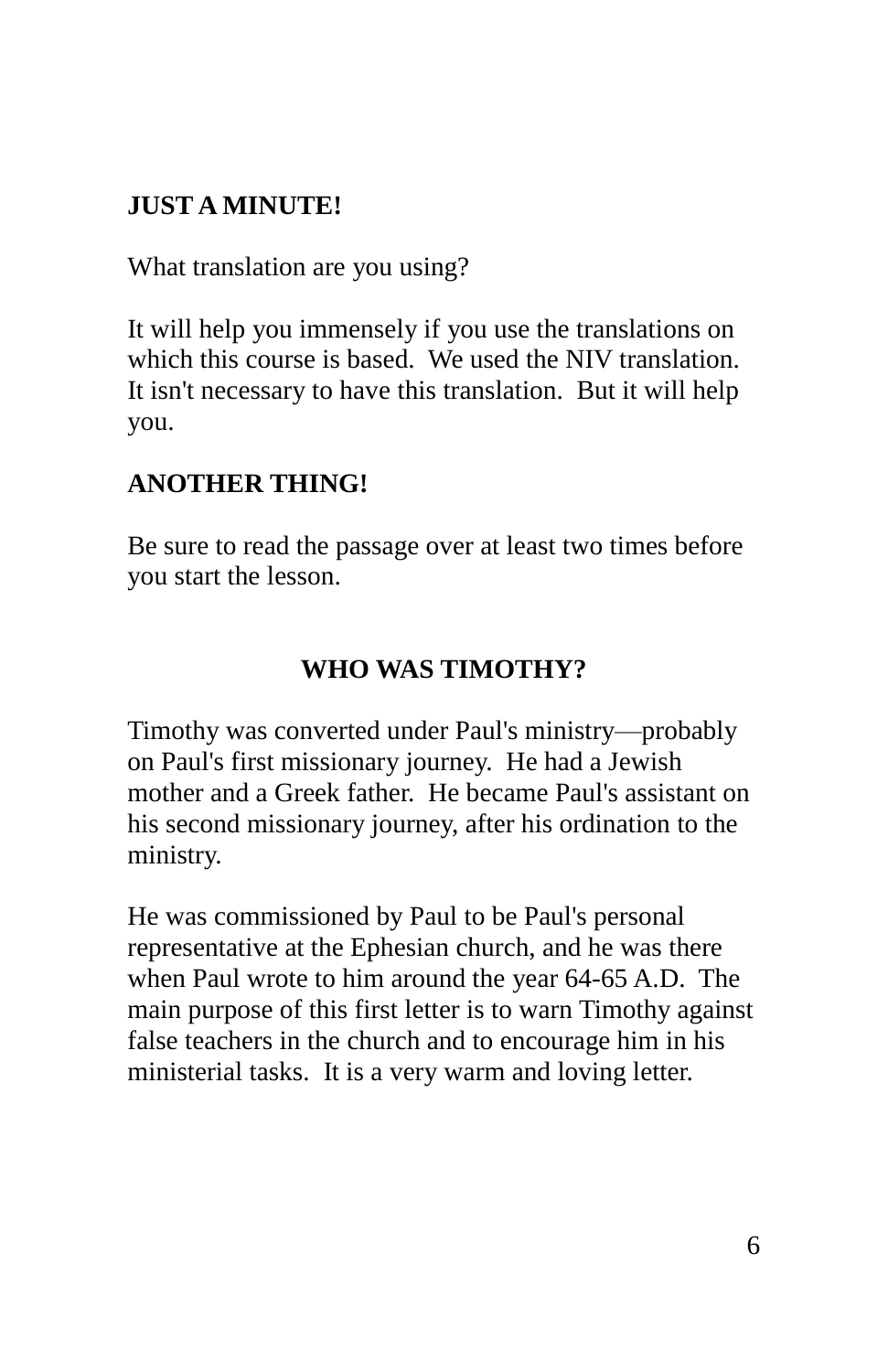#### **Here are a few ways in which you can use this Bible course.**

When I originally wrote the course, I intended it to be used in private devotions. It was my idea that you would work out a lesson a day and let that constitute your period of private prayer and study.

But, this course can be used in other ways. Use it in a Bible study group. Try working out a lesson together, discussing each question and arriving at a common answer. After you have concluded your Bible Study, engage in a short session of prayer, using the prayer page of the lesson as a guide.

What about teaching new Christians how to read and study the Bible? Use this book to disciple a new Christian in your church. Work through this booklet together sharing your "pickings".

May I suggest one more way? One of the biggest failures of my ministry lay in the fact that I never taught my young people how to read and apply the Bible to their personal lives. As a break in your regular curriculum in Sunday school, introduce this course for a fifteen-week period. I think that it could be used by either Junior or Senior High, with a little help and adaptation from the teacher. Encourage your class to work out the answers to the questions right in class by way of general discussion. Conclude each period with a session of prayer, using the prayer page as a guide, and assigning students the special topics that you discussed together that day.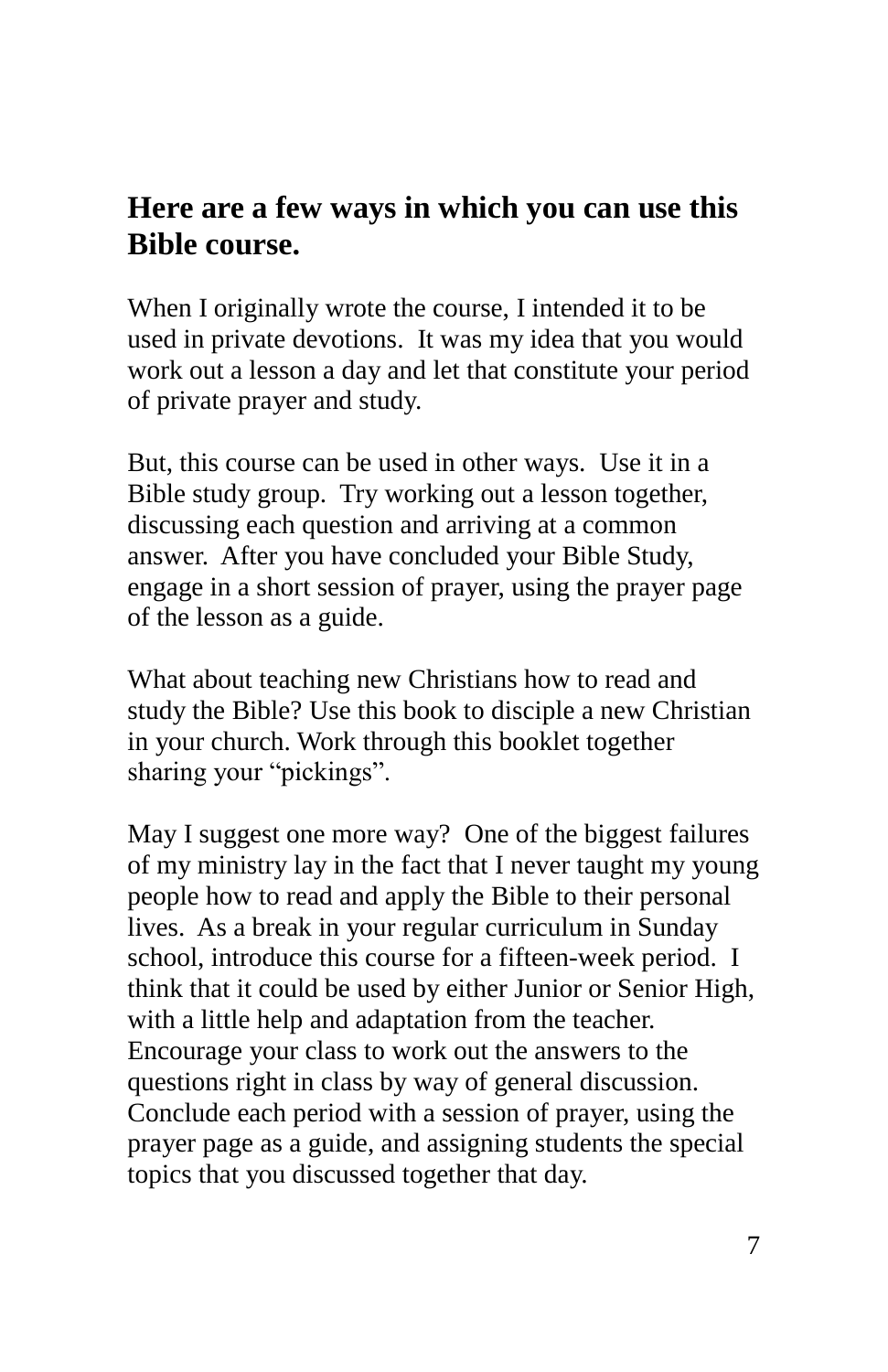#### **May the Holy Spirit guide you as you probe the treasures of God's Word! LESSON ONE**

Read 1 Timothy 1:1-7

## **I. Paraphrase it!**

The best way to understand the Bible is to put what you read in your own words (to make your own translation). This assures the fact that you understand everything you read. It is a bit difficult at first, but as you practice it, it will become easier. The first step in each lesson will be to put the passage in your own words. I'll do the first verse and you do the rest.

Vs. 1: *Paul who was a special servant of Jesus Christ commanded to be this by God our Savior and by Jesus Christ whom we look forward to seeing.*

#### **Now you paraphrase the remaining verses. . .**

Vs. 2:

Vs. 3:

 $Vs_4$ :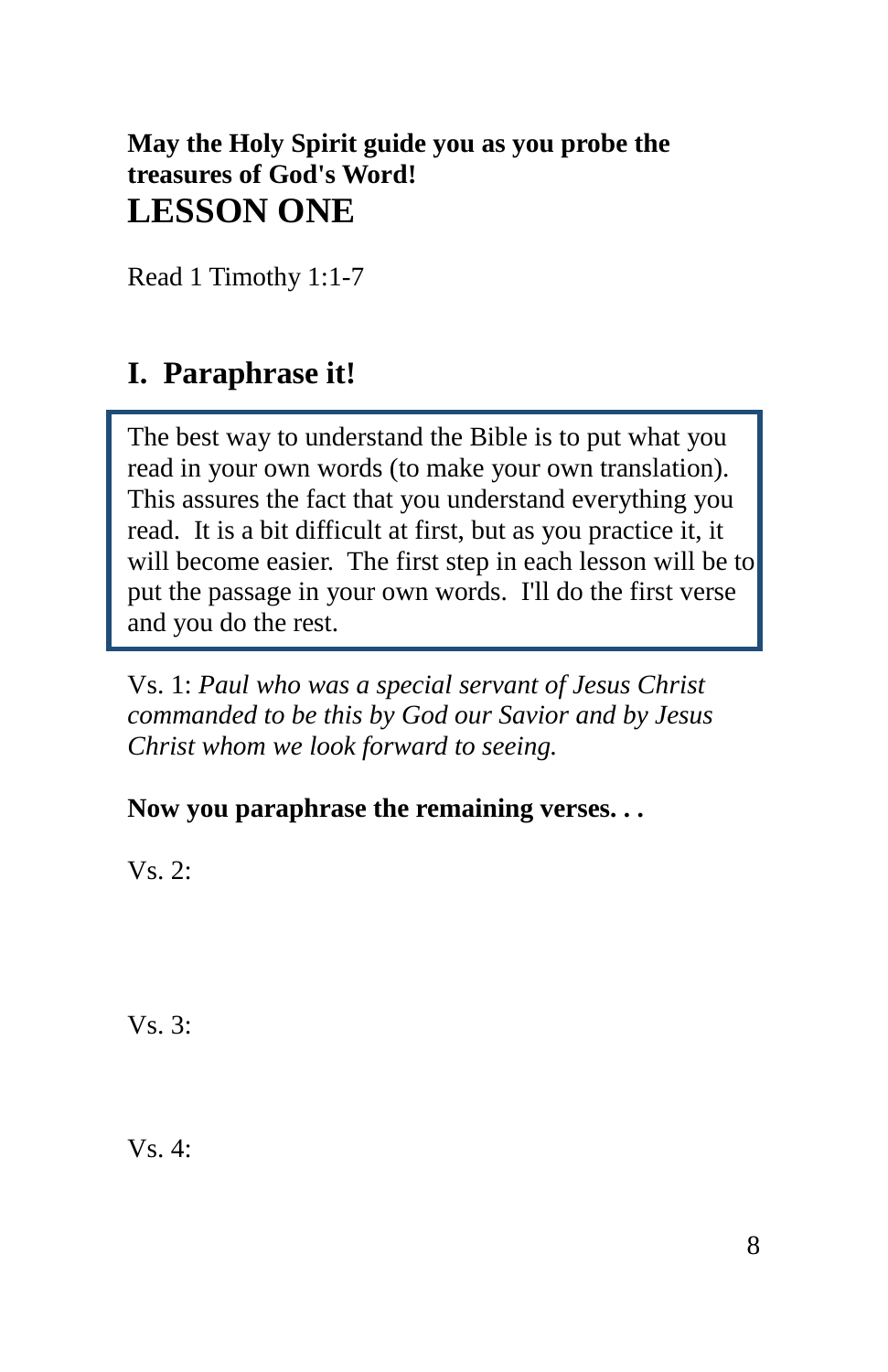Vs. 5: Vs. 6:

Vs. 7:

## **II. Pull it apart:**

- 1. Vs. 1: Who wrote this epistle and how does he characterize himself?
- 2. Vs. 2: To whom was the epistle written?
- 3. What three things does Paul desire for Timothy?

4. Vs. 3: Why did Paul want Timothy to remain at Ephesus?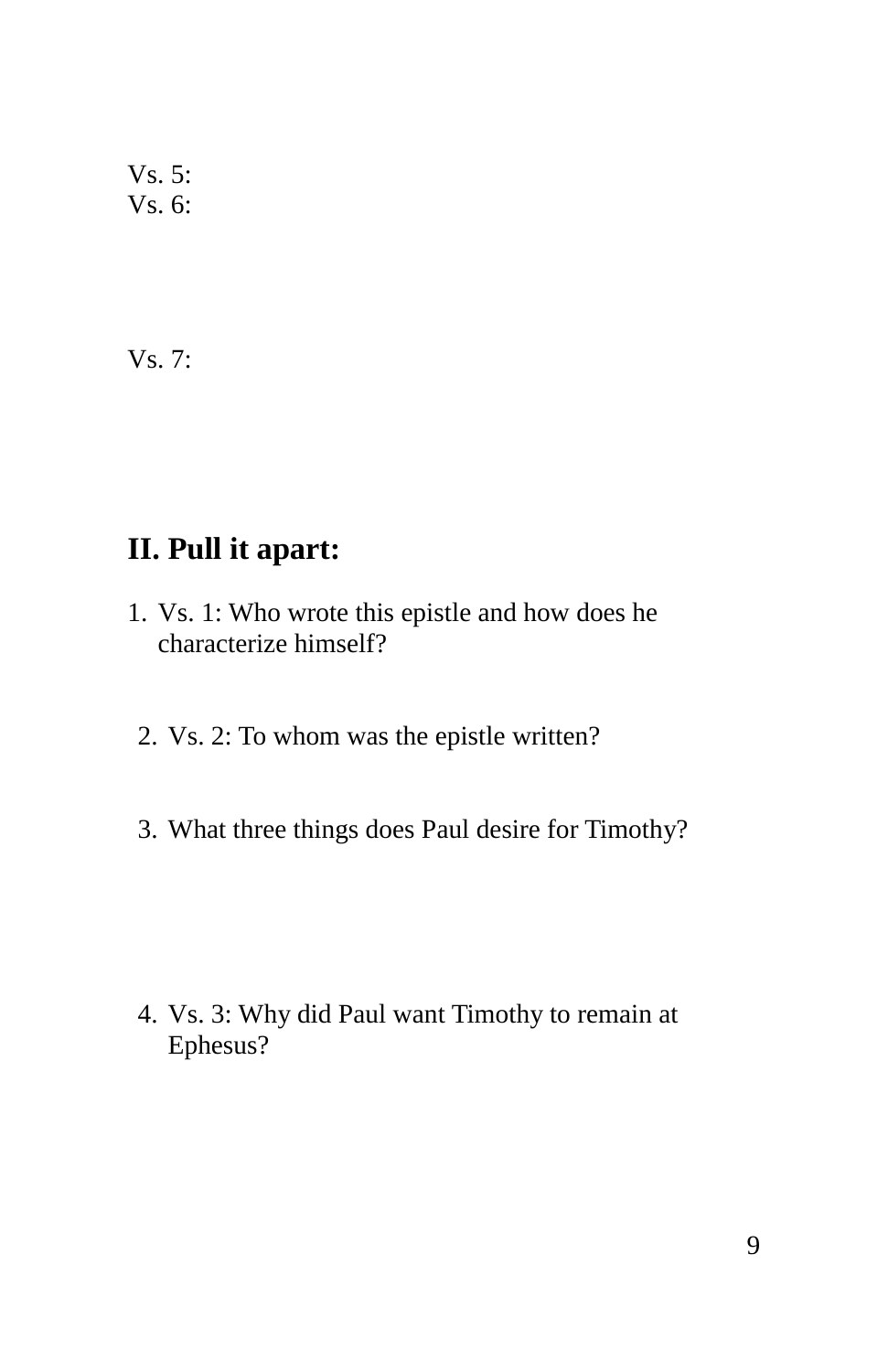- 5. Vs. 4: With what were these false teachers concerned? (Remember, put this in your own words)
- 6. Vs. 5: How does Paul characterize the threefold aim of the Christian's life?
- 7. Vs. 6: What has happened to people who have forgotten that these are the main goals of the Christian life?
- 8. Vs. 7: How does Paul characterize these people?

## **III. Make it work!**

Having arrived at some general challenges from this passage, the next step is to apply them in specific, practical ways to your personal life. Here are some questions that will help you:

1. Paul was concerned about people who were always talking about religion, but who did little. Make a list of the things that you should do to help God's church, to further the gospel in the world, and to express Christian love to people in need. Ask the Holy Spirit to help you do these things.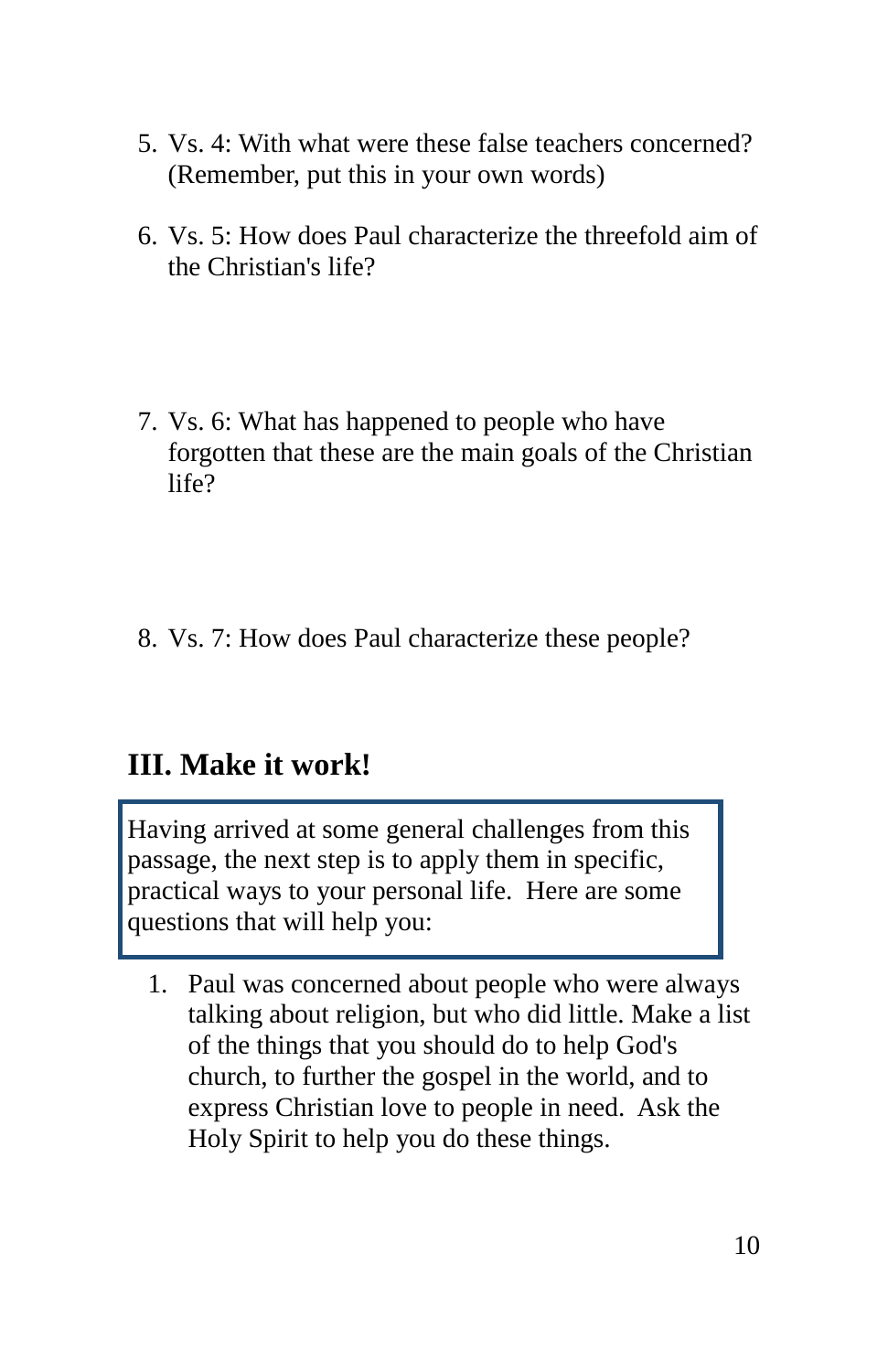2. The central goal of Christianity is the expression of love to others. Make a list of a number of individuals who are in special need of your love today.

- 3. Now, how are you going to show that love to them?
- 4. Paul said that we ought to have clean minds, or consciences. What can you do today to improve the quality of your thoughts?
- 5. Paul mentions that we should have a strong faith. Is there anything in which you doubt God today? Make a list of things which worry you. Now, resolve that just for today you will commit each one of them to God and not worry about them.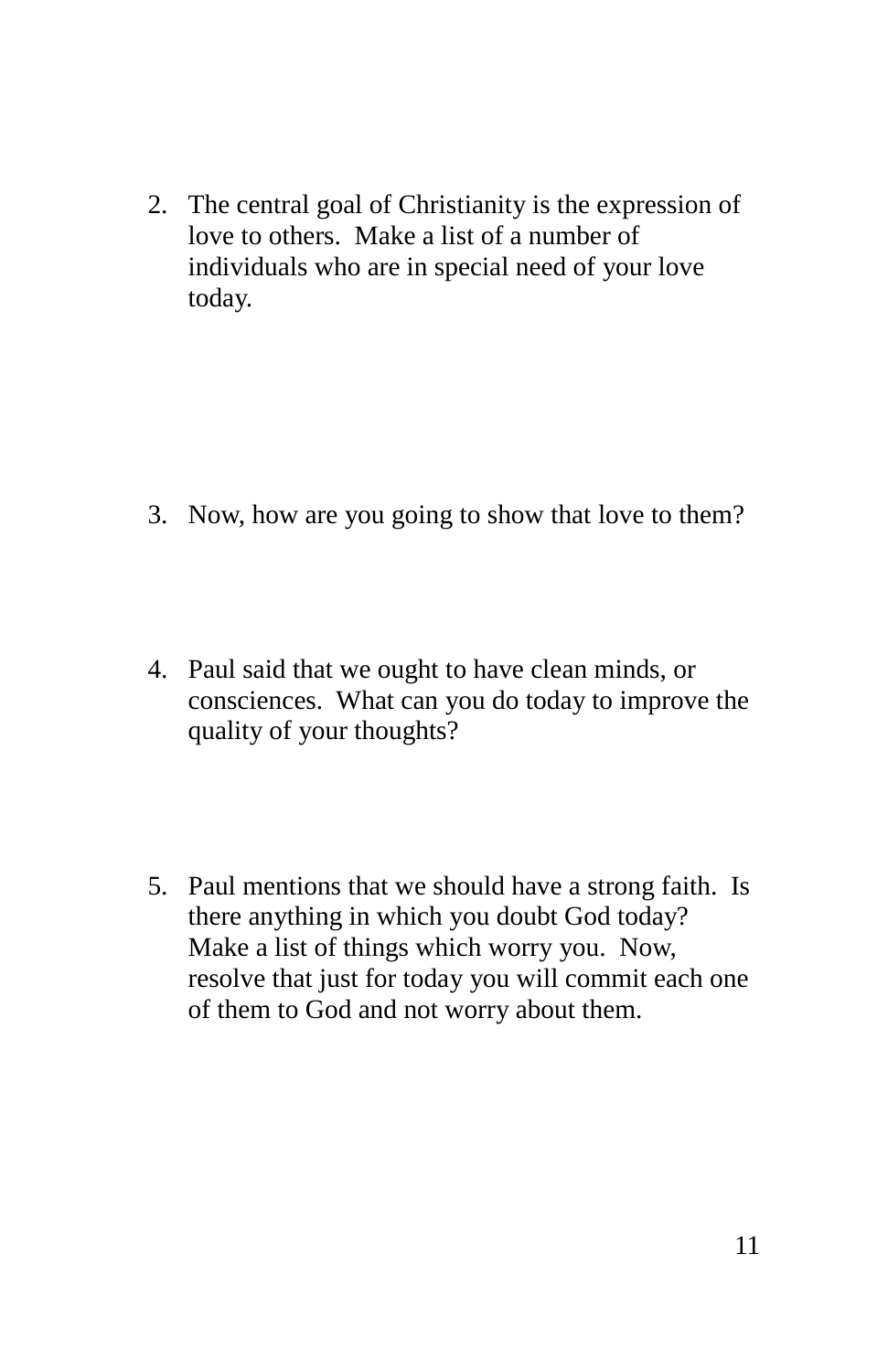## **IV. Prayer:**

Each Bible study should be concluded with prayer. There is nothing wrong with organizing your thoughts before you turn to God in prayer. This page will help you do that. First, make a list of all the things that you are thankful for today. Include special answers to prayer, blessings that impressed you yesterday in a special way, etc. Next make a list of specific requests that you should make. These should be requests for other people and for yourself. Include in these requests specific prayers that God will help you accomplish the challenge of his Word for today.

- 1. List all the things for which you are especially thankful today.
- 2. List the things for which you should pray:
	- a. Other people. . .
	- b. People who need your love—pray that God will open a special door so that He can show them that love through you.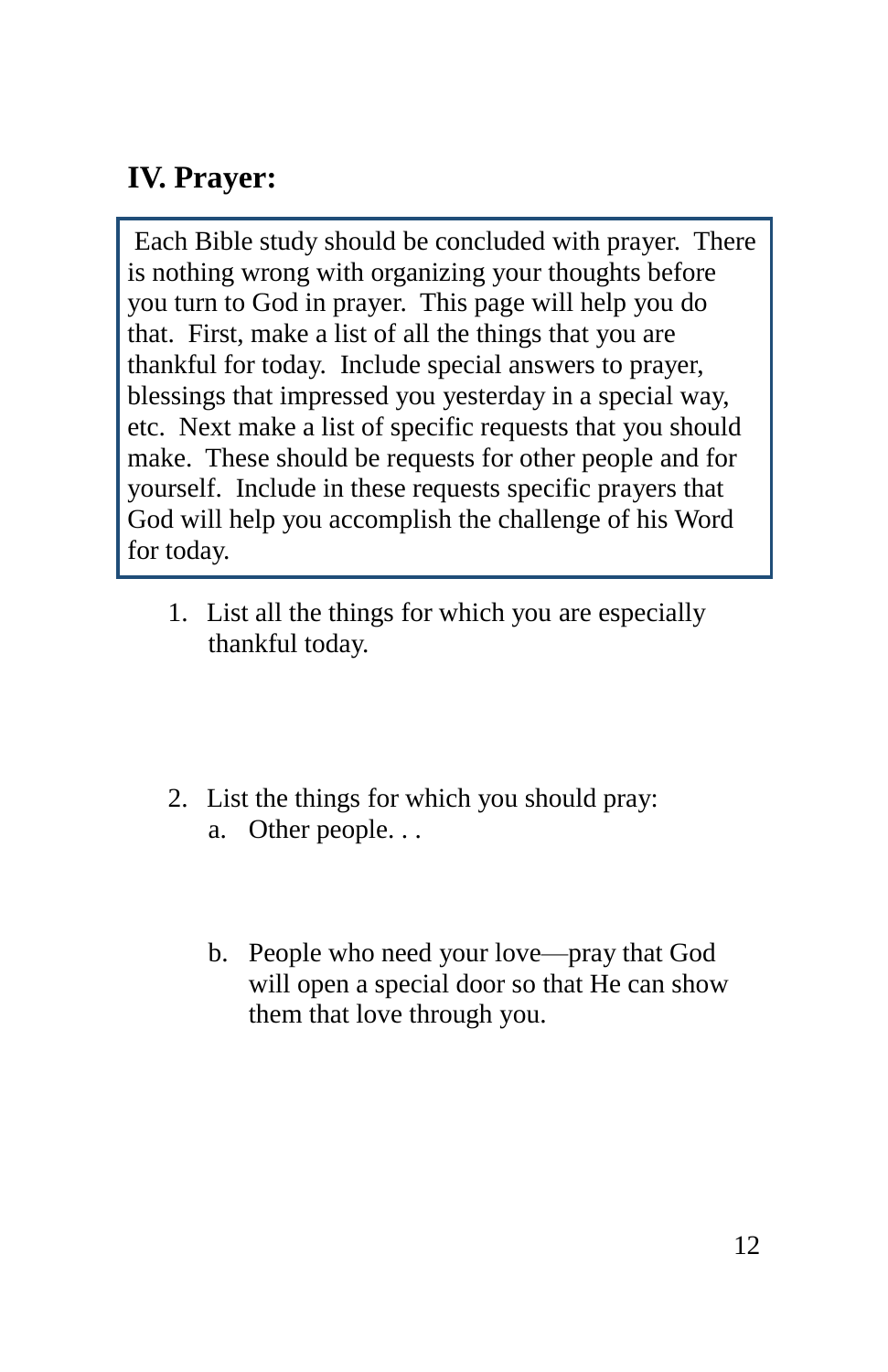- 3. Pray for your own needs:
	- a. Pray that you may become more active in serving God. What things can God do through you which are not being done now? How can God use you?

- b. Pray that God will cultivate a pure mind in you.
- c. Make a list of your "worries" and take each one to God, committing these matters to his care and resolving that you will trust him at least for today.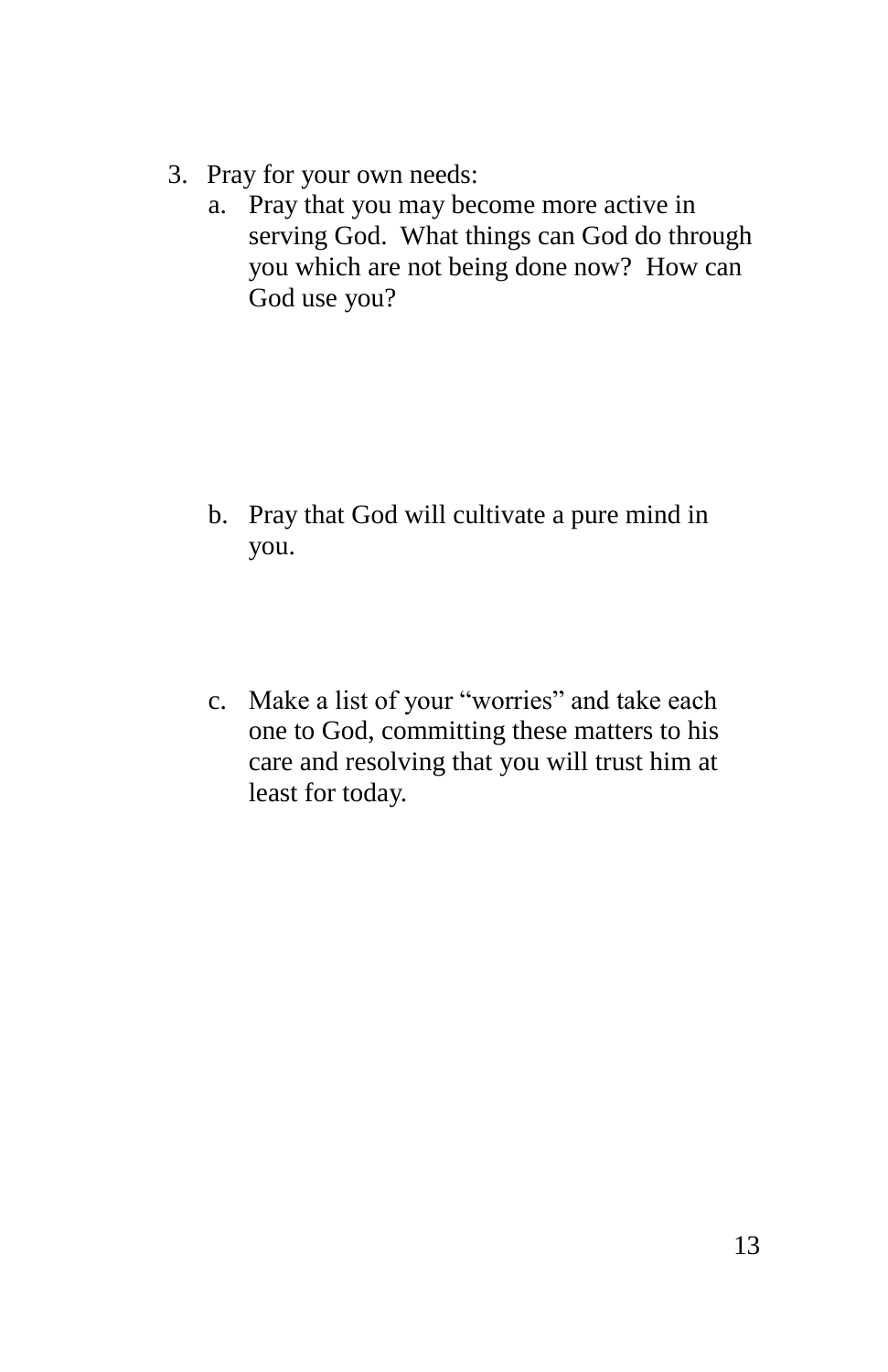## **LESSON TWO**

Read I Timothy 1:8-20

## **I. Paraphrase it!**

Put this entire passage in your own words.

- 1. Vs. 8
- 2. Vs. 9
- 3. Vs. 10
- 4. Vs. 11
- 5. Vs. 12
- 6. Vs. 13
- 7. Vs. 14
- 8. Vs. 15
- 9. Vs. 16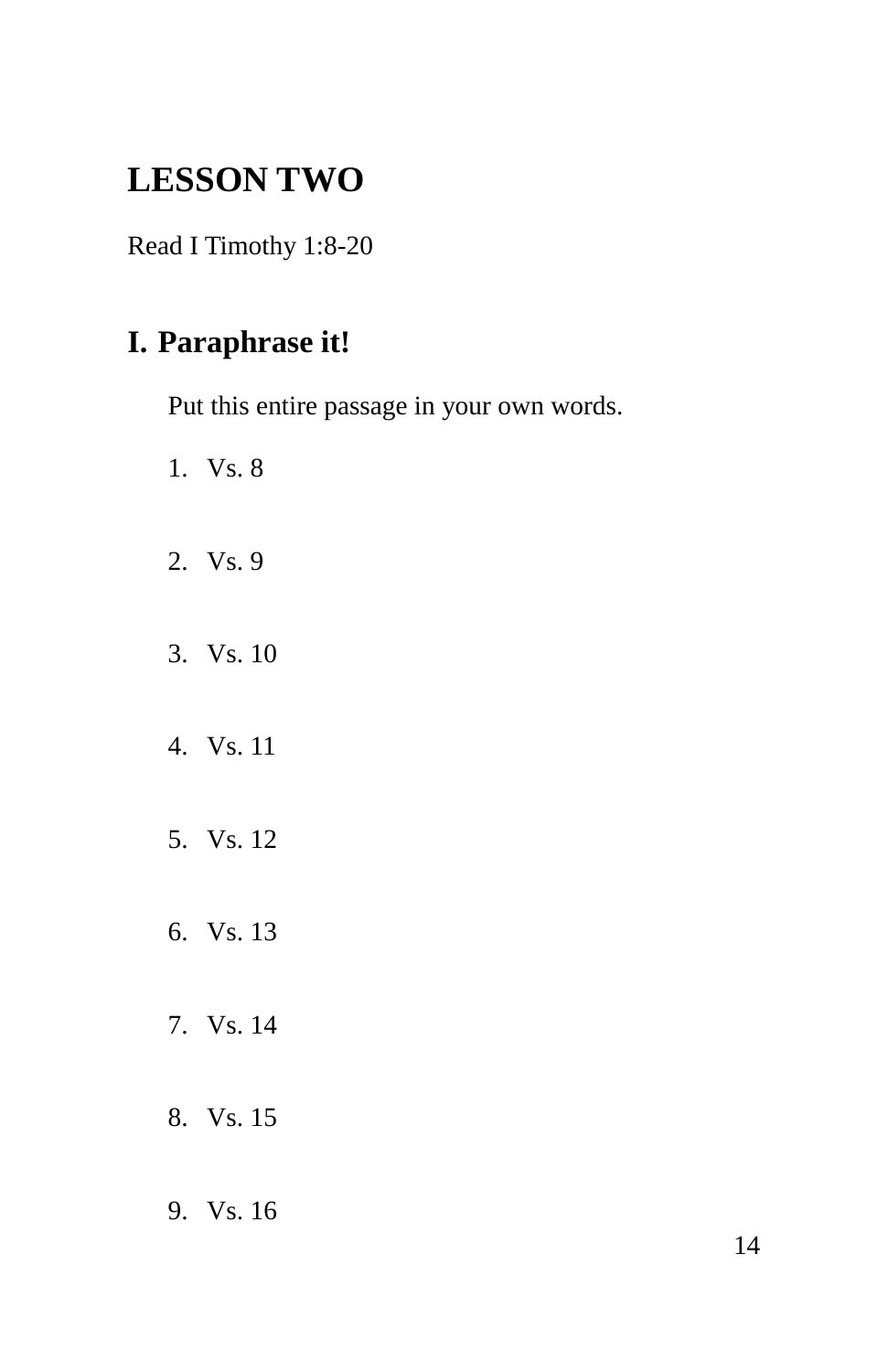10. Vs. 17 11. Vs. 18 12. Vs. 19 13. Vs. 20

## **II. Pull it apart:**

Let's try it again. Read through this passage and try to answer these questions in your own words:

- 1. Vs. 8-12 For whom did God give the law, according to these verses?
- 2. Vs. 13: How does Paul characterize his former life?
- 3. Have you ever done these things against God? When and how?
- 4. Vs. 14: In what way did God's grace come to Paul?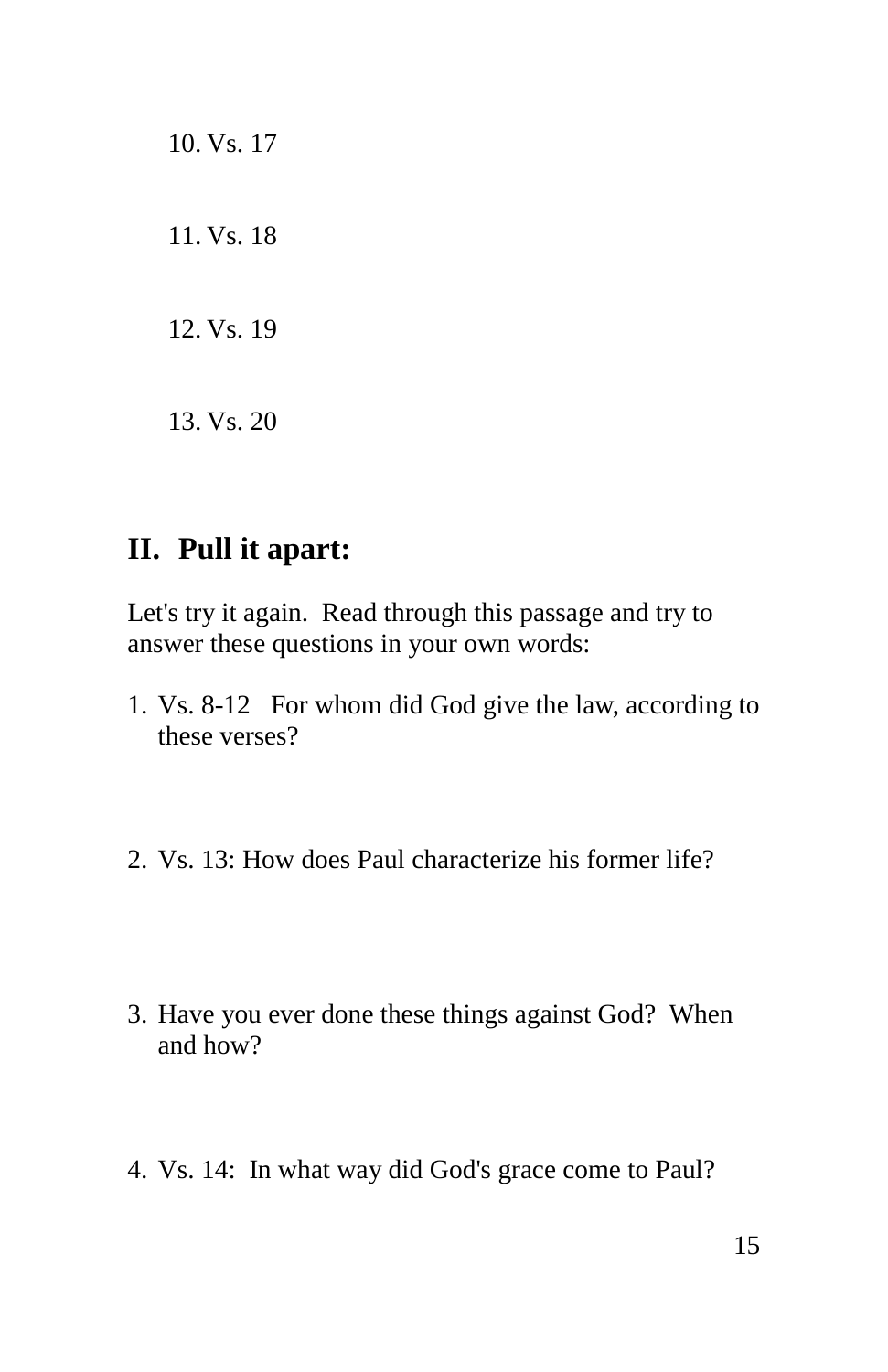- 5. Vs. 15: How does Paul characterize himself in this verse?
- 6. Vs. 16: Why did Paul receive God's mercy according to this verse?
- 7. Vs. 17: How does Paul describe Christ?
- 8. Vs. 18-20: Summarize in one sentence the meaning of these three verses.

#### **II. Make it work!**

- 1. Paul lists his three major failures in verse 13. He says that he blasphemed, persecuted, and insulted God's church. In what specific ways have you failed God? Make a list of them.
- 2. Now select two or three specific failures. What must be done to overcome them? Ask God to do it.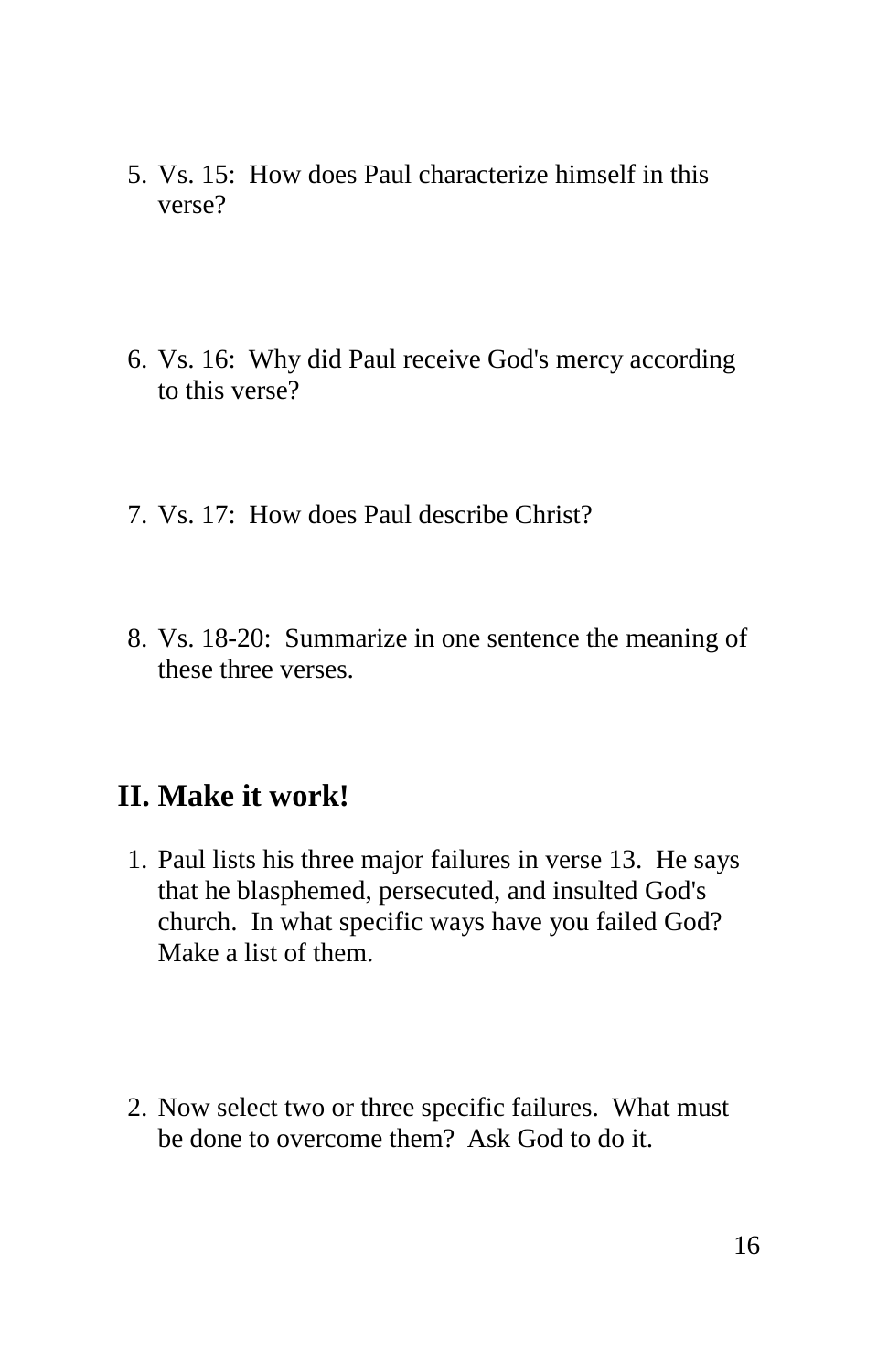3. You have made a list of the ways in which God's grace has "overflowed" in your life. What great thing should you do for God because of this favor?

- 4. Are you certain that in spite of all your sins God has saved you? How does verse 16 help you gain assurance?
- 5. Jesus is described in verse 17 as the King of the Ages, immortal, invisible, and the only God. With what kind of attitude should you face this day, knowing that this Jesus is "on your side"?

## **III. Prayer**

- 1. Refer to the special list of all the ways in which God's undeserved favor has "overflowed" in your life, and thank him for each thing you wrote down.
- 2. Ask God's forgiveness for your failures and pray that He will help you overcome the specific ones you have chosen to correct today.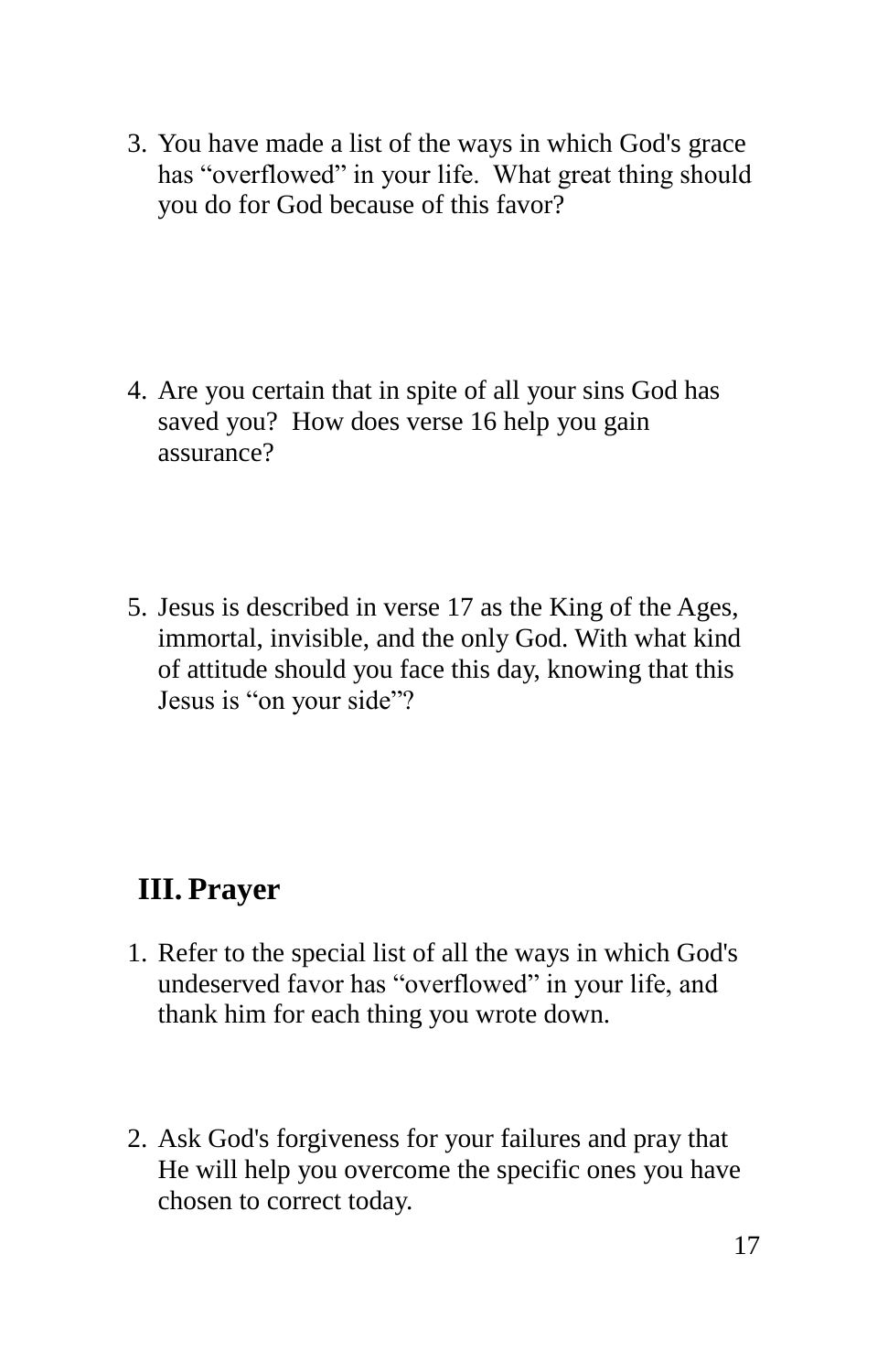# **LESSON THREE**

Read I Timothy 2:1-7

#### . **I. Paraphrase it! Put this entire passage in your own words.**

- 1. Vs. 1
- 2. Vs. 2
- 3. Vs. 3
- 4. Vs. 4
- 5. Vs. 5
- 6. Vs. 6
- 7. Vs. 7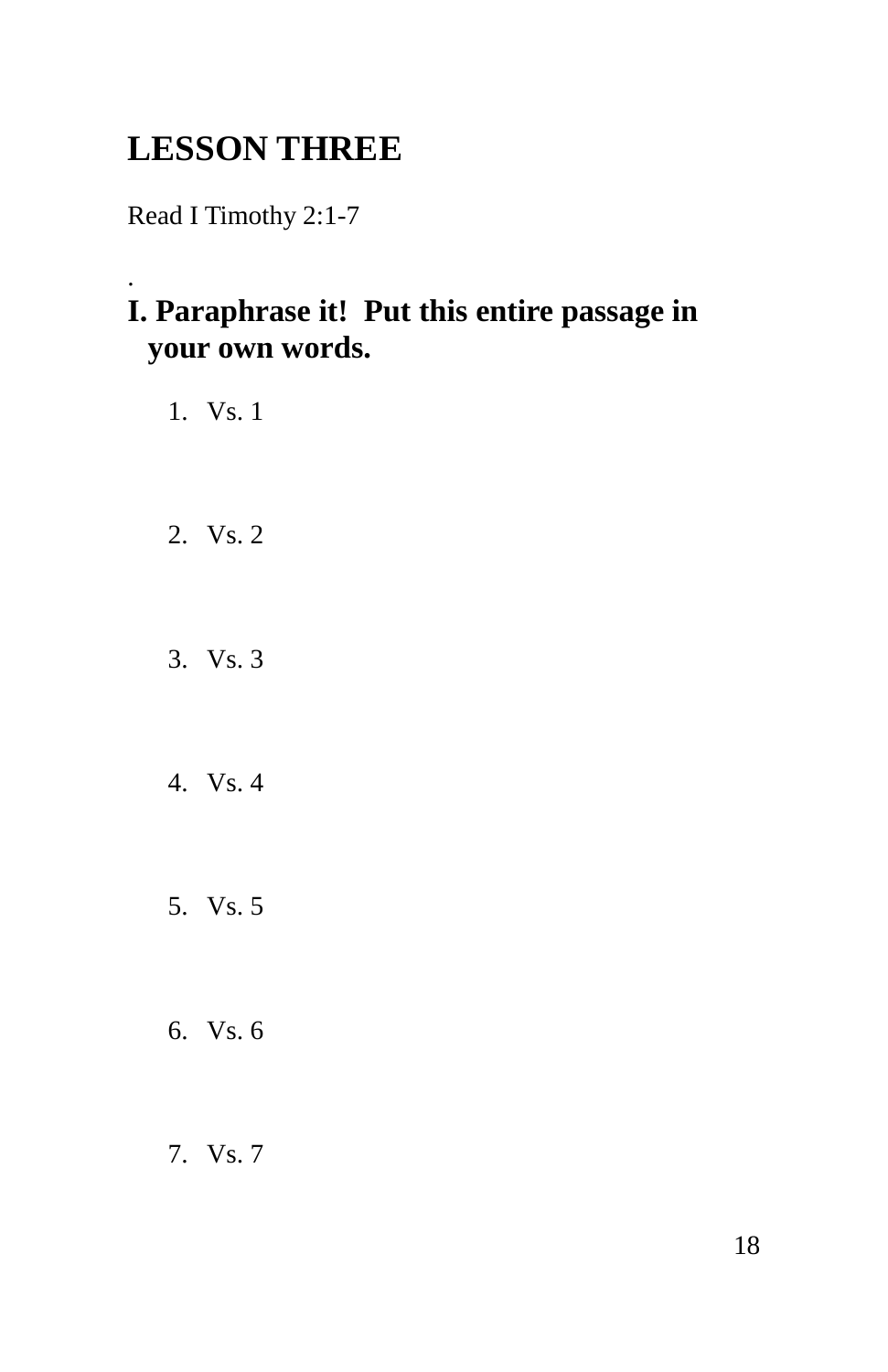#### **II. Pull it apart**

- 1. What charge is given to Timothy in verses 1 and 2?
- 2. List the four things that Timothy was to instruct the church to do. (vs.1)

3. Now list the three categories of people for whom we should do these things. (vs. 1, 2a)

- 4. What reasons does Paul give for such prayer? (vs. 2b, 3)
- 5. How does Paul characterize Christ in verse 4?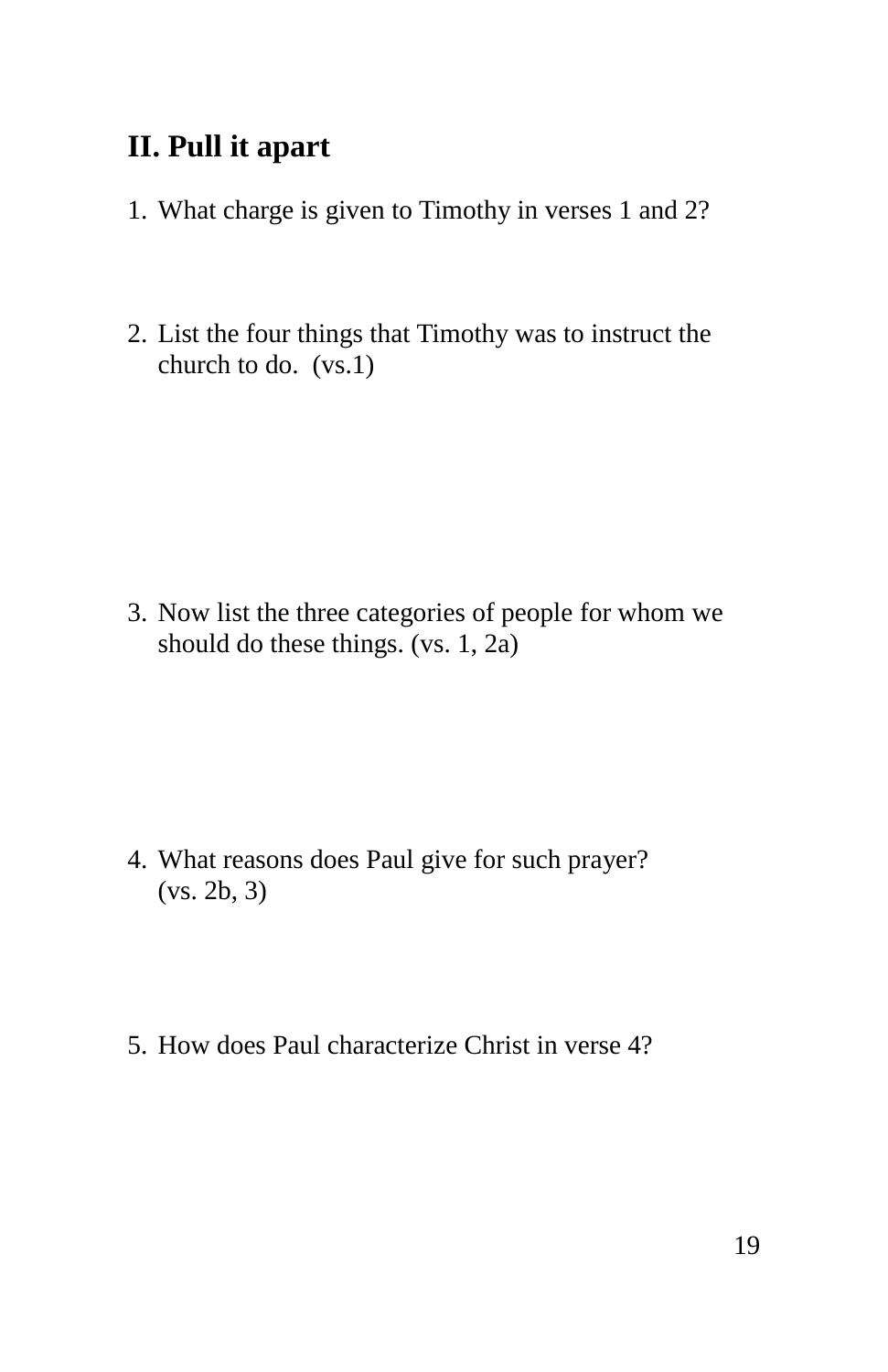- 6. Do you believe that Jesus really desires all men to be saved? If so, what are you doing to work for such a goal?
- 7. Who is Jesus according to verse 5?
- 8. What did Christ do? (vs. 6)
- 9. What is Paul's relation to all of this? (vs. 7)

## **III. Make it Work**

1. Make a list of the rulers for whom you should pray today.

2. We learned that Christ gave himself as a ransom for us. He gave us everything He had! Make a list of the time, talents, and money which you are giving to Him.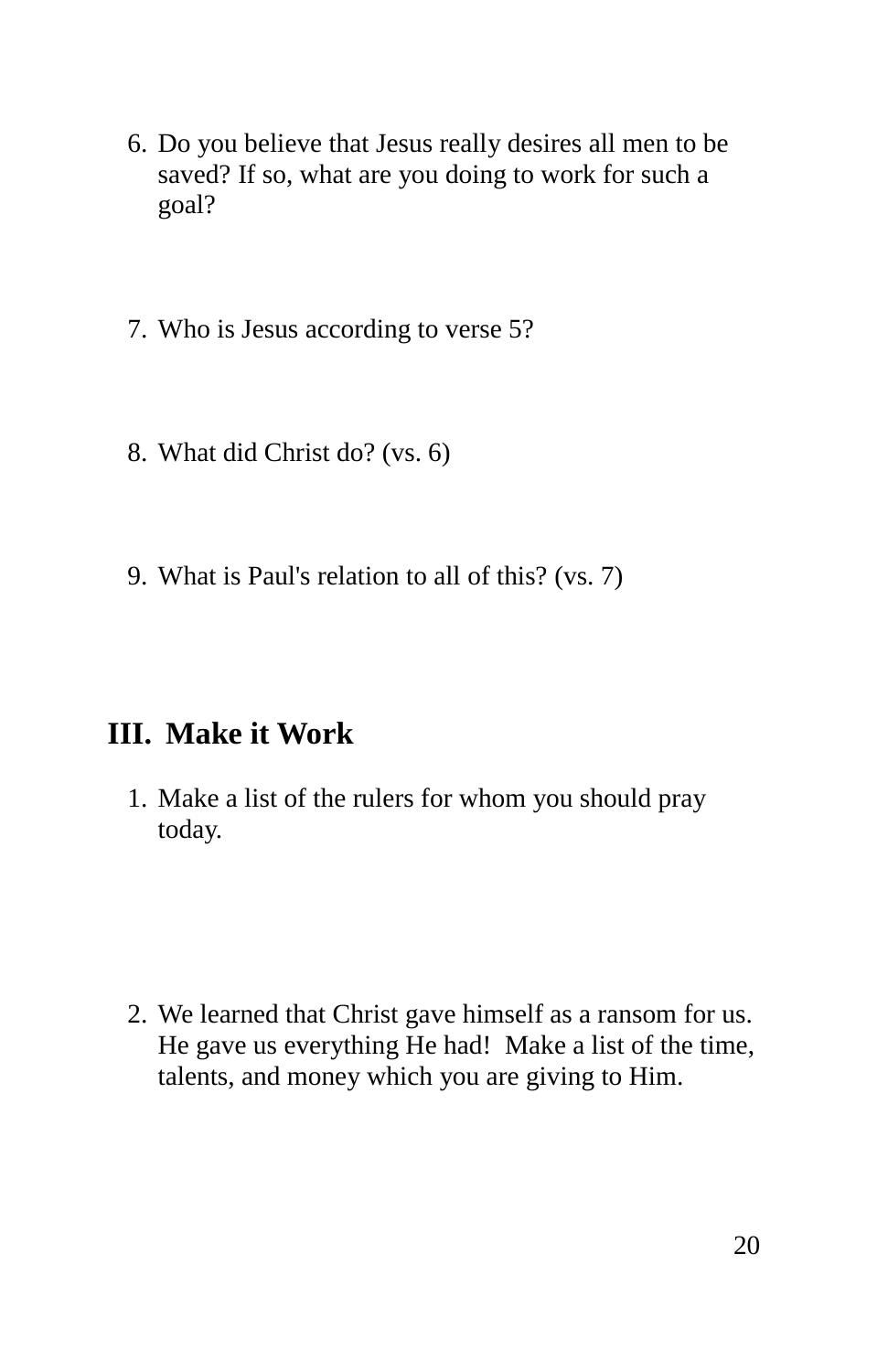- 3. How much time each week do you give to Christ? What talents do you use for Christ? How much money do you give each week?
- 4. Write out specific ways in which you can give more to Him in each of these three areas.

5. God expresses a desire that all men be saved. This is a sincere desire. It doesn't mean that all men will be saved, for many will reject his offer and not believe. In what specific way will you witness for your Savior today?

## **IV. Prayer**

- 1. Give thanks for your blessings:
	- a. List the reasons why you are thankful for your country.
	- b. Other reasons to thank God today.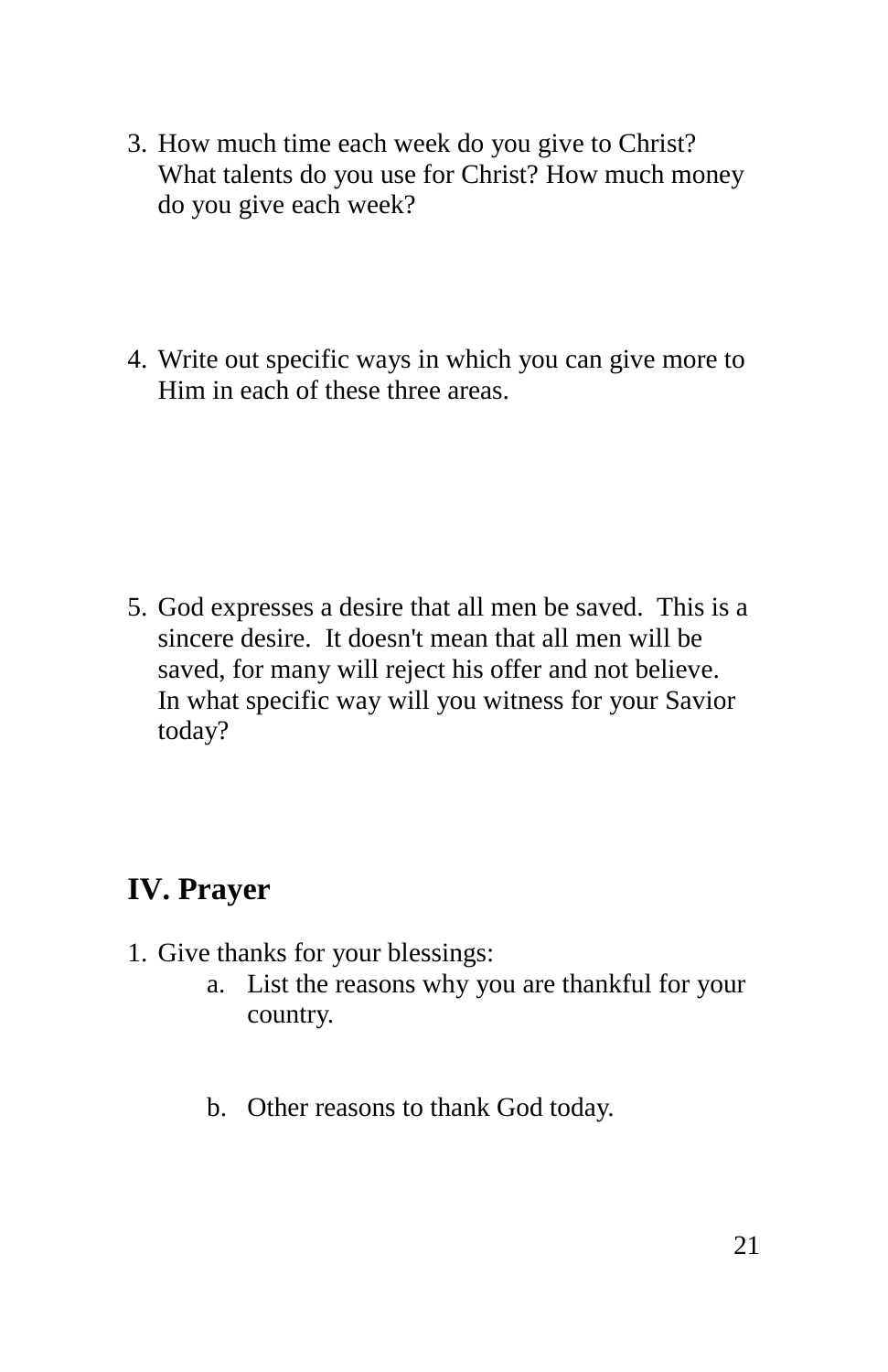- 2. Requests to be made:
	- a. Check the list of the rulers which you made in part III, and pray for each one of them.
	- b. Make a list of the specific ways in which you can sacrifice more time, talents, and money to God. Pray that He will enable you to do this! See II, 2

c. Ask God to lead you to someone who He wants saved and then ask Him to help you witness to that person and pray that God will change his heart.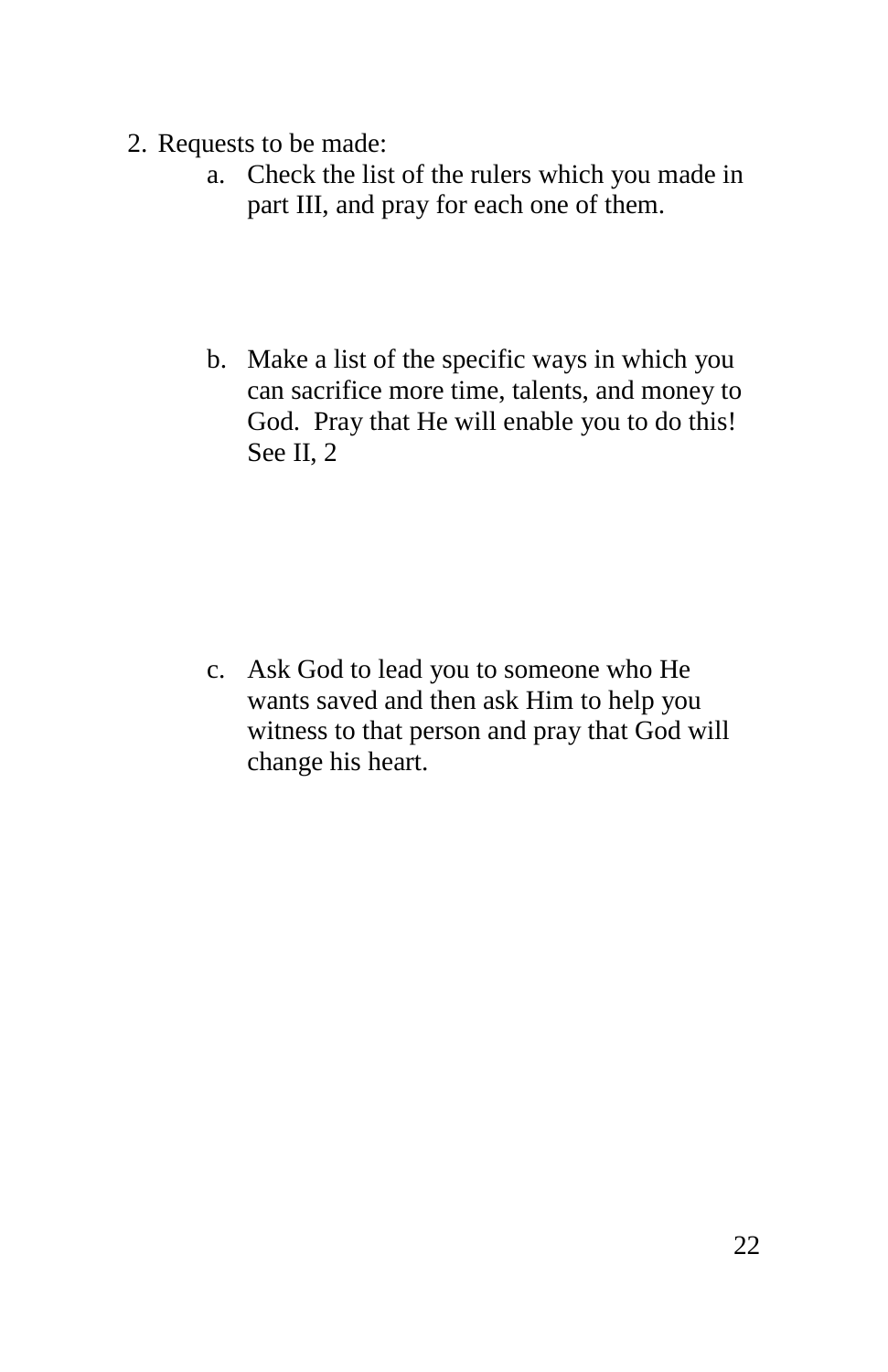# **LESSON FOUR**

Read I Timothy 2:8-15

## **I. Paraphrase this passage.**

- 1. Vs. 8:
- 2. Vs.9:
- 3. Vs. 10:
- 4. Vs. 11:
- 5. Vs. 12:
- 6. Vs. 13:
- 7. Vs. 14: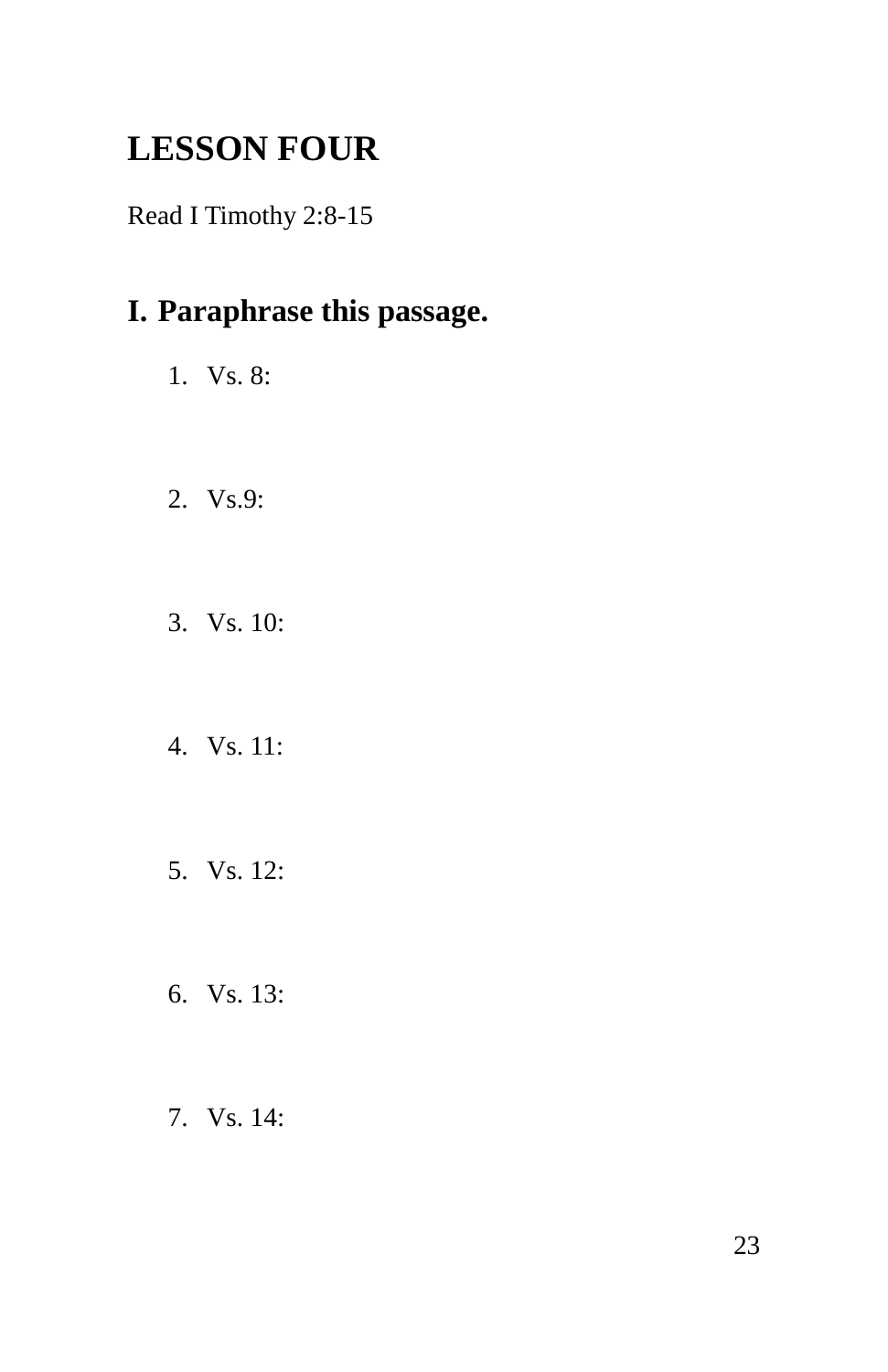8. Vs. 15:

#### **II. Pull it apart**

- 1. Where should men pray according to verse 8? What does this mean?
- 2. What should be gone from their lives as they pray? (vs. 8)
- 3. How should women adorn themselves? (vs. 9) Or, in other words, how should women dress for worship in Paul's day?
- 4. With what great thing should they be concerned? (vs. 10)
- 5. How should a woman learn according to verse 11? What does this mean?
- 6. What do you think Paul means in verse 12? Does this refer only to public worship or is this another text highlighting the spiritual authority of husbands/fathers in the Christian home and how that principle applies to the church (The Family of God)?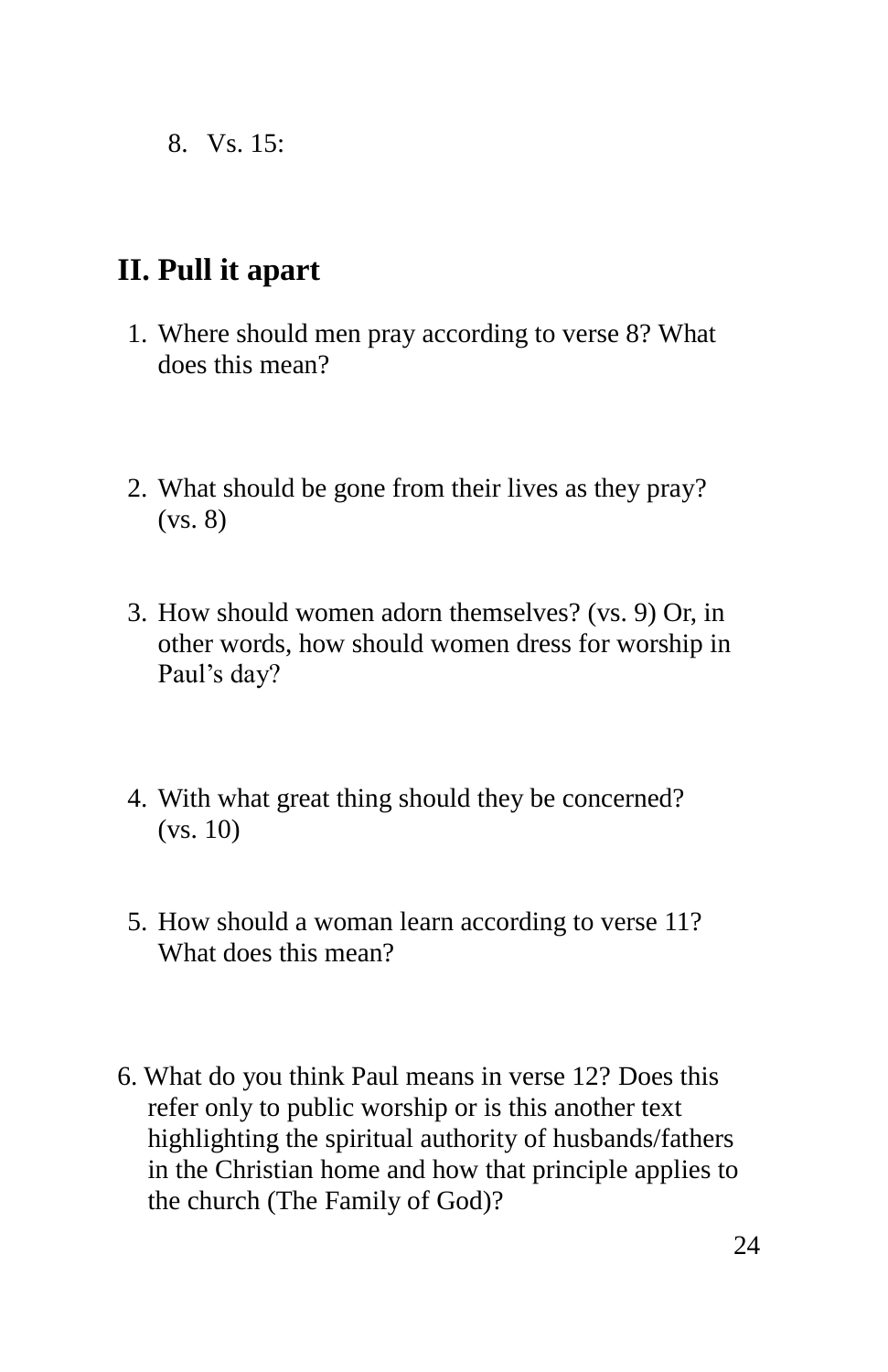- 7. Vs 15 is a difficult verse to understand. It means that women will be saved through the birth of a "Child"—Jesus Christ. While Eve challenged Adam's spiritual authority in the Garden of Eden by procuring the forbidden fruit, the Seed of the woman will save both male and female from their sins.
- 8. What four virtues should mark her life according to verse 15?

#### **III. Make it Work:**

- 1. How often do you pray during the day? Resolve today to turn to God as often as you can as you go about your work.
- 2. List the various circumstances in which you have been angry or have quarreled with someone.
- 3. What can you do to prevent this from happening again?
- 4. Do you know of anyone to whom you should apologize?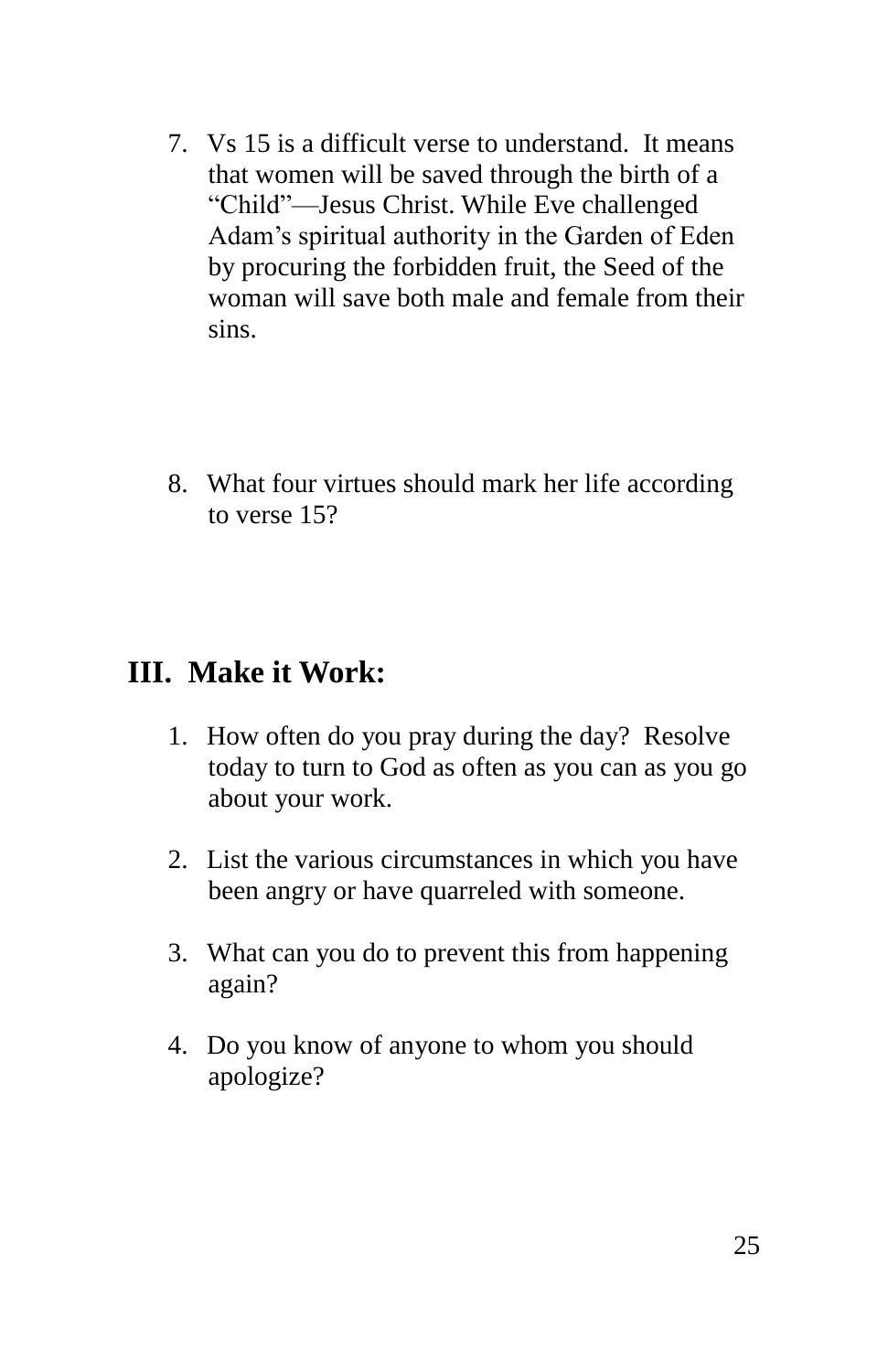- 5. According to this passage, a Christian should adorn his or her life with good works. Make a list of the good works or Christian virtues which you desire most.
- 6. The secret of the Christian life is that God will work miracles in our life. Ask God to change you and produce these virtues!

## **IV. Prayer:**

- 1. Begin today by thanking God for specific blessings in your life. Make a list of them.
- 2. Pray that God will help you become more conscious of Him (III,1)
- 3. Pray that God will help you refrain from quarreling  $(III,2)$
- 4. Refer to the list of virtues which you made in III, 3 (previous page) and ask God to produce them in your life.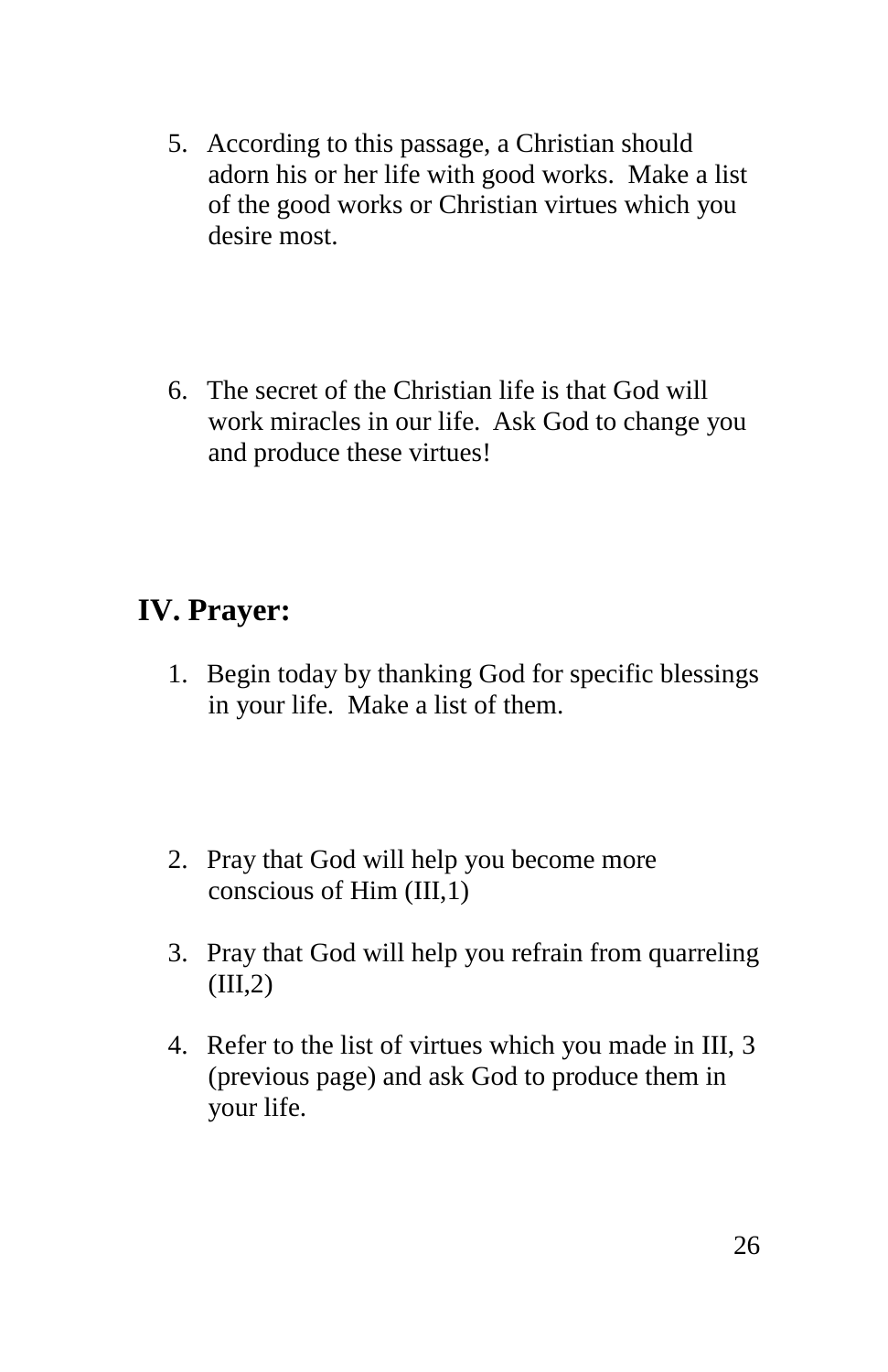## LESSON FIVE

Read I Timothy 3:1-13

## **I. Paraphrase it:**

- 1. Vs. 1:
- 2. Vs. 2:
- 3. Vs. 3:
- 4. Vs. 4:

- 5. Vs. 5:
- 6. Vs. 6: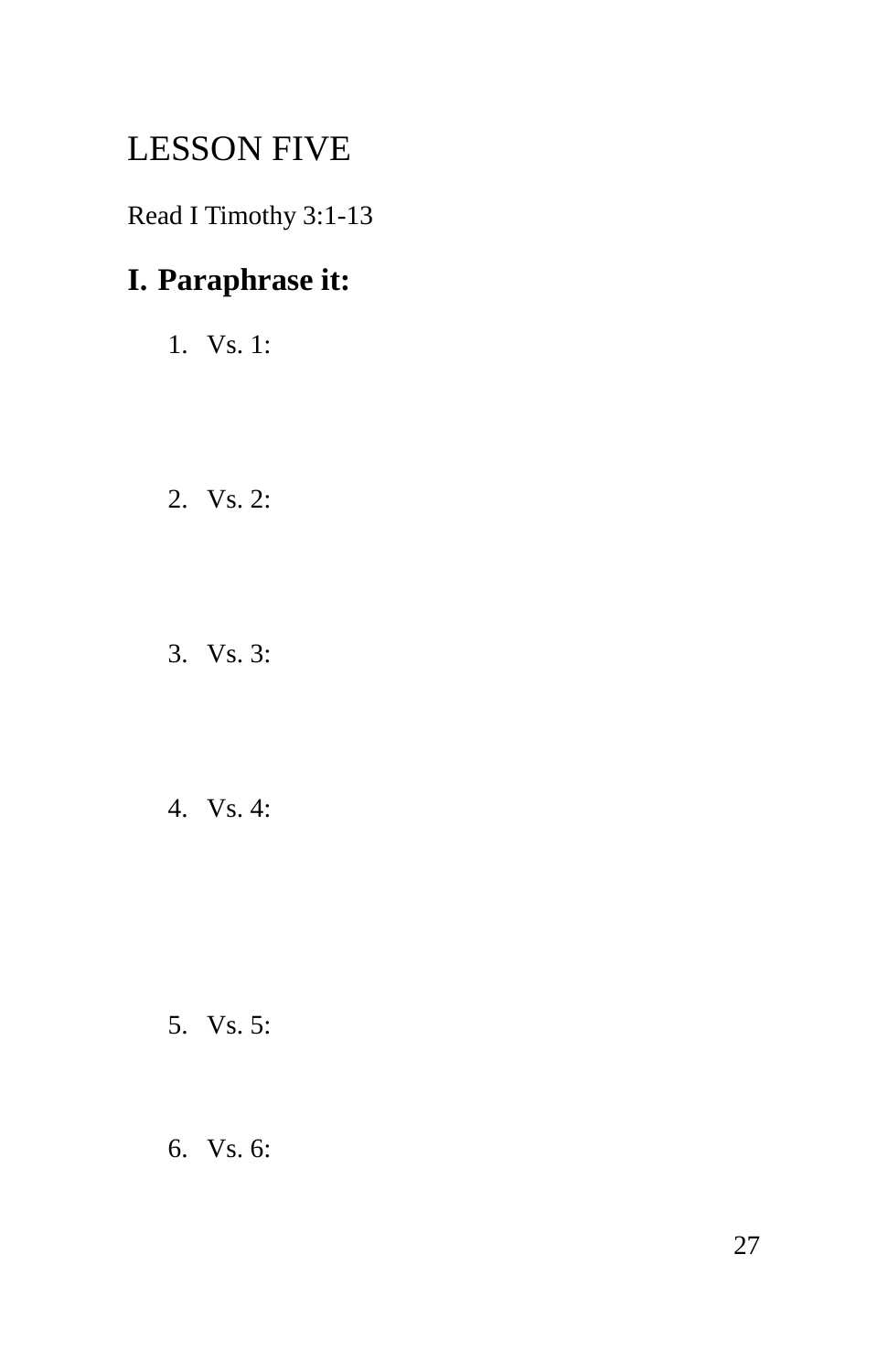- 7. Vs. 7:
- 8. Vs. 8:
- 9. Vs. 9:
- 10. Vs. 10:
- 11. Vs. 11:
- 12. Vs. 12:
- 13. Vs. 13:

#### **II. Pull it apart:**

1. What statement does Paul make about the office of elder (bishop) in the church in verse 1?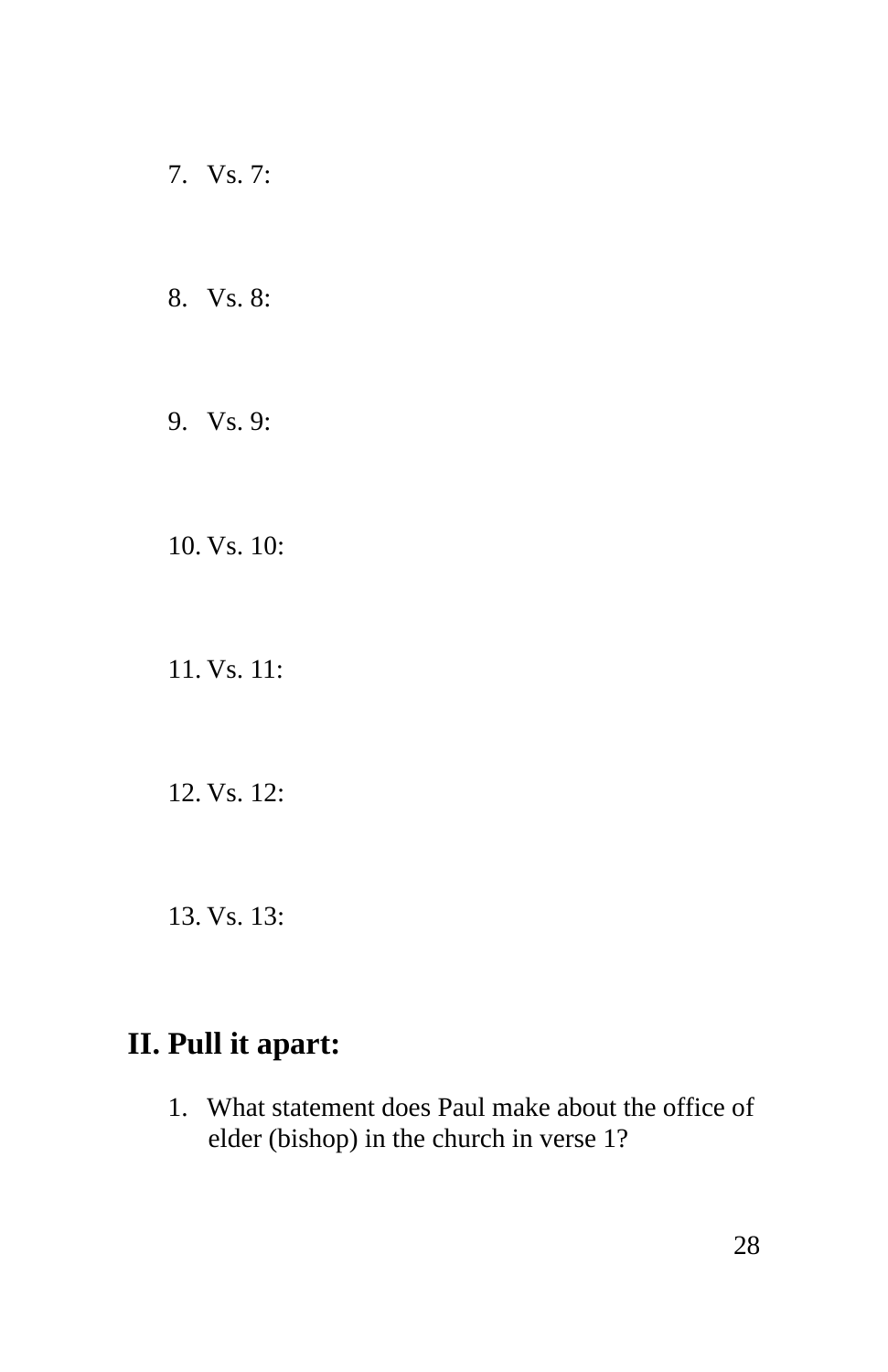- 2. Make a list of the qualifications a man should have for the office of elder as given in verse 2?
- 3. What qualifications are stated in verse 3?
- 4. What qualifications are stated in verse 4?
- 5. Why are the qualifications listed in verse 4 important? (vs. 5)
- 6. Why shouldn't a recent convert fill this office? (vs. 6)
- 7. What qualifications are desired for those who are deacons? (vs. 7)
- 8. What qualifications are listed for deacons in verse 8?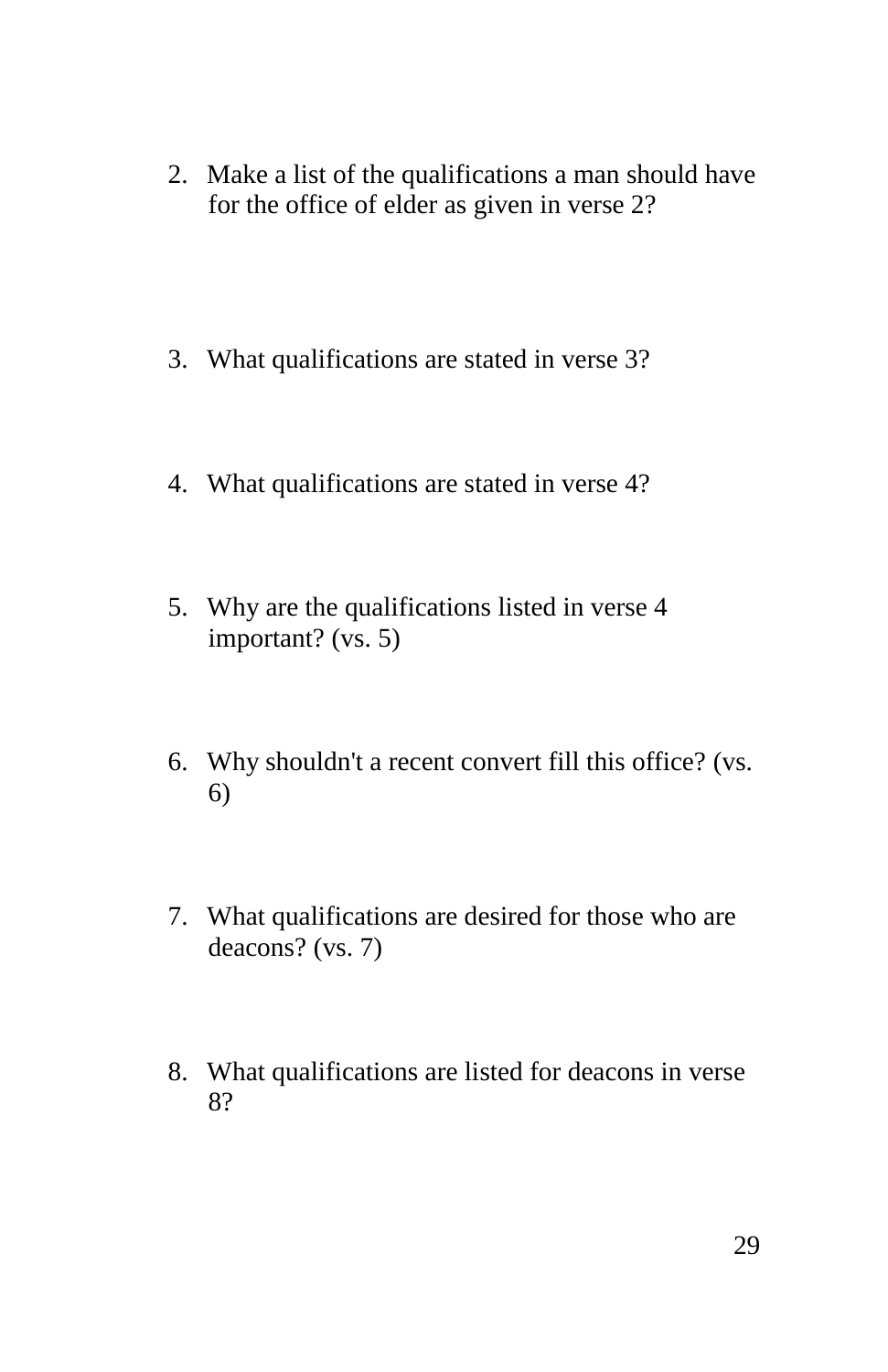- 9. What do you think verse 9 means?
- 10. What should you do before you elect someone to the office of deacon? (vs. 10)
- 11. 11. How are the wives of the office bearers in the church characterized? (vs. 11)

#### **III. Make it run!**

- 1. Analyze the situation in your own family. How can God improve you as a parent or as a young person. List some of your failures and ask God make you overcome them today.
- 2. Here is a check list of Christian virtues. Rate yourself:

\*Are you above reproach in your Christian life?

\*Are you faithful in your marriage?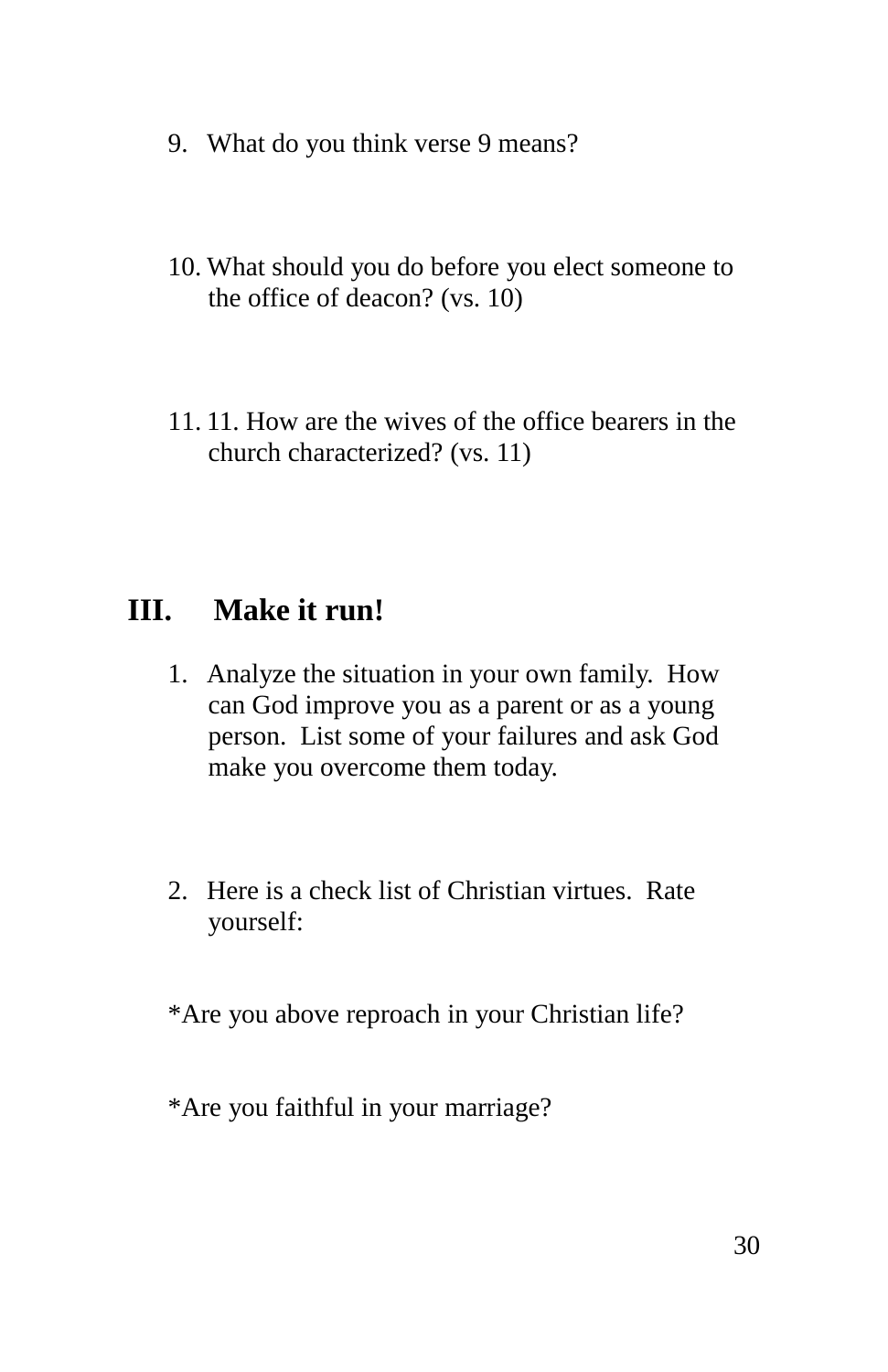\*Are you temperate—able to control your temper?

\*Are you sensible—calm and sober in your Christian life?

\*Do you try to act dignified but not to be a "stuffed shirt"?

\*Are you hospitable? When is the last time you opened your home to someone?

\*Do you teach others about Christ? If so—when was the last time you spoke to someone about your Savior?

\*Do you have a problem with drinking?

\*Are you gentle and meek?

\*Are you quarrelsome?

\*Do you love money?

Were you honest? Select two of the categories that need the most improvement. Write a short paragraph now on how you want God to improve you. What must he do?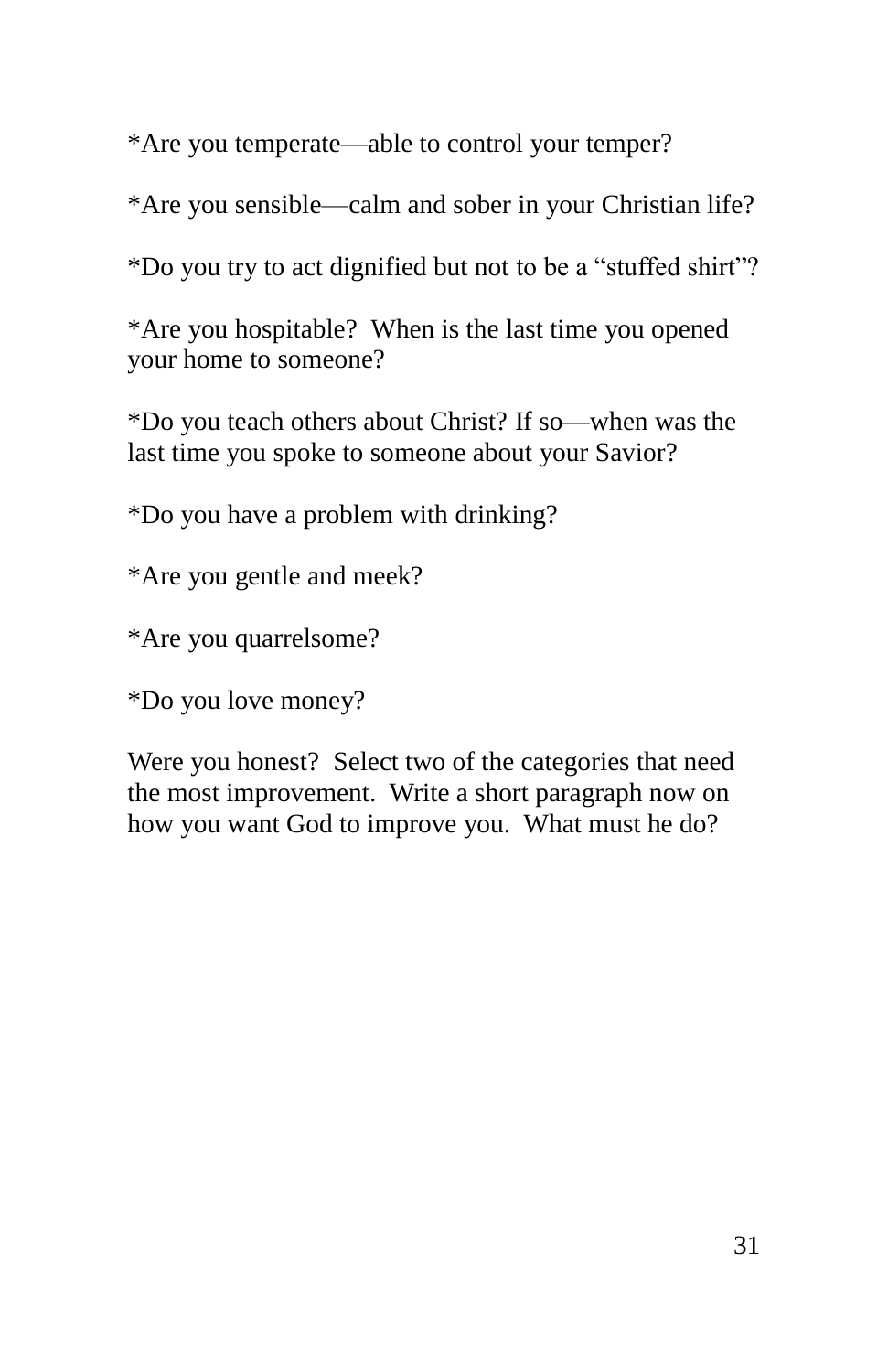## **IV. Prayer:**

1. For what things do you thank God today?

\*What about your pastor—those who serve you in your church?

- 2. Prayer list:
- Write down the two areas of improvement you need most and ask God to change you today!

• Don't forget to pray for your family! How can God improve your relationship with others in your family?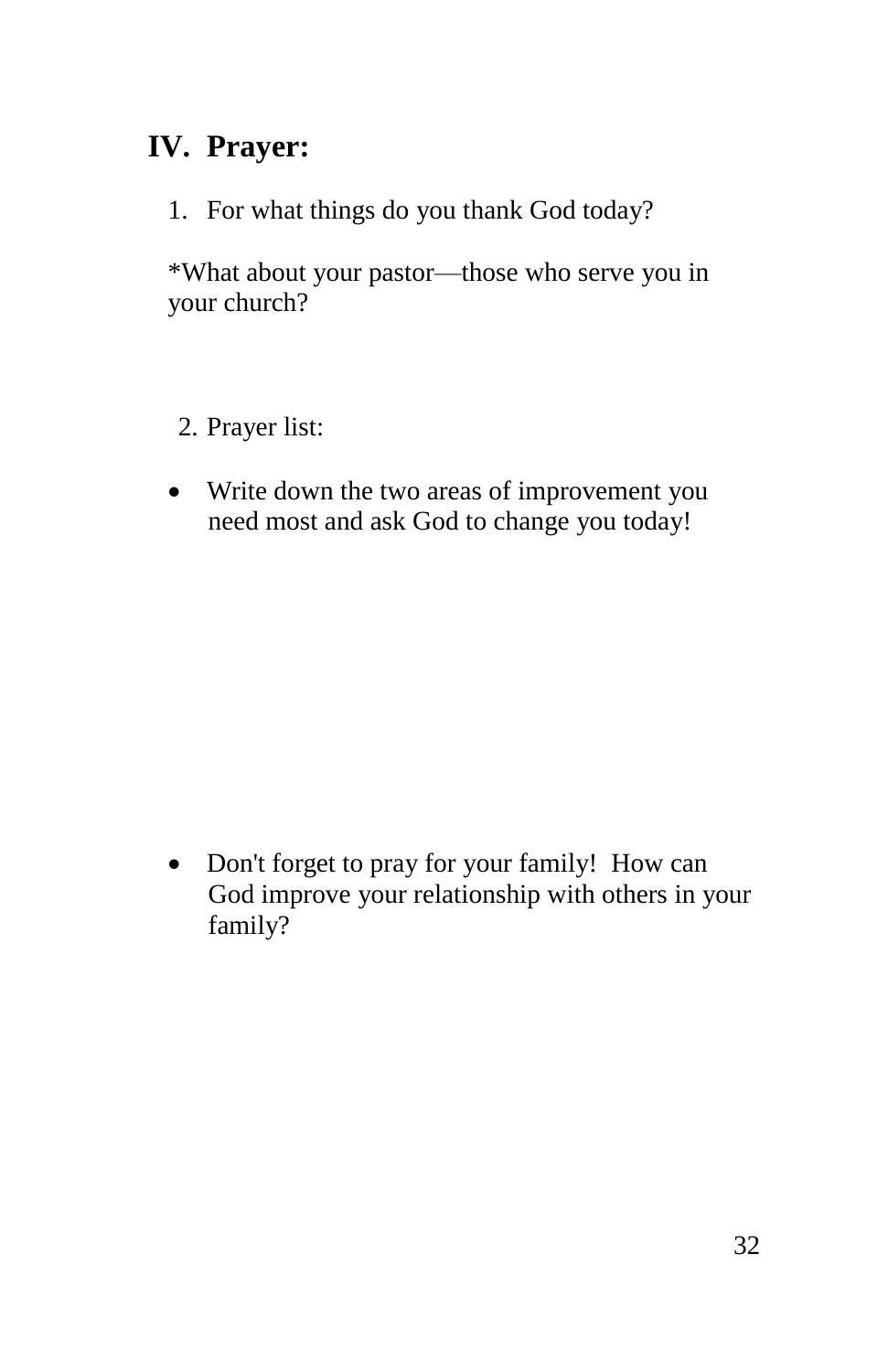# **LESSON SIX**

Read I Timothy 3:14-16

## **I. Paraphrase it:**

- 1. Vs. 14
- 2. Vs. 15
- 3. Vs. 16

#### **II. Pull it apart:**

Packed into verse 16 are the great mysteries of the Christian religion. We speak of the Seven Wonders of the World. These are the six wonders of Christianity. Here is a brief explanation of each one of them:

1. **"God was manifest in the flesh."** No other religion in the world claims that the Creator of Heaven and earth, took on our form in order to suffer and die for us! Think of the vastness of the universe—and then, of the fact that the God who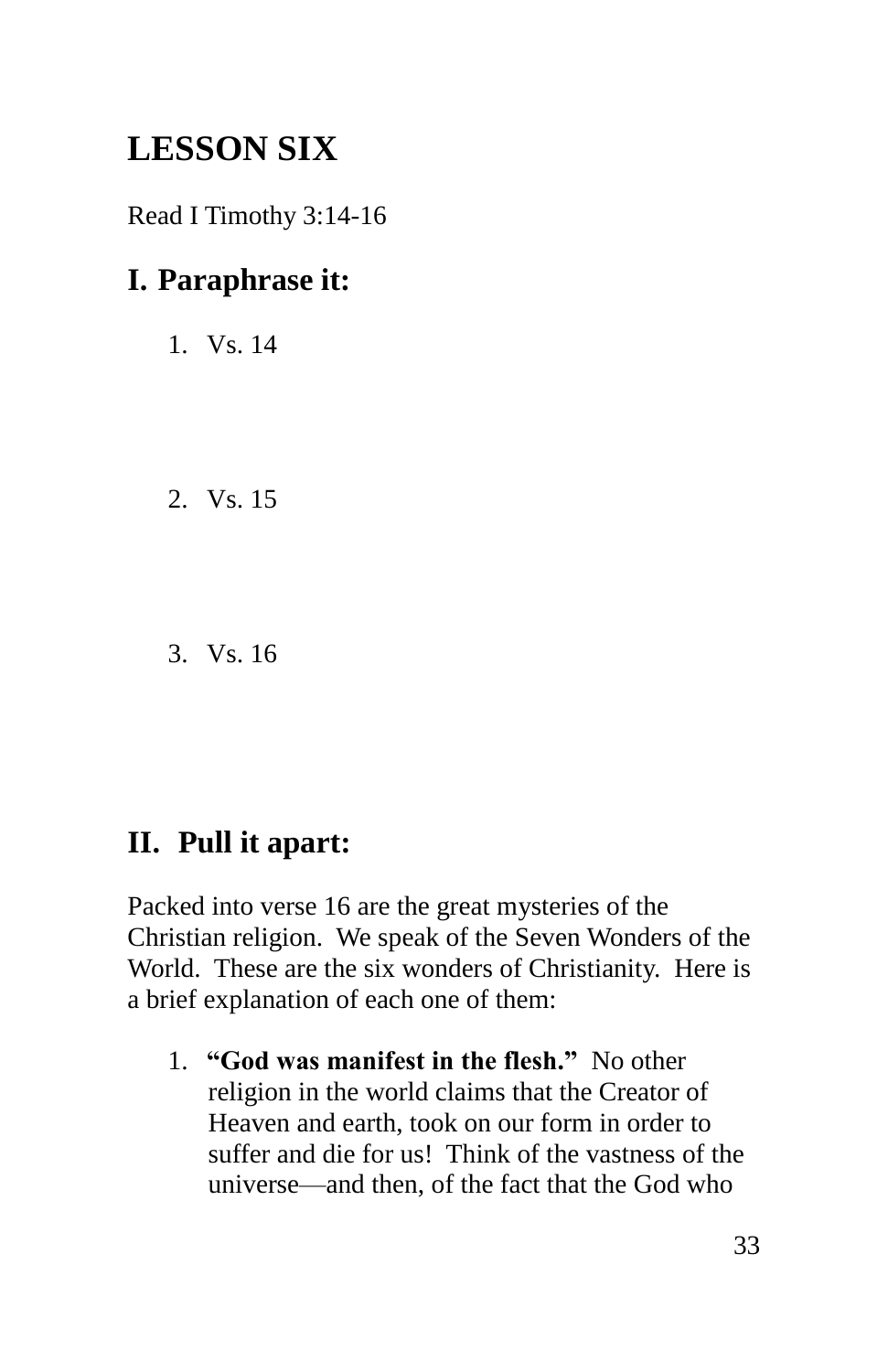made this all was born as a helpless infant, in a barn, to die the death of a common criminal on the cross!

- 2. **"Vindicated by the Spirit."** This means that God declared Jesus Christ to be perfect and just. He did this when He raised Jesus from the dead. If Christ had been sinful himself, He would have remained dead. But He was perfect and His resurrection declared it to be so. This perfection is given to you and me as our very own through faith.
- 3. **"Seen by angels."** This is an allusion to the other race of intelligent creatures which inhabit the universe, namely, the angels. These angels have served Christ. They watched him enter the world and His ascension and return to glory. We often think that we are the only ones interested in Christ. But think of the fantastic interest in the angelic kingdom in what God has done and is doing.
- 4. **"Preached among the nations."** And this we see coming true. Who can measure the impact which He has had in the lives of millions of people who have come to know and love Him as Lord?
- 5. **"Believed on in the world."** Men accepted Him everywhere and in that acceptance of Him as Savior, found their lives dynamically transformed.
- 6. **"Received into glory."** Jesus is ruling now and every being and power in the universe are placed under His control! He is coming again with a display of that power and great glory!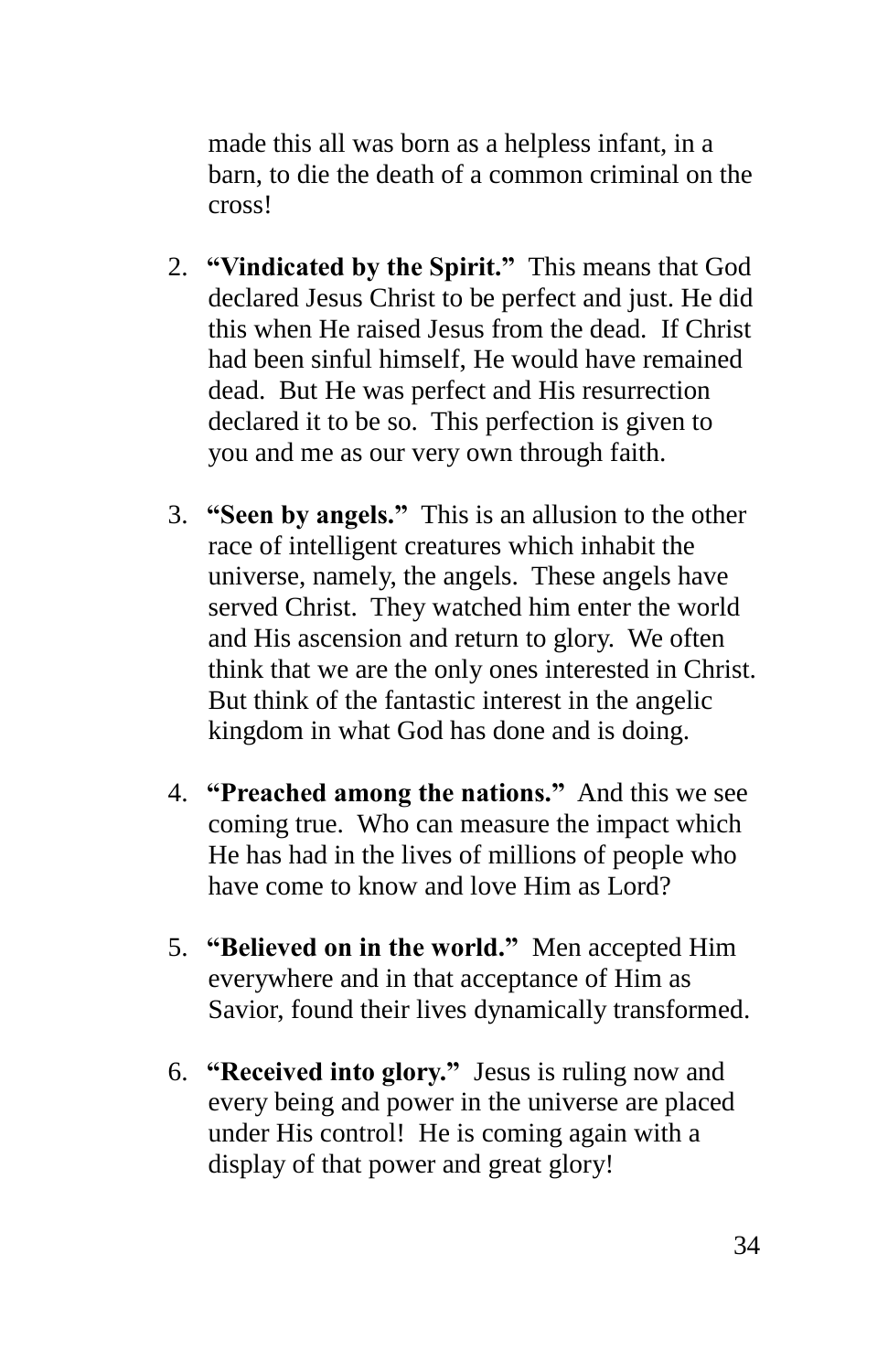- 1. How is God's greatness displayed in the fact that He became man and lived among us?
- 2. What is the great wonder of the resurrection; what does it mean to you?
- 3. Who are the angels and what interest do they have in salvation?
- 4. In what ways is Jesus being preached throughout the world today? Be specific in your answer.
- 5. Describe the change which occurs when a man accepts Christ.
- 6. What do you think Christ looks like now? What is He doing now?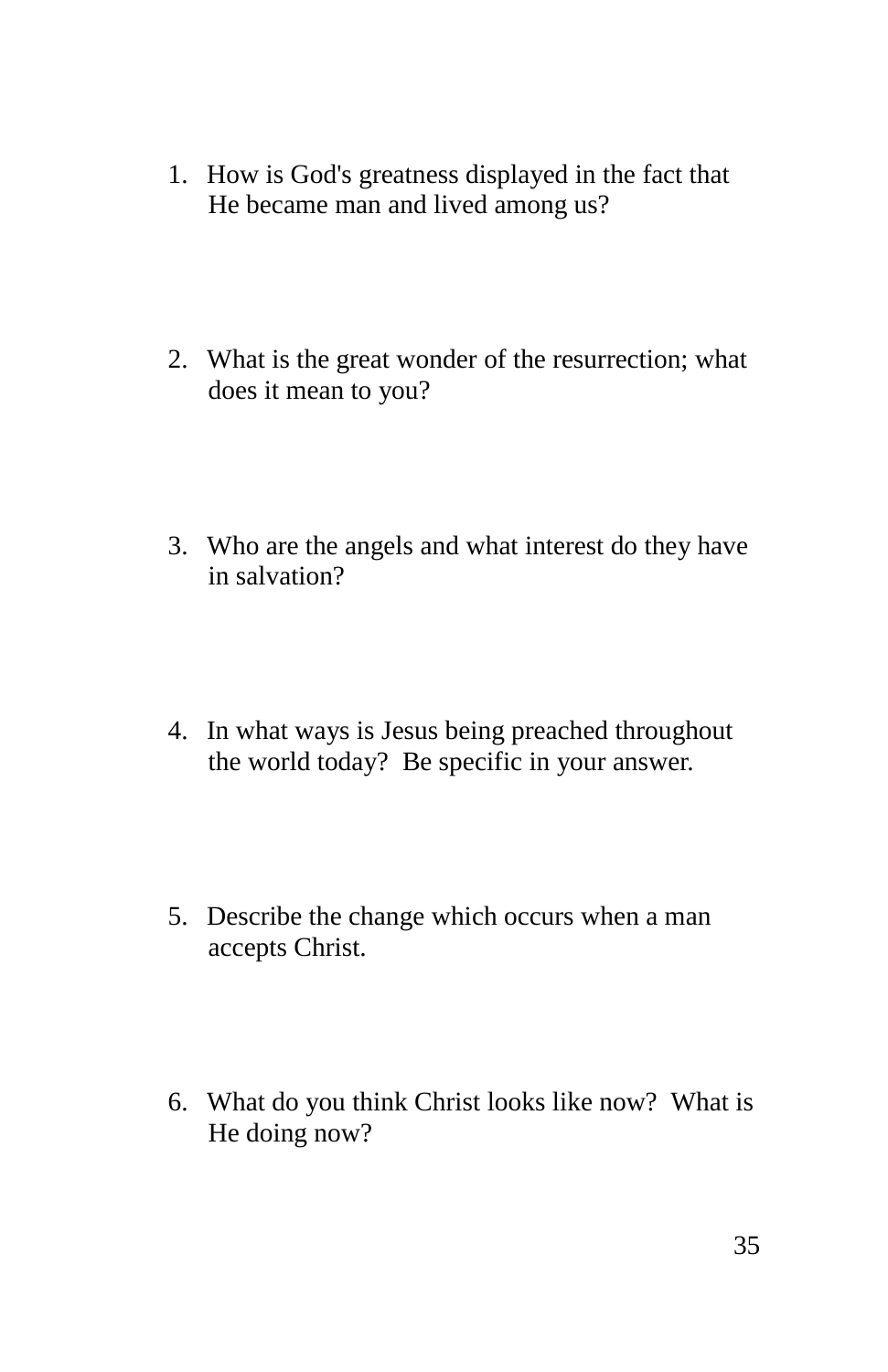## **III. Make it run!**

- 1. Can you think of any specific way in which, God who became man, can change your attitude today?
- 2. We learned that Jesus is in glory and has all things under His control. If so, then it is senseless to worry. What things are you worried about? Are you going to worry about them again today, or submit them to the Savior's control?

3. In what specific way are you going to tell someone about Jesus today?

## **IV. Prayer:**

- 1. For what things are you thankful? \*For the fact that God became man. \* For the fact that Jesus rules over all.
- 2. How are you going to tell someone about Christ today?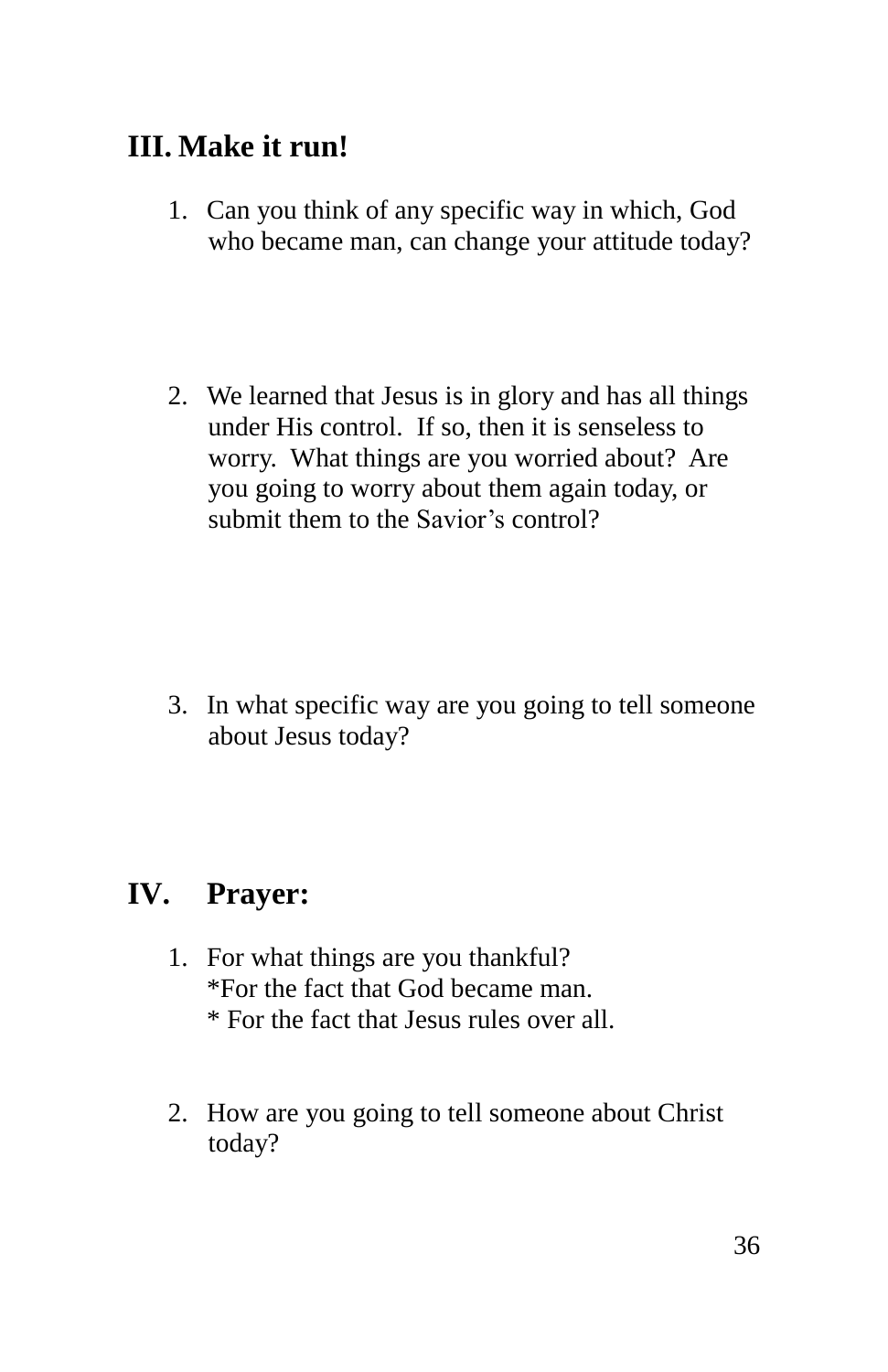# **LESSON SEVEN**

Read I Timothy 4:1-10

## **I. Paraphrase it!**

- 1. Vs. 1:
- 2. Vs. 2:
- 3. Vs. 3:
- 4. Vs. 4:
- 5. Vs. 5:
- 6. Vs. 6: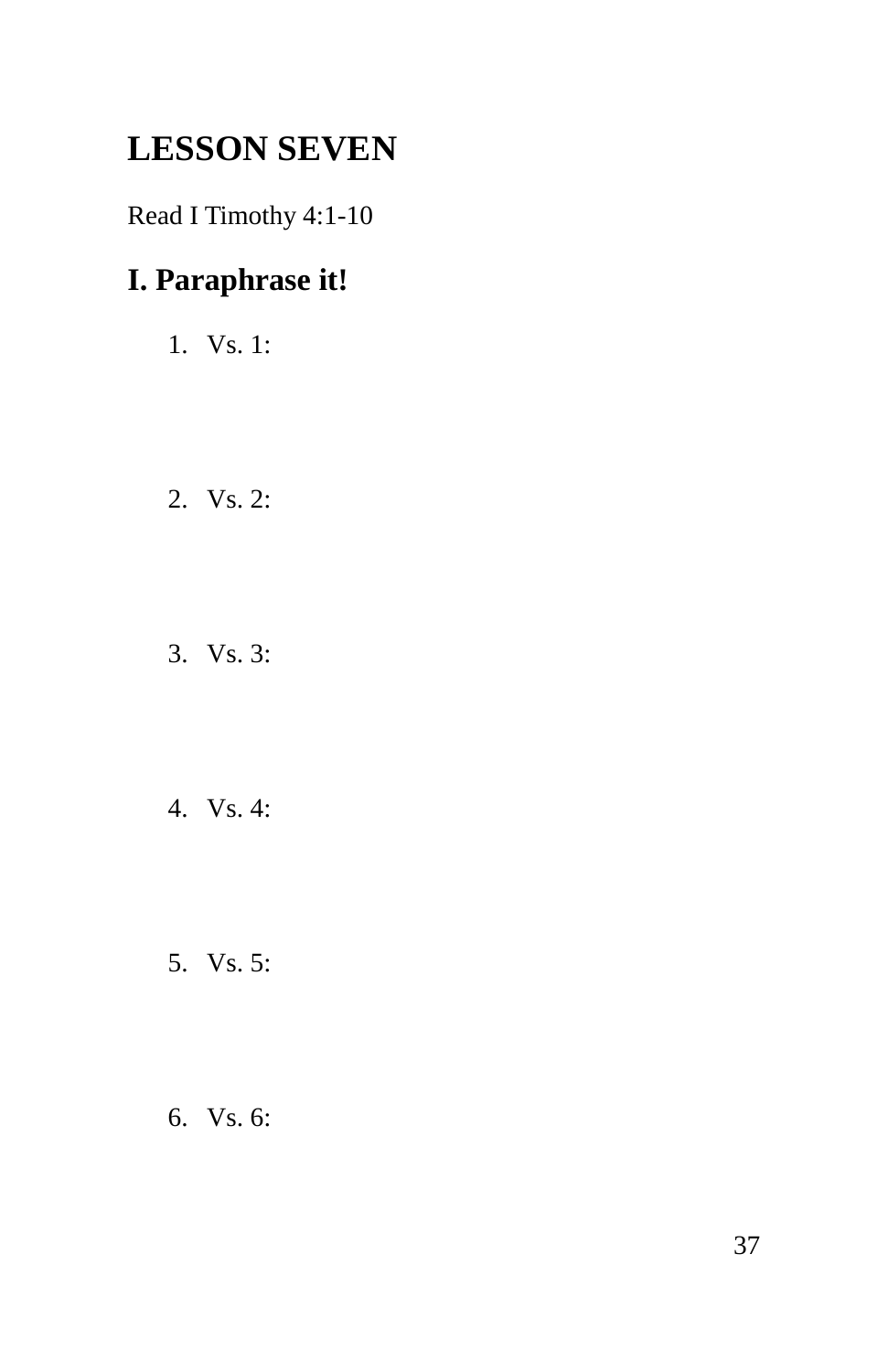- 7. Vs. 7:
- 8. Vs. 8:

9. Vs. 9:

10. Vs. 10:

#### **II. Pull it apart:**

- 1. What will happen in the "latter days"? (vs. 4) What do you think the term "latter days" refers to?
- 2. How will people forsake Christianity according to Verse 1: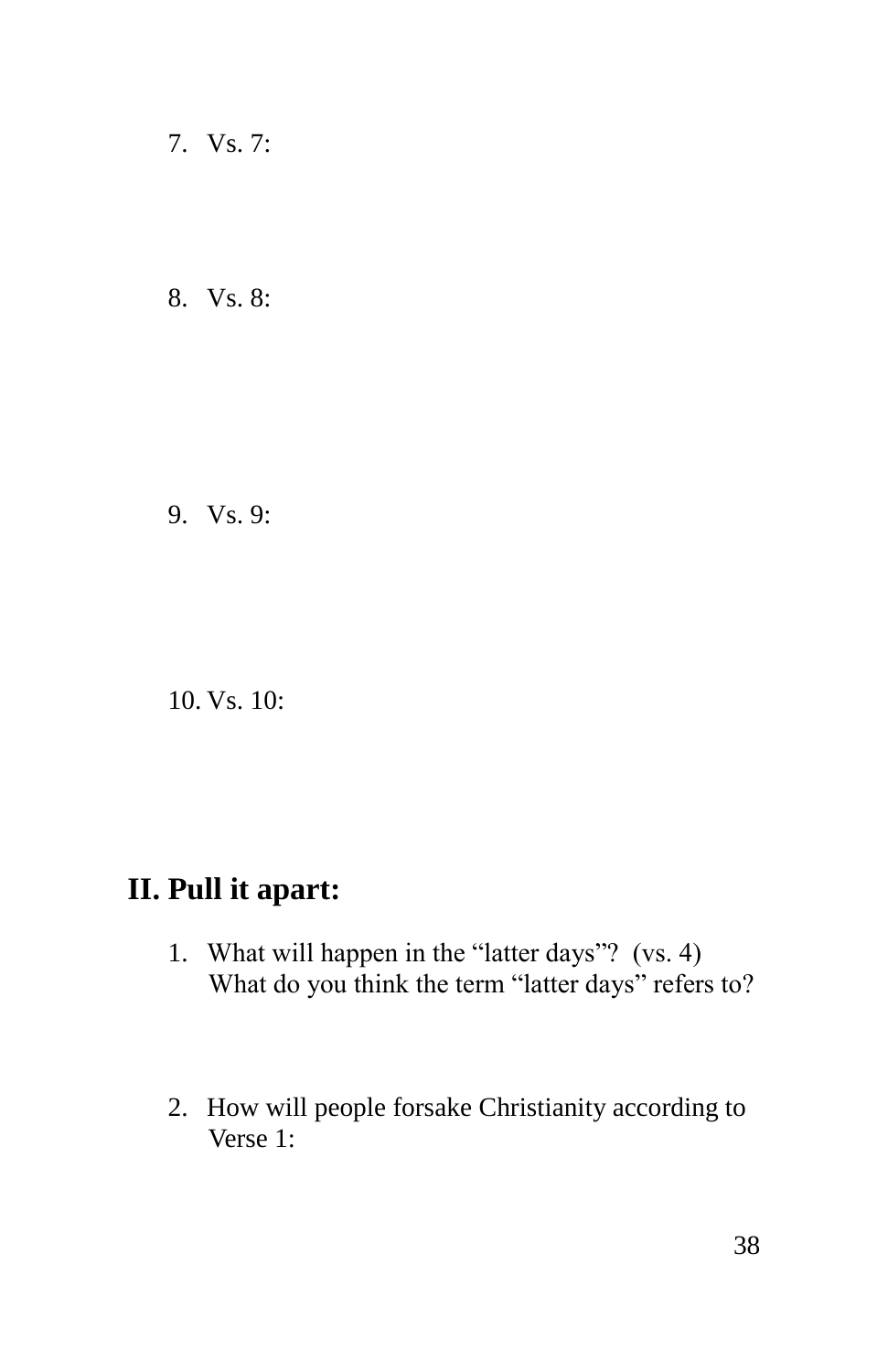Verse 2:

Verse 3:

- 3. How could Timothy become a good minister according to verse 6?
- 4. What positive advice is contained in verse 7?
- 5. How would you go about that?
- 6. Why is spiritual training such a valuable exercise? (vs. 8)

#### **III. Make it run:**

1. Are you guilty of legalism in Christianity? Christianity is not a matter of "do's and don'ts", but a matter of love to God. You must obey his laws but you must obey them because you love Him and are grateful for what He has done.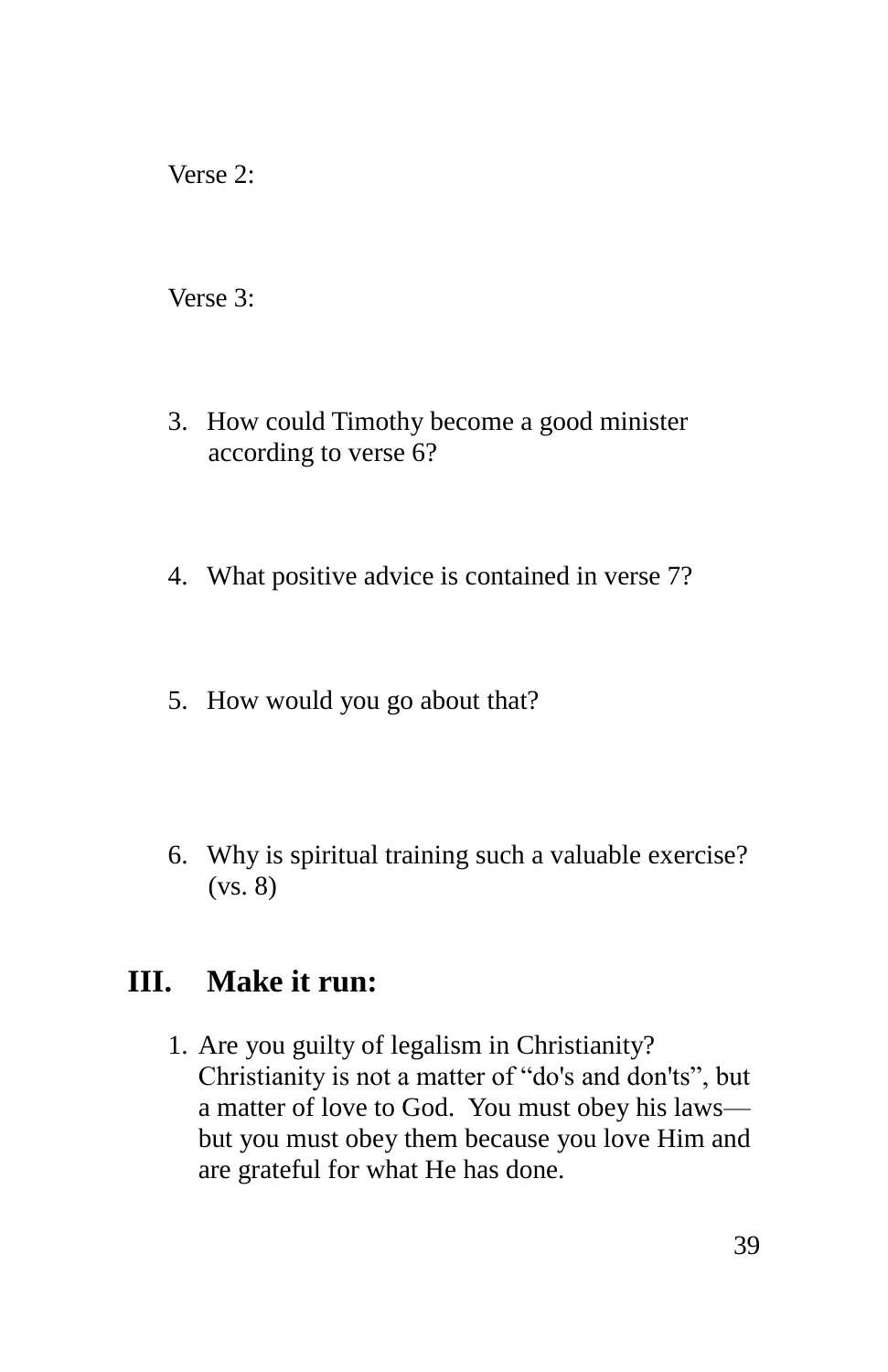Think about this for a little while. Why are you trying to obey God? Are you trying to win His favor by that obedience? Or, are you trying to obey him because He has already shown favor to you in saving you through Christ?

- 2. Can you think of people who have added requirements to Christianity? Have you?
- 3. Here are four areas in which you might need spiritual training. What can you do to improve them?

\*Your prayer life.

\*Developing the special Christian virtues of love, kindness, interest in others, etc.

\*Aiding God's church and kingdom

\*Witnessing about your Savior to others

#### **IV. Prayer:**

- 1. Thank God for the special blessings sent into your life this week.
- 2. Try to draw up an "ideal" program of spiritual exercise. What should you do to train yourself in godliness?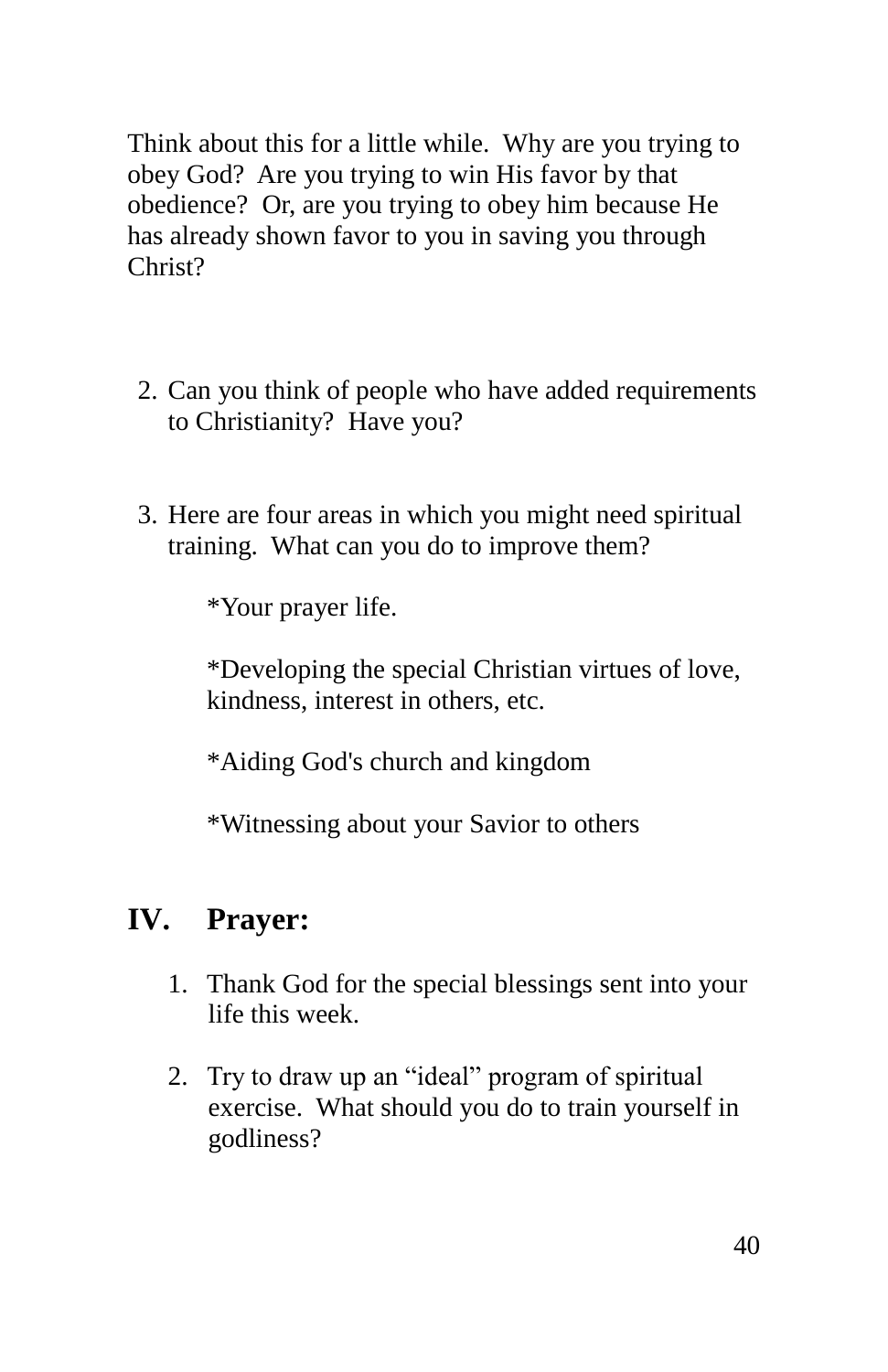# **LESSON EIGHT**

Read I Timothy 4:11-16

## **I. Paraphrase it!**

- 1. Vs. 11:
- 2. Vs. 12:
- 3. Vs. 13:
- 4. Vs. 14:
- 5. Vs. 15:
- 6. Vs. 16: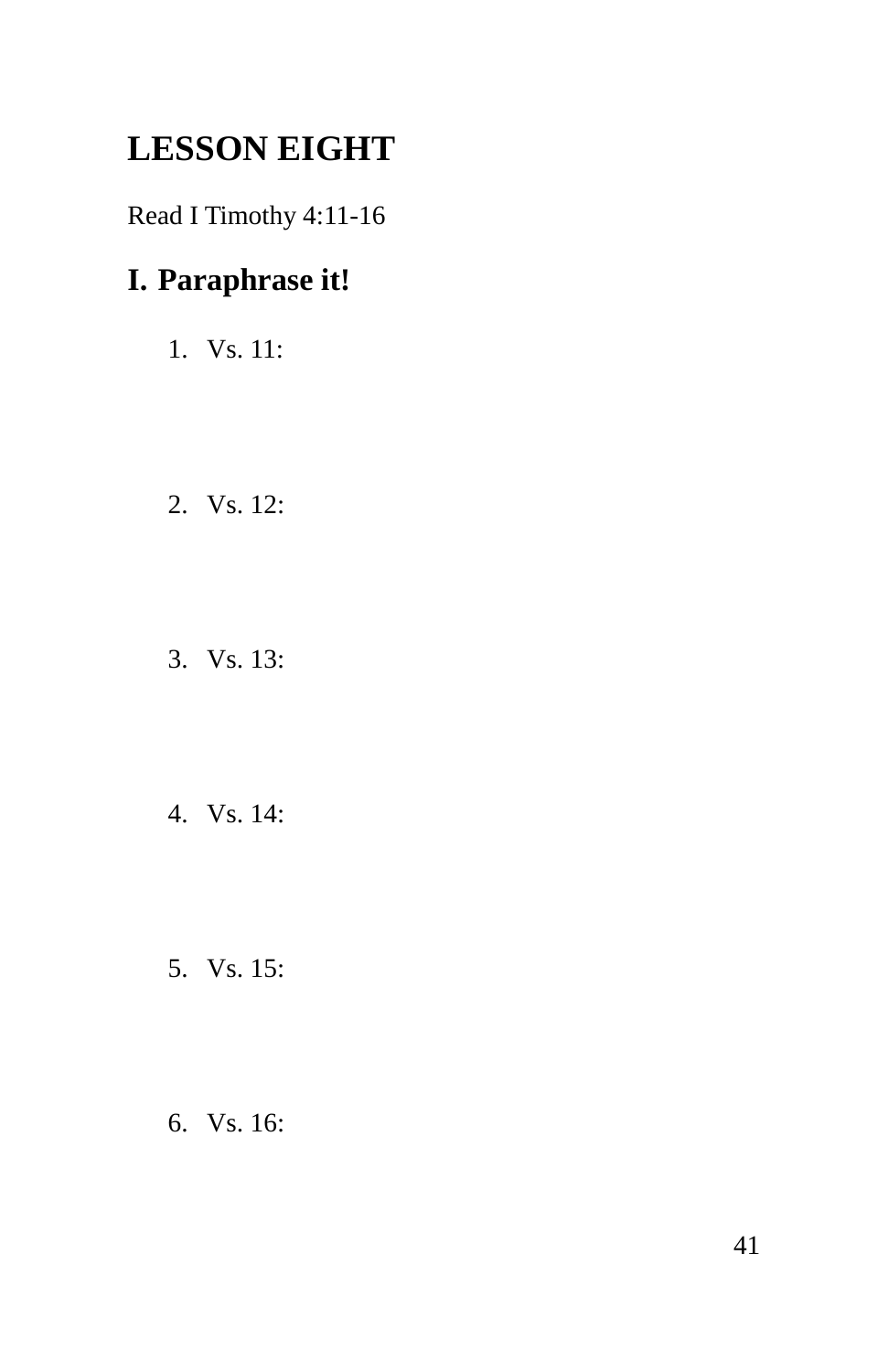## **II. Pull it apart:**

- 1. What does verse 11 mean?
- 2. How was Timothy supposed to make men respect him in spite of his youth? vs. 12
- 3. What three things was Timothy supposed to do? vs. 13
- 4. What charge is given him in verse 14? Try to explain the meaning of this verse.
- 5. How was Timothy to carry out his work? (vs. 15)
- 6. Why was Timothy supposed to watch closely what he did? (vs. 16)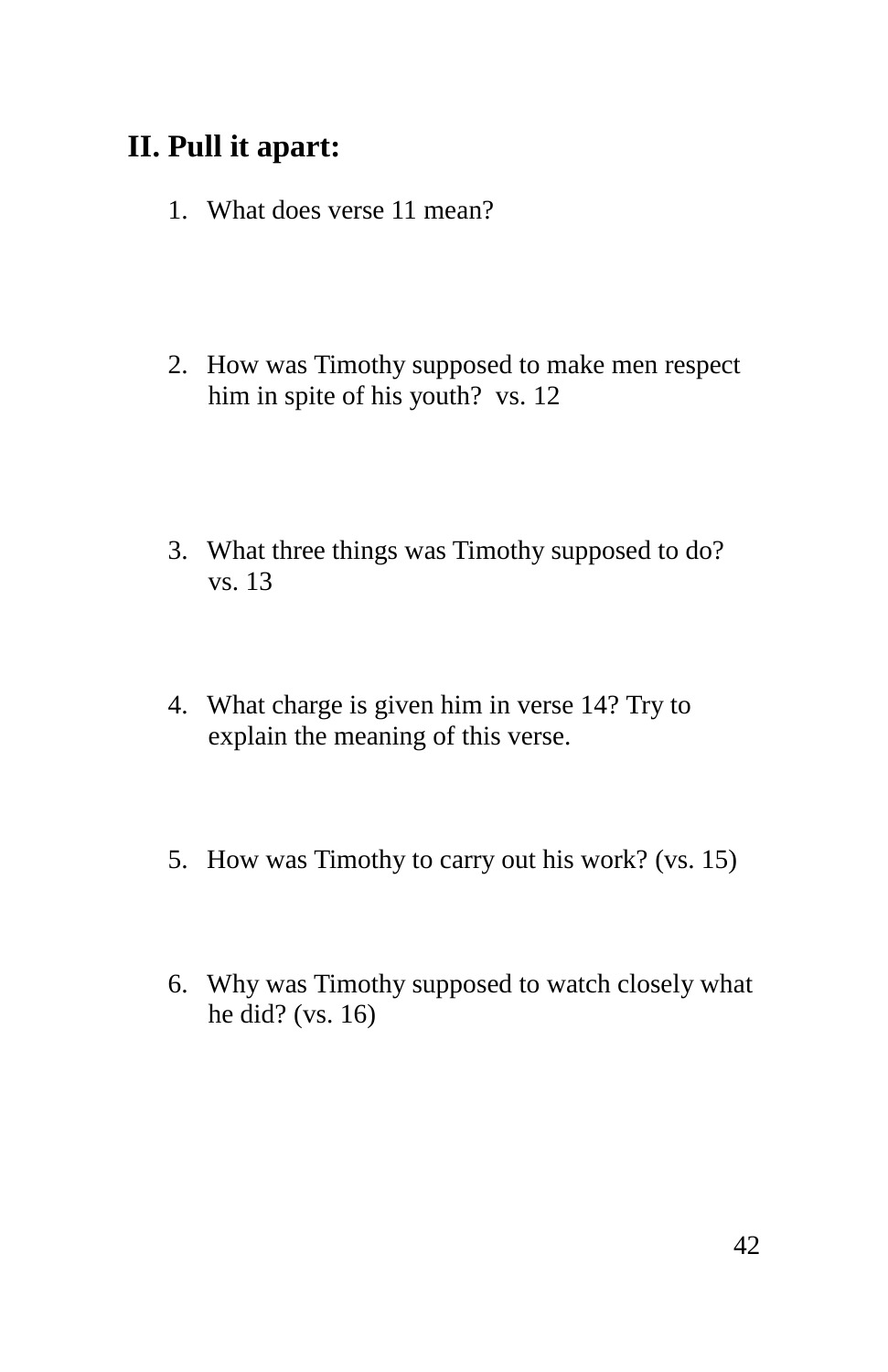## **III. Make it run:**

Now try to draw some specific applications from this passage for your own life. Timothy was to be an example in speech, conduct, love, faith, and purity. Write down a few practical suggestions as to the way in which God can make you an example in each of these areas.

- 1. Speech
- 2. Conduct
- 3. Love
- 4. Faith
- 5. Purity

Timothy was to preach and teach the Word. How can you foster the study of God's Word both by Christians and non-Christians alike? Make a list of some specific things you can do to get others to study God's Word.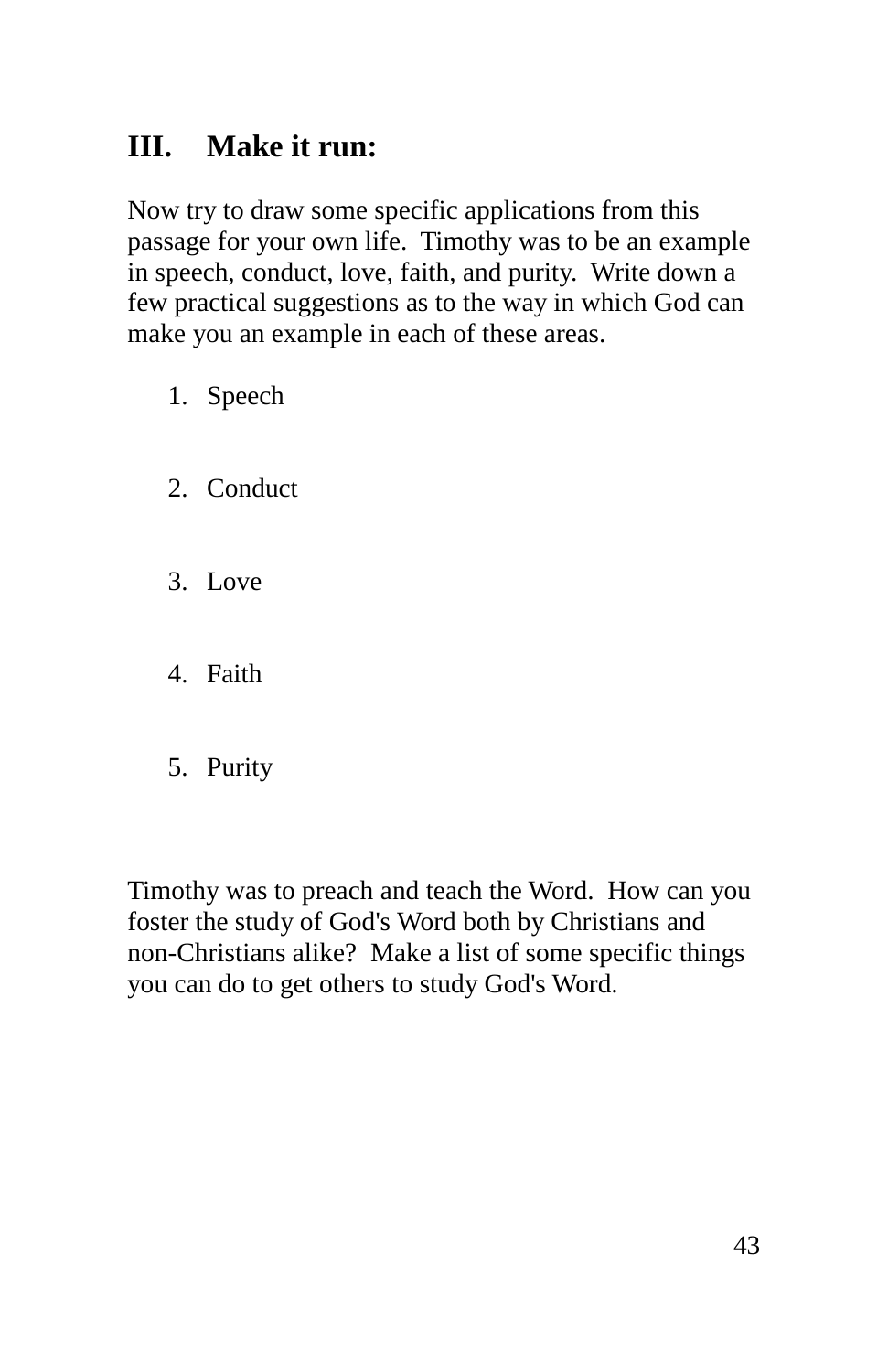## **IV. Prayer:**

- 1. Things for which you should give thanks:
- 2. Requests to be made:
	- \* For others:

#### \*For yourself:

- a. Pray that God will help you be an example in each of these five areas. (III,1)
- b. Pray that God will help you get the people to study His word in the ways you have outlined.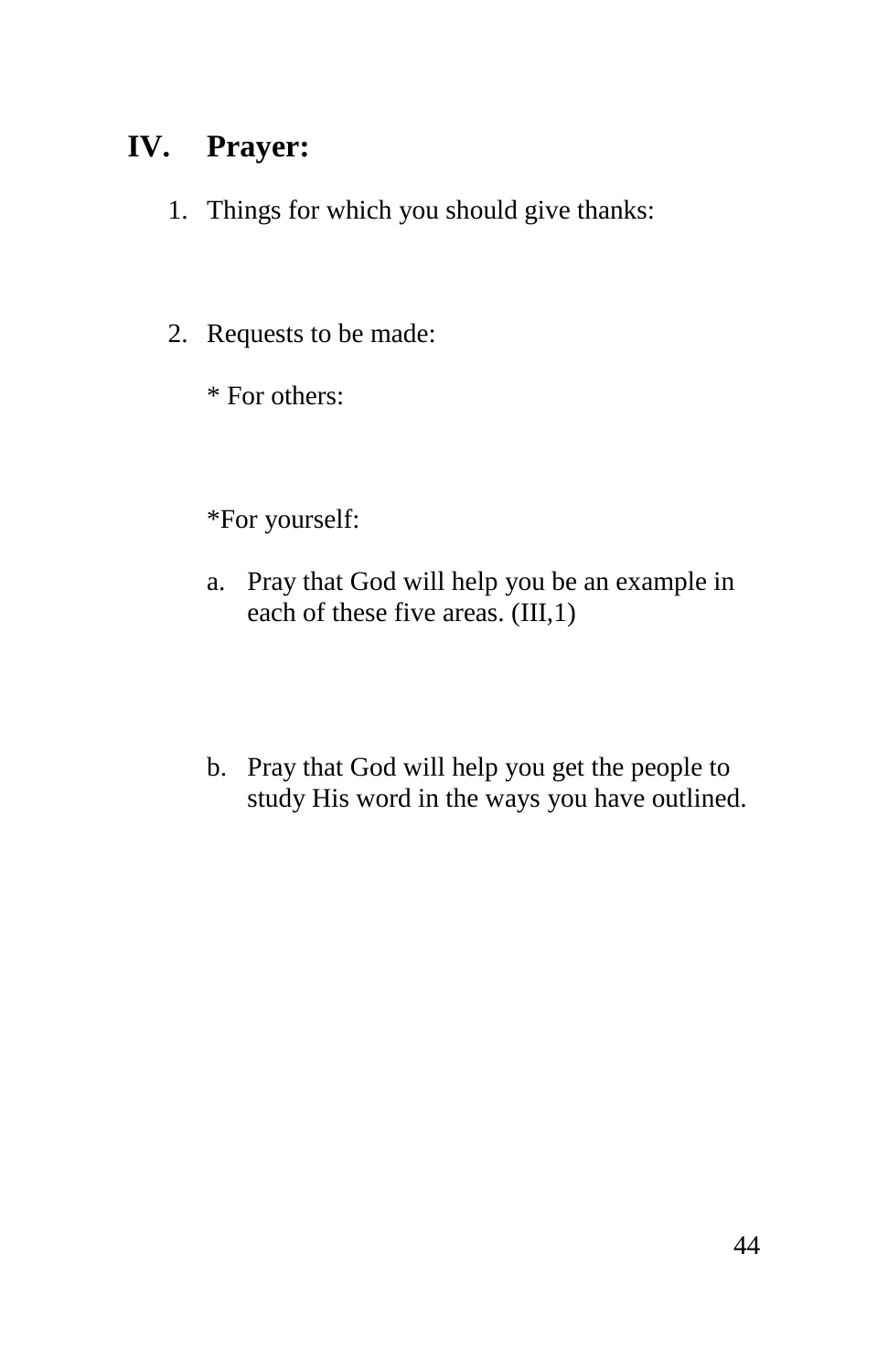# **LESSON NINE**

Read I Timothy 5:1-16

## **I. Paraphrase it!**

- 1. Vs. 1:
- 2. Vs. 2:
- 3. Vs. 3:
- 4. Vs. 4:
- 5. Vs. 5:
- 6. Vs. 6: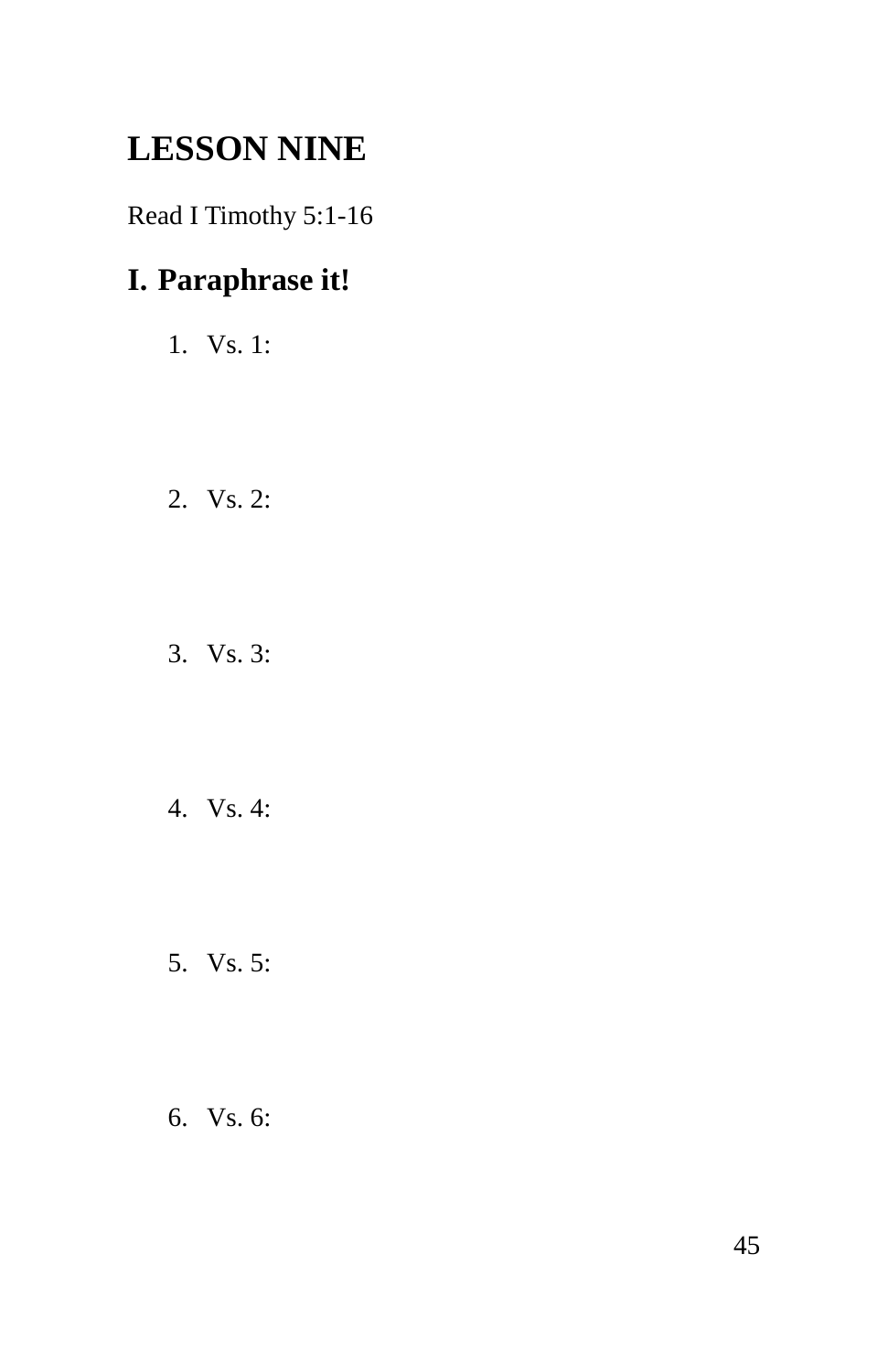- 7. Vs. 7:
- 8. Vs. 8:
- 9. Vs. 9:

10. Vs. 10:

11. Vs. 11:

12. Vs. 12:

13. Vs. 13: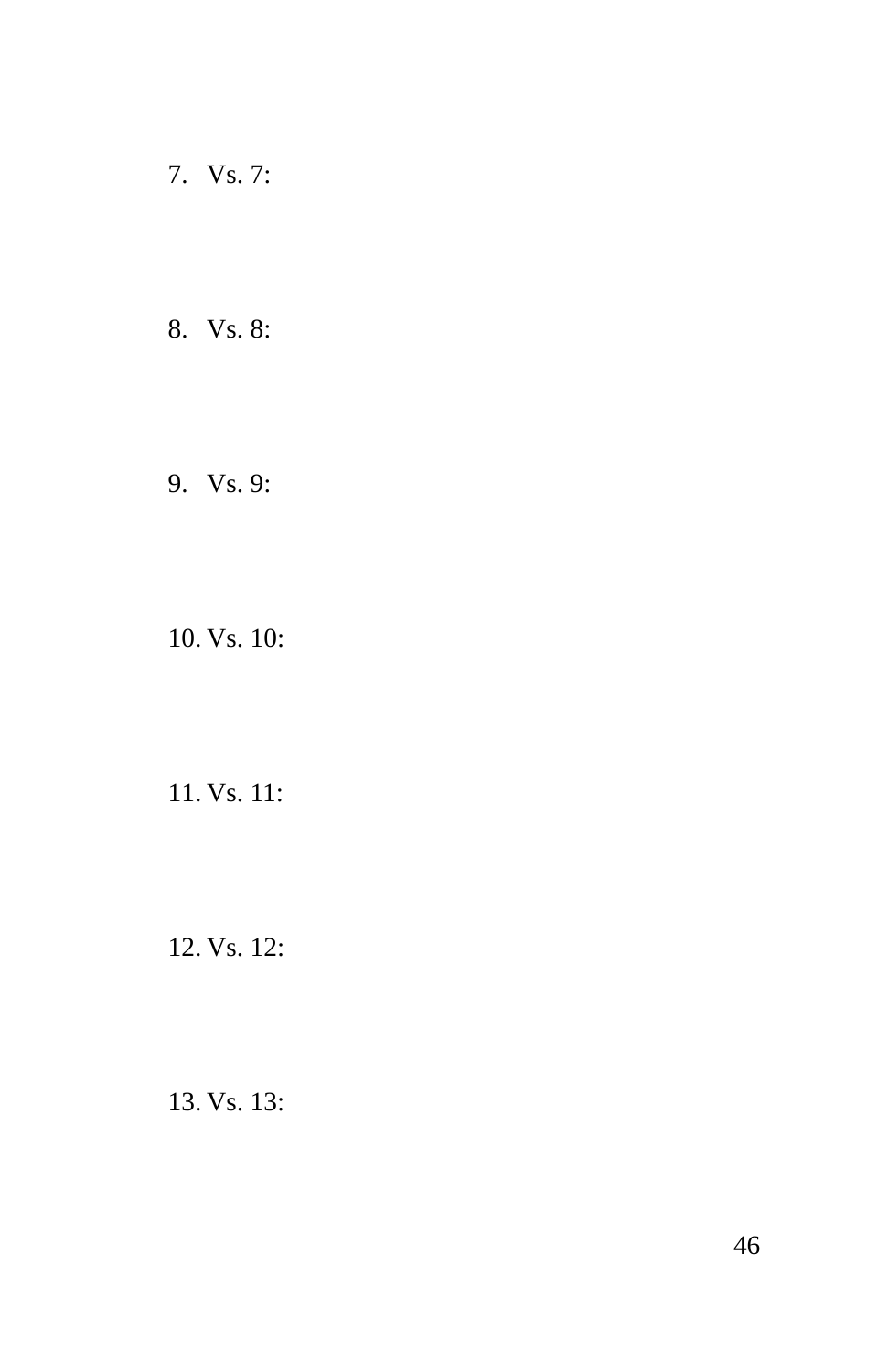14. Vs. 14:

15. Vs. 15:

16. Vs. 16

## **II. Pull it apart:**

1. According to verse 1, how are we to treat:

\*Older men:

\*Younger men:

2. According to verse 2, how are we to treat:

\*Older women:

\*Younger women: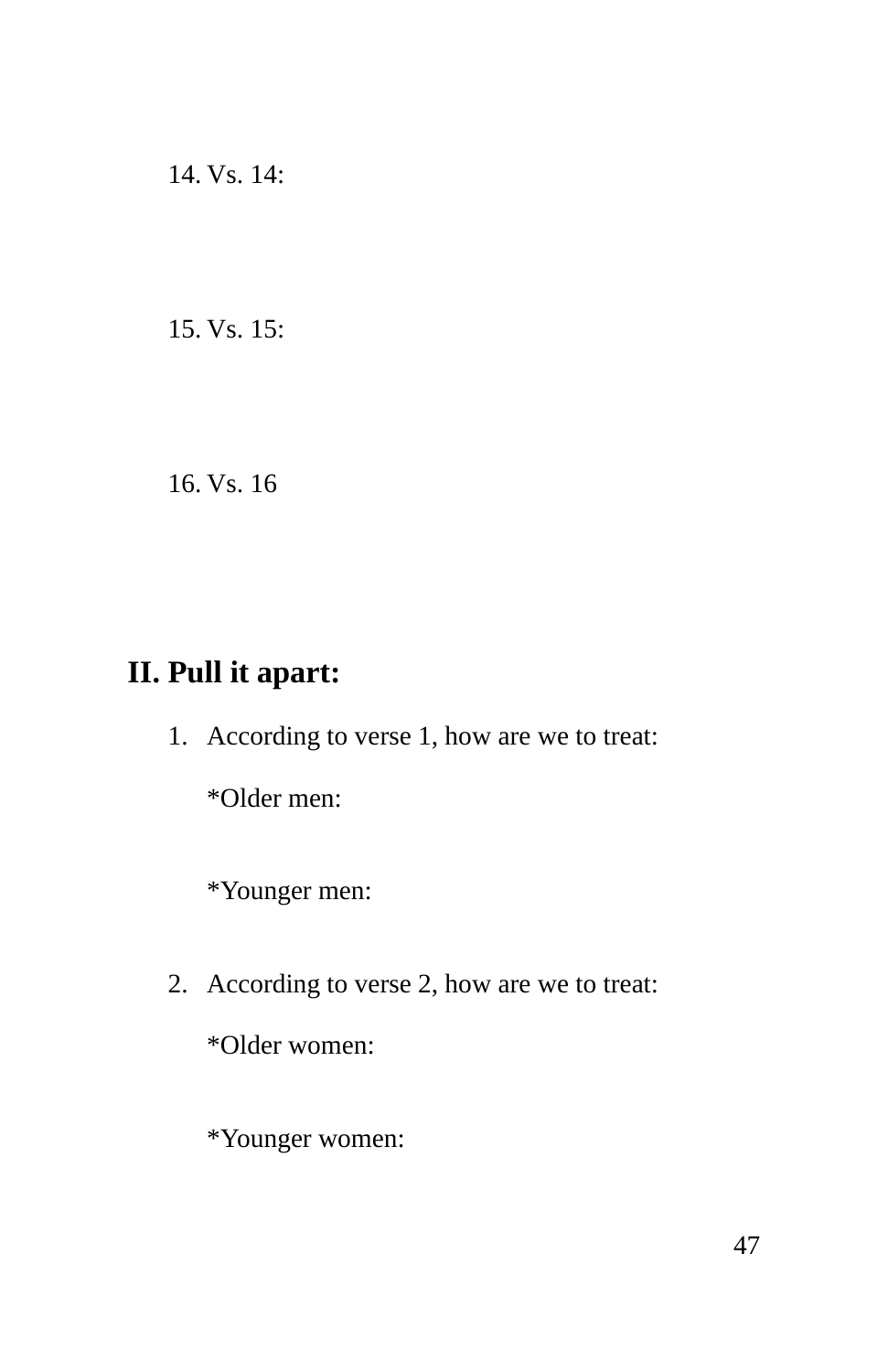- 3. Who bears the primary responsibility for taking care of someone in trouble? (vs. 4) How does Paul emphasize that in verse 8?
- 4. In verse 9, Paul speaks about the enrollment of widows in the church. We have never been able to understand just what he means. This must have been some kind of recognition granted to older widows by the church.
- 5. List the five qualities of Christian motherhood found in verse 10.

- 6. What do you think washing the feet of saints means?
- 7. What desire does Paul express for young widows in verse 14?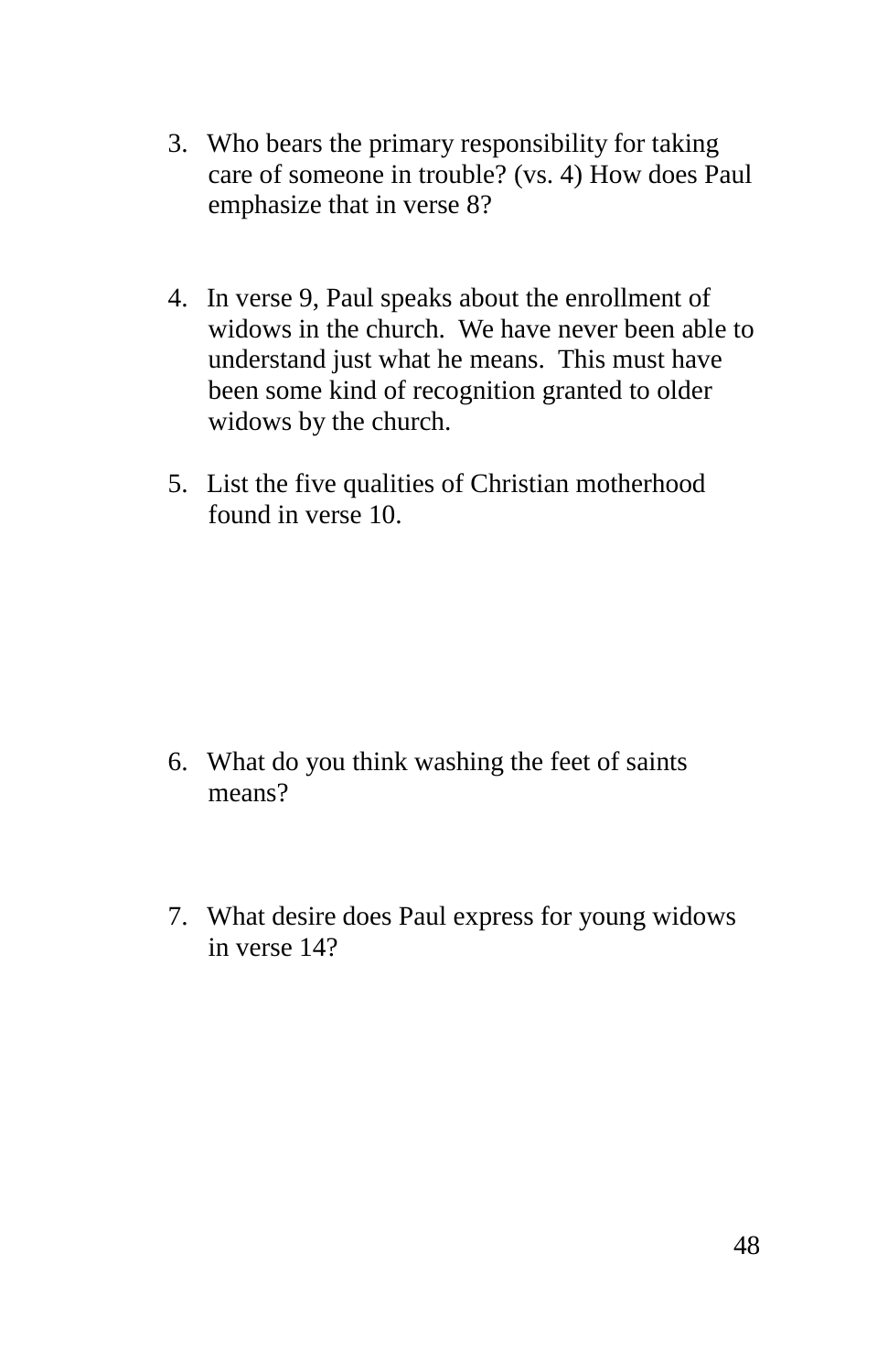## **III. Make it run:**

- 1. Have you been showing the proper respect to other people? Or, do you have a tendency to "use" people?
- 2. Make a list of the people who are important to you.
- 3. How do you treat those who are younger than you are (especially teen-agers)? Do you have a teenager who is close to you? What can you do to understand him or her better? (If you are a teenager—how do you treat those who are older than you?)
- 4. Do you have someone who is a widow or widower in your family? What are you doing to share the burden with them?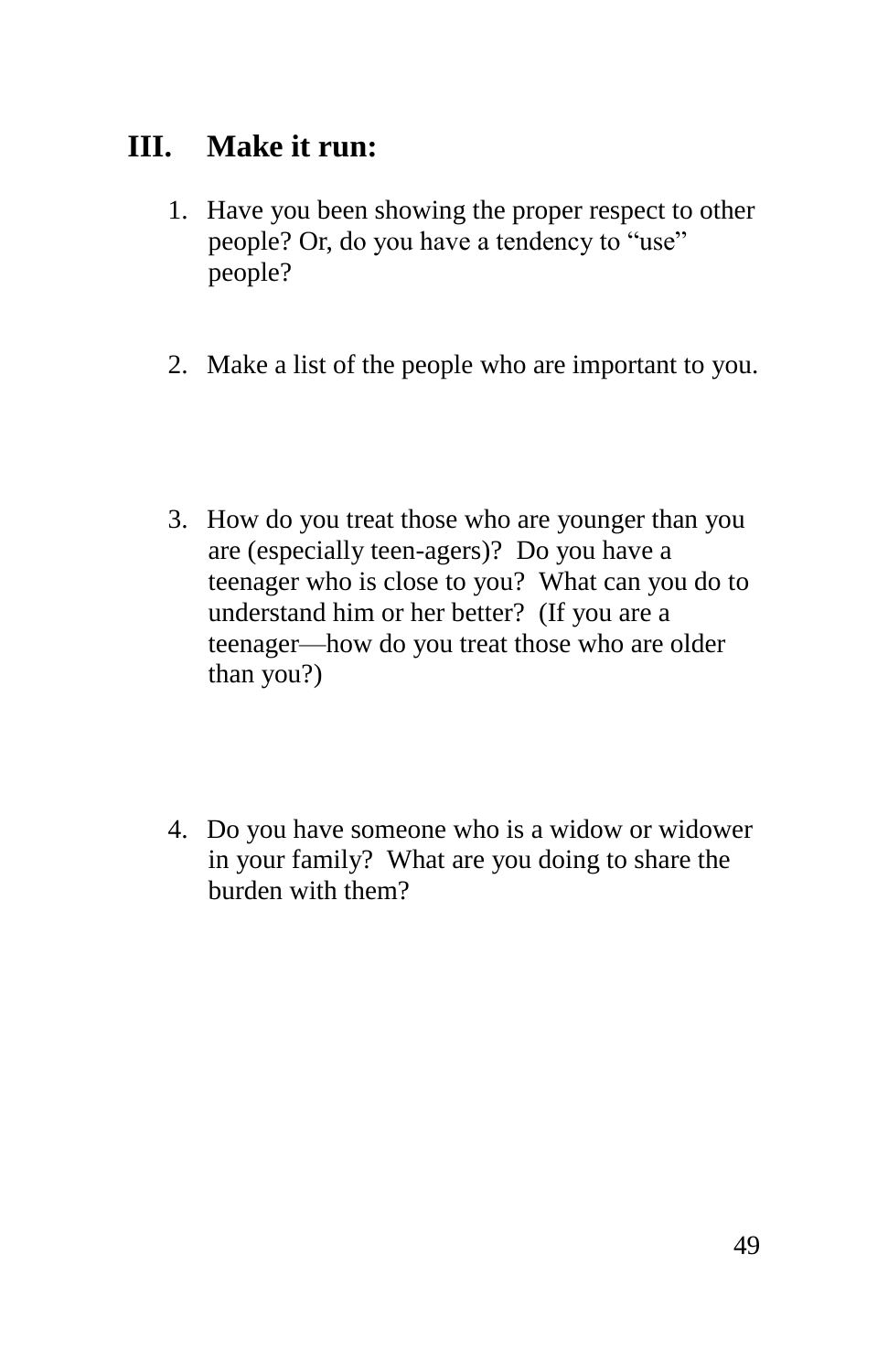## **IV. Prayer:**

1. Blessings for which I am thankful.

- 2. Requests I must make for others:
	- a. Don't forget to pray for the widows and widowers you know and ask God to help you do something to share their burden today!
	- b. Pray that God will help you love and respect all people, not for what you can get out of them, but because God loves you!
	- c. List the needs of your pastor today and pray for him.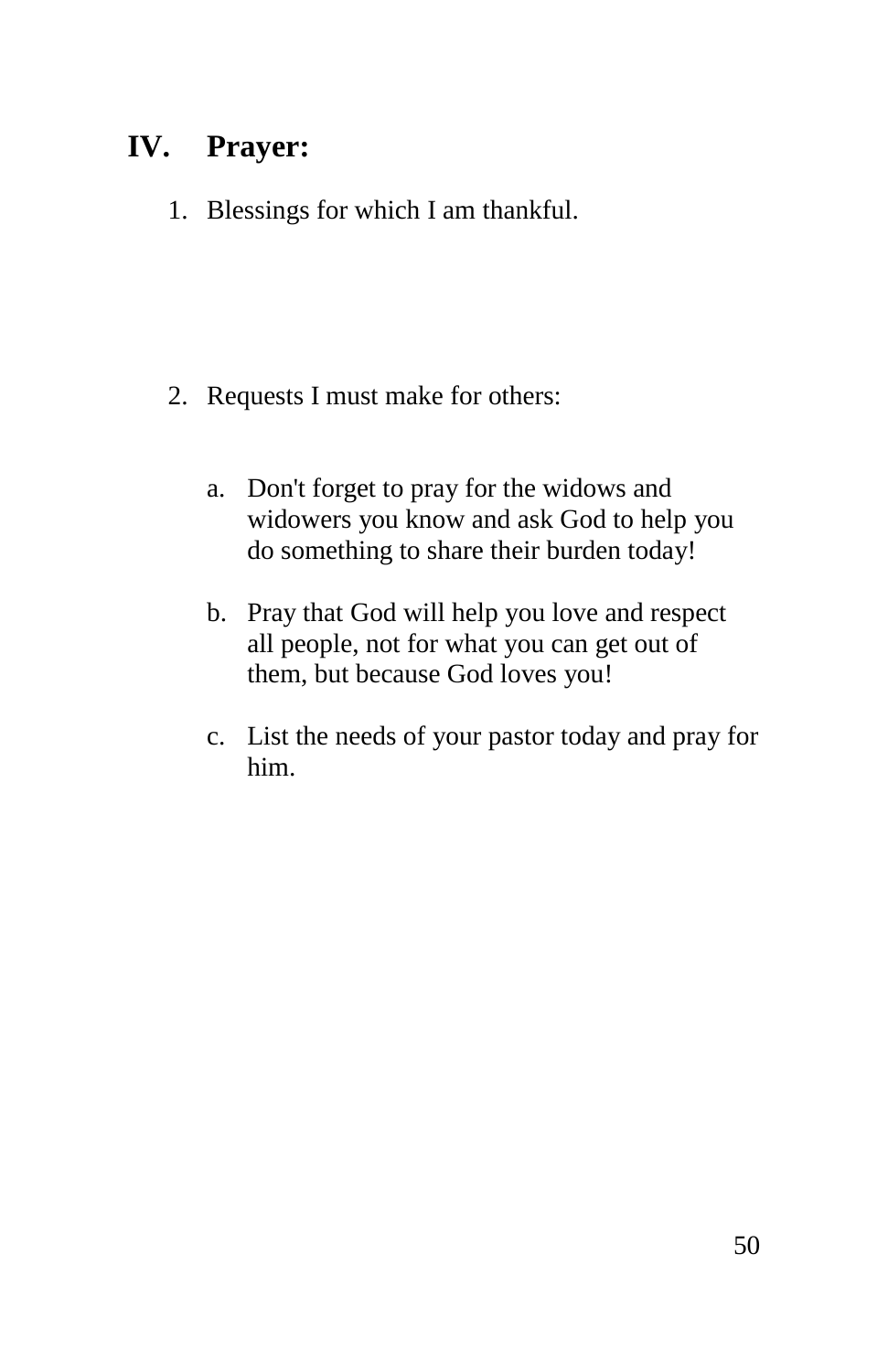# **LESSON TEN**

Read I Timothy 5:17-6:2

## **I. Paraphrase it!**

- 1. Vs. 17:
- 2. Vs. 18:
- 3. Vs. 19:
- 4. Vs. 20:
- 5. Vs. 21:
- 6. Vs. 22: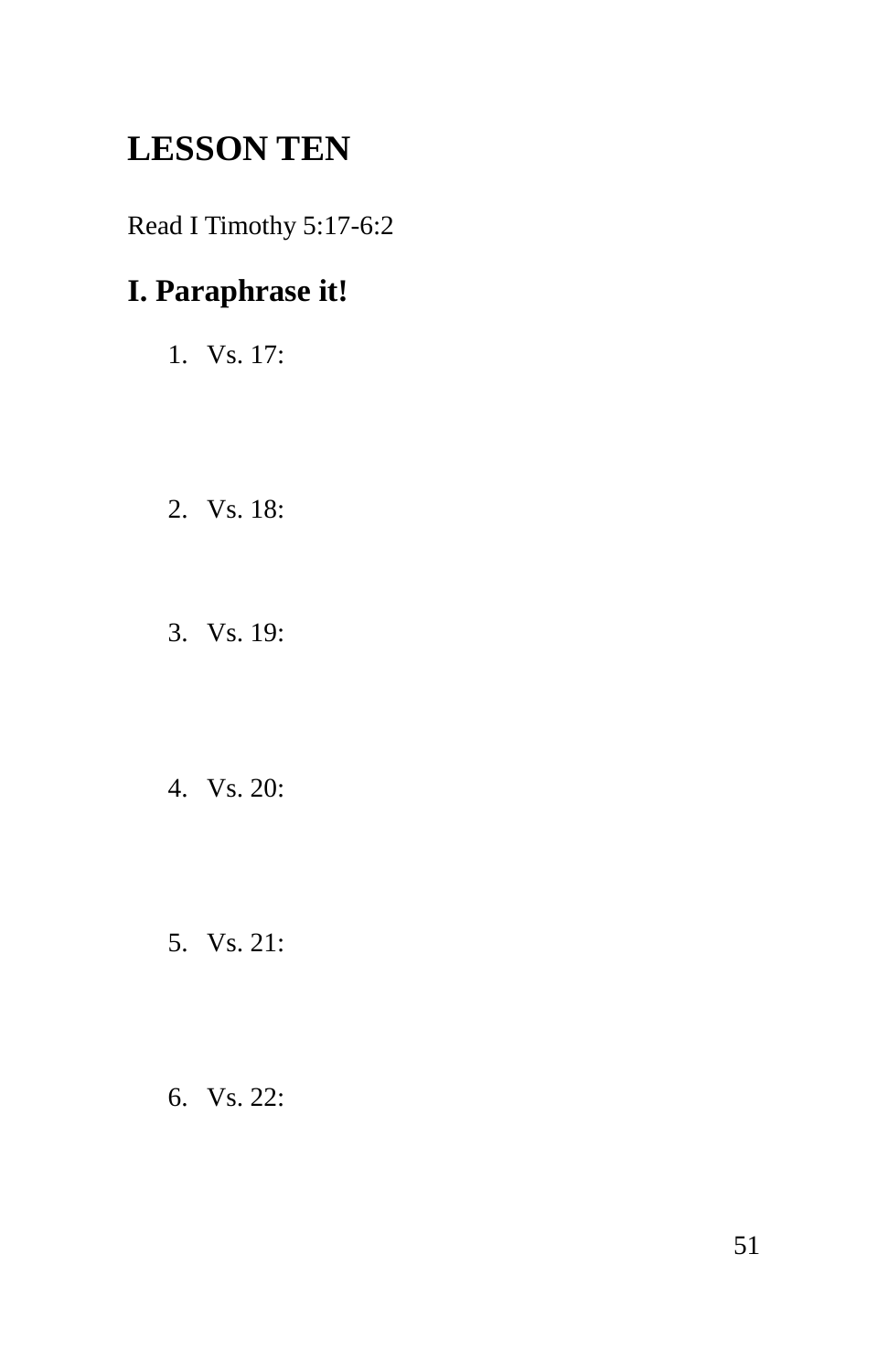7. Vs. 23:

8. Vs. 24:

9. Vs. 25:

#### **Chapter 6**

10. Vs. 1:

11. Vs. 2

#### **II. Pull it apart:**

In the last section we studied, Paul discussed the proper relation with people who are older and younger than we are, and the widows. He now discusses the proper relationship of all Christians to those in authority. He deals especially with respect shown to pastors and respect of slaves to their masters.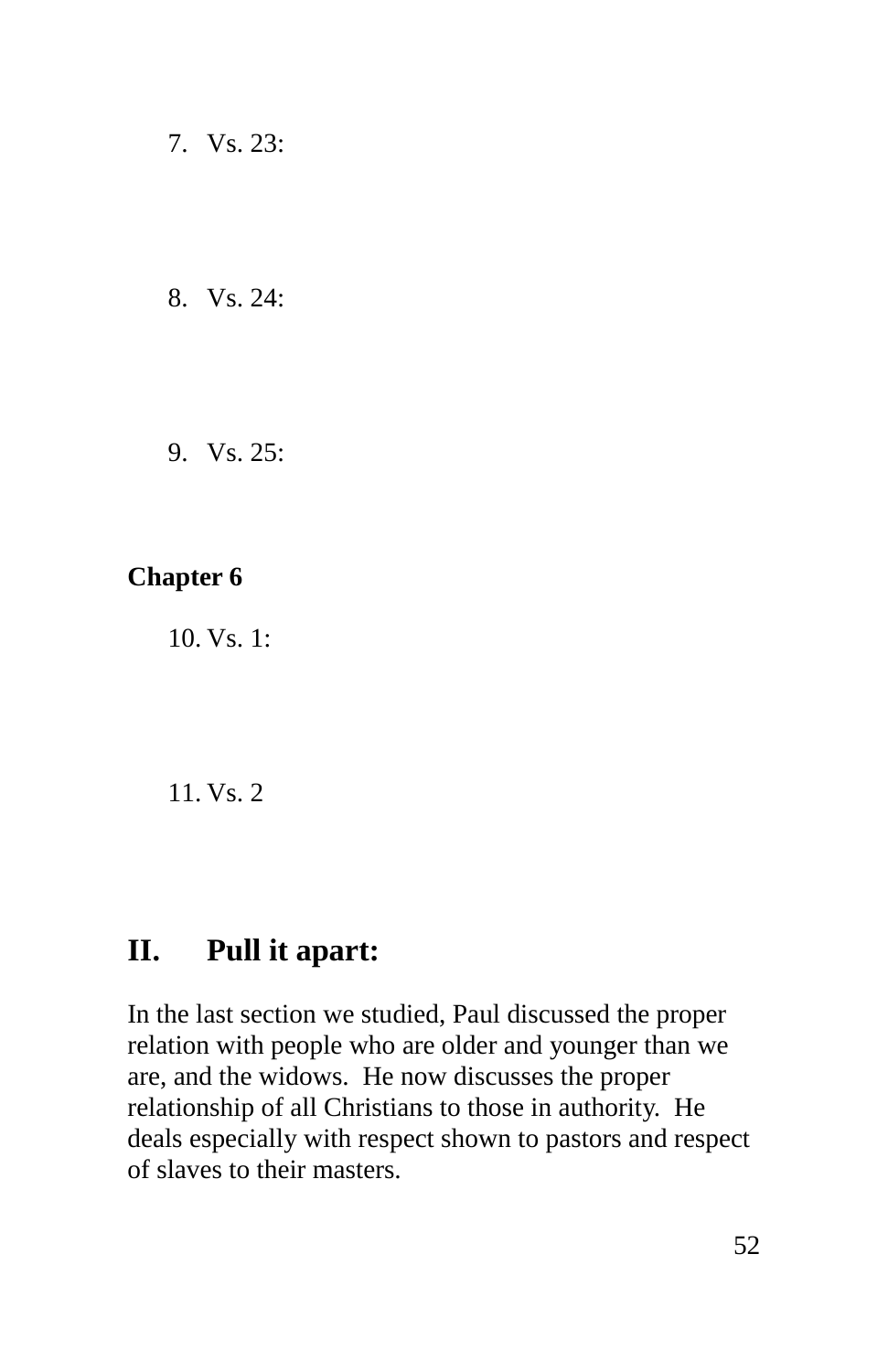- 1. Can you figure out the two recommendations which Paul makes about the proper treatment of pastors? (vs. 17,18) Is your pastor held in high esteem in your church?
- 2. Is your pastor properly paid and cared for?
- 3. What should you do about rumors or gossip about the office bearers in your church? (vs. 19)
- 4. What should be done with Christians who persist in sin? (vs. 20)
- 5. Paraphrase the warning which Paul gives to Timothy in vs. 21.
- 6. What caution is urged in ordaining men to the ministry? (vs. 22)
- 7. Can we always do something about office bearers in the church who seem to lead sinful lives? (vs. 24)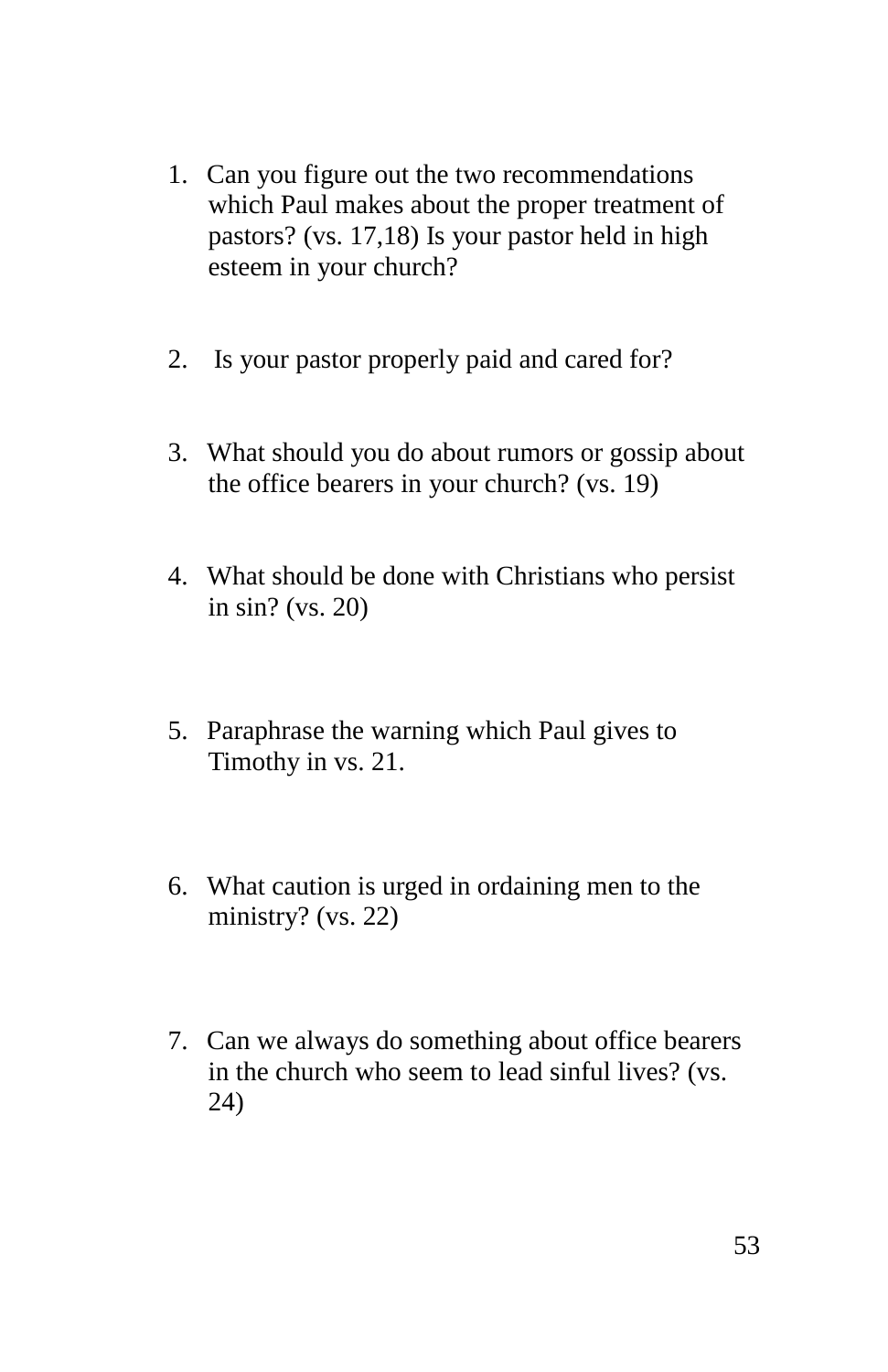- 8. Do think that ministers do a lot of good that is never noticed by their churches? (vs. 25) What good things might these be?
- 9. What advice does Paul give to Christian slaves in verse 1 of chapter 6?
- 10. How should a slave act if his owner is a Christian? (6:2)

#### **III. Make it run:**

- 1. Is there some way in which you can let your pastor know that he is appreciated? Do it!
- 2. Are you certain that your pastor's material needs are taken care of? Can you do something to help him financially?
- 3. Are you critical of your pastor(s)? Make a list of the areas you find fault or weakness. Now in your prayer today, take each one of these before God and pray for your pastor.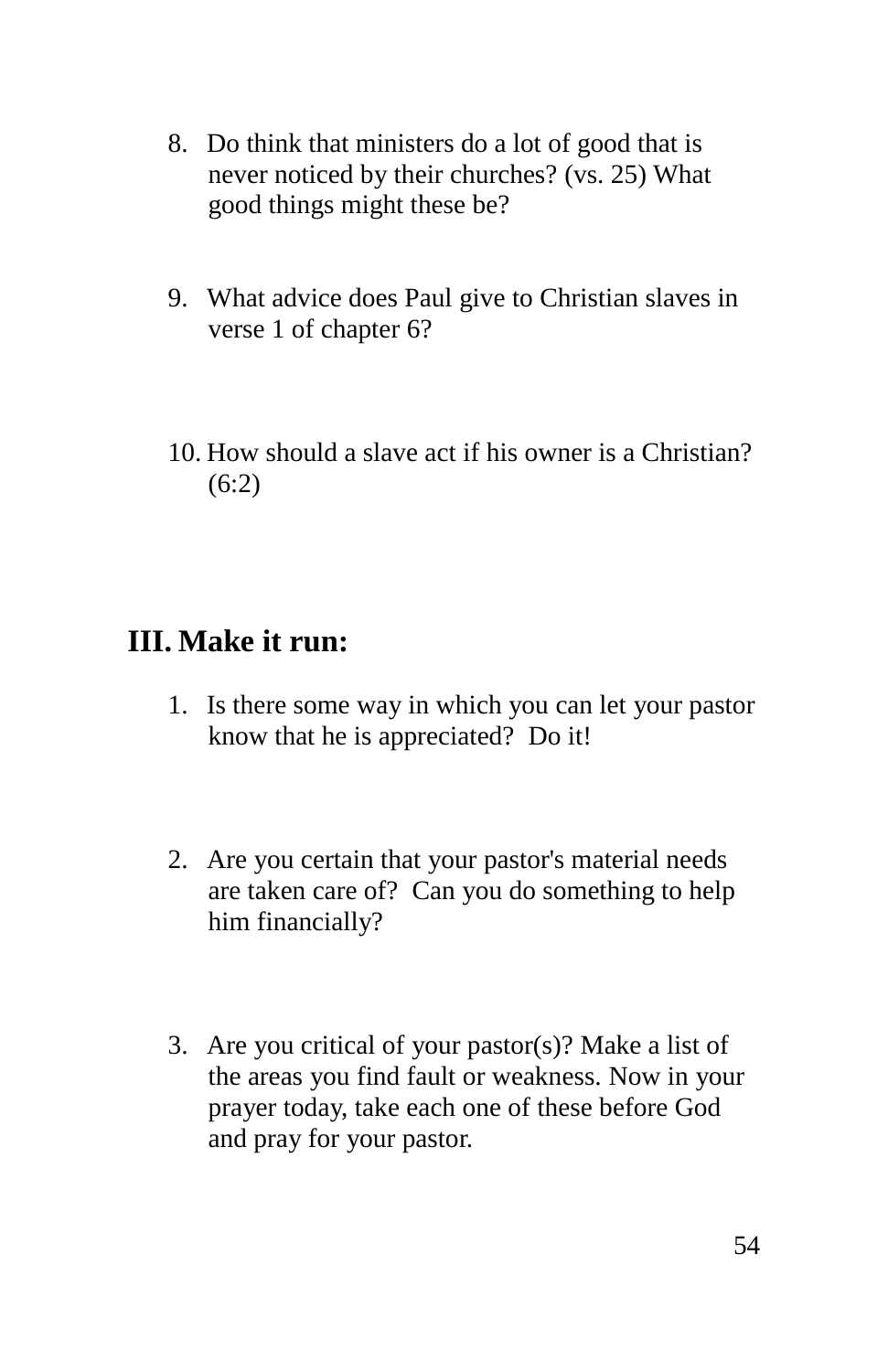- 4. What kind of worker are you?
- 5. What specific thing can you do today to improve the quality of your work?
- 6. Are people attracted to Christ because they see you as a faithful and diligent worker?

#### **IV. Prayer**

- 1. List the blessings for which you are thankful. Don't forget to thank God for your pastor and your church.
- 2. Requests to be made:
- a. Pray for your pastor. List his needs and weaknesses and bring each one to God.
- b. Pray that God will open up a way for you to show your pastor that you support him in his ministry.
- c. Pray that God will bless your work this week and make you efficient and diligent in all that you do.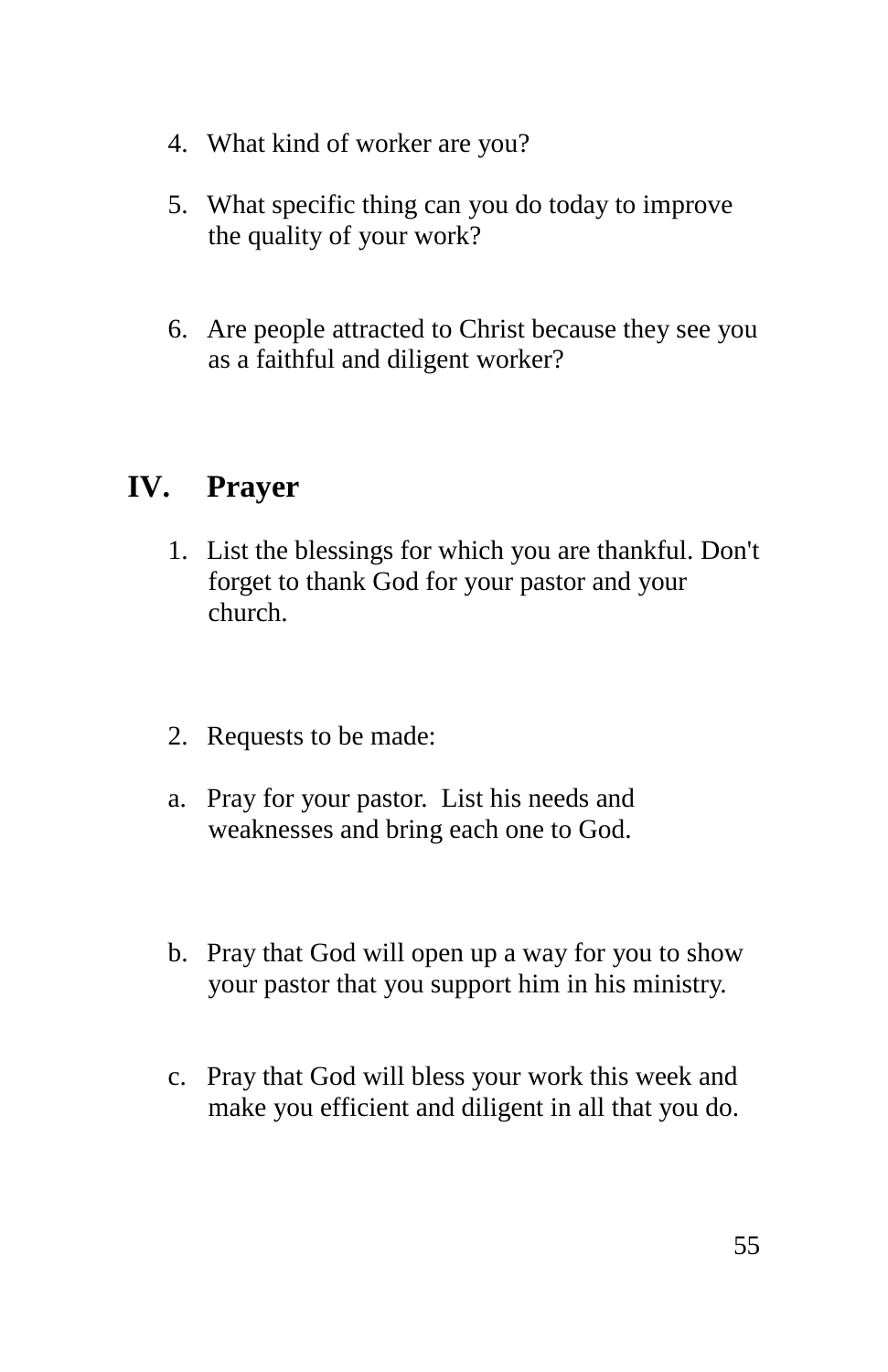# **LESSON ELEVEN**

Read I Timothy 6:3-10

## **I. Paraphrase it!**

- 1. Vs. 3:
- 2. Vs. 4:
- 3. Vs. 5:
- 4. Vs. 6:
- 5. Vs. 7:
- 6. Vs. 8:
- 7. Vs. 9:
- 8. Vs. 10: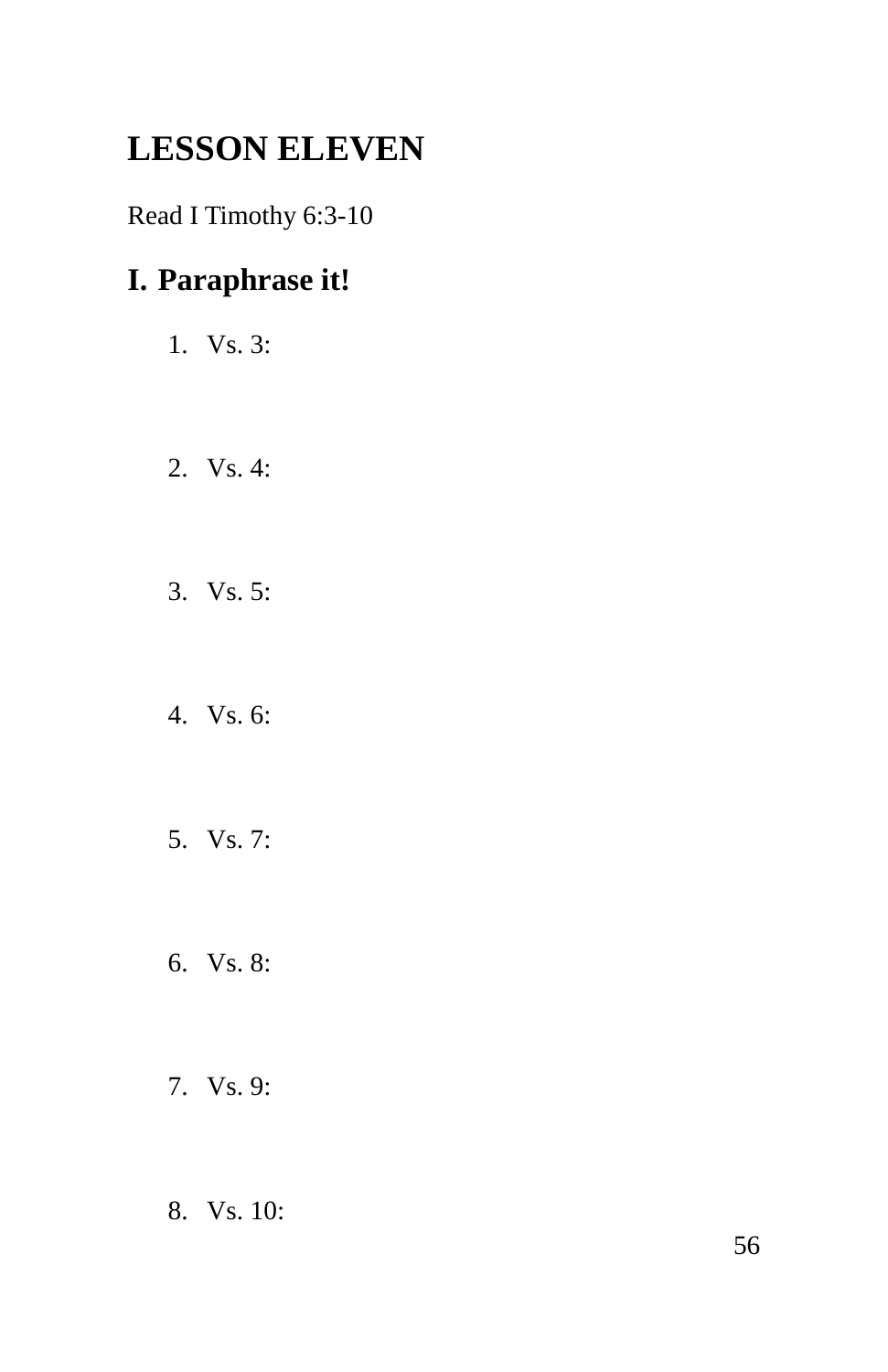## **II. Pull it apart:**

- 1. Try to explain the meaning of verse 6.
- 2. Paul is telling us in verse 6 that true wealth consists of two things. Define each one.
	- a. Godliness-
	- b. Contentment-
- 3. Even if we don't have a lot of money, with what should we be content? (vs. 8)
- 4. What happens to those who desire to be rich? (vs.9)
- 5. How is the love of money described in verse 10? What is the result of the love of money according to this verse?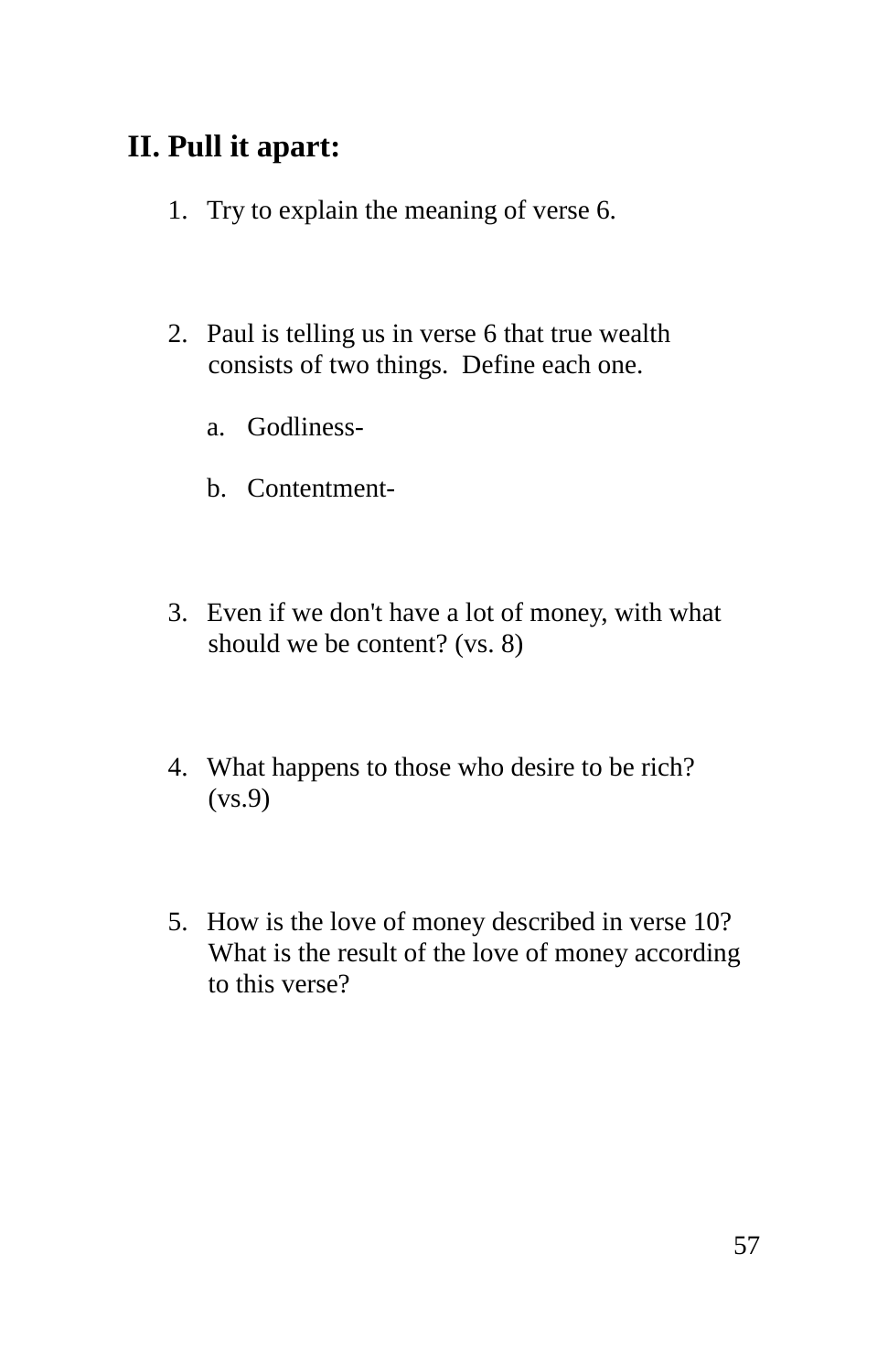## **III. Make it Run:**

1. What things can you do today to make yourself more content? (One of the best ways to gain contentment is to concentrate on all that you have, and forget the things you don't have.) So, make a list of all the things you have!

- 2. How can the Holy Spirit make you more godly today? Make a list of the things that would make you look more like Jesus.
- 3. Do you want to be rich? What kind of wealth are you going to work for today?
- 4. Look up verse 7. How is this going to affect your attitude at work today or tomorrow?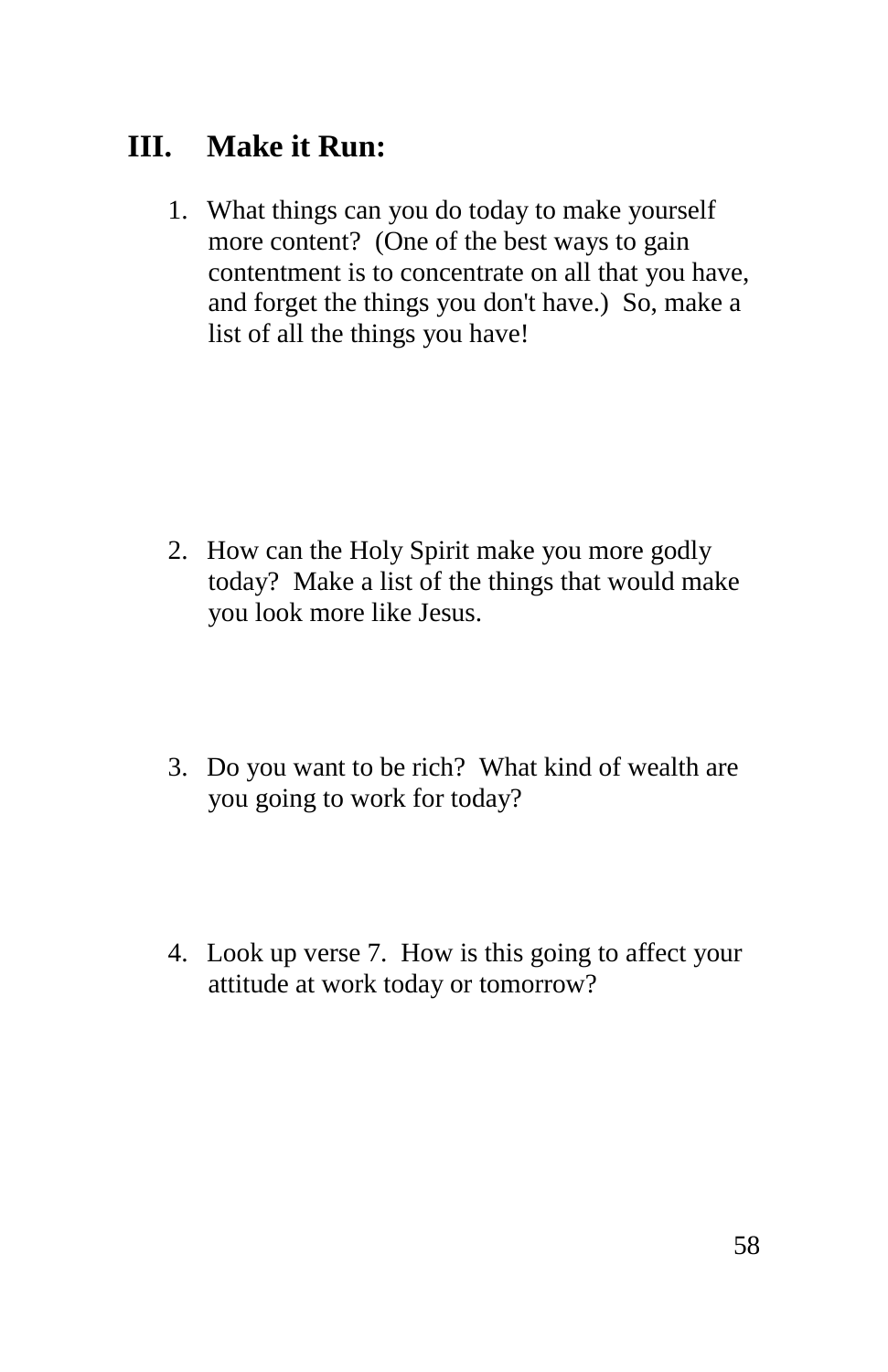## **IV. Prayer:**

- 1. Things I'm thankful for: You made a list of all the things you have. Now thank God for them all one by one!
- 2. Requests:
	- a. What other people need your prayers today?

- b. Ask God to cultivate a desire for true spiritual wealth within you.
- c. Ask God to grant more peace and contentment.
- d. Ask Him for more godliness.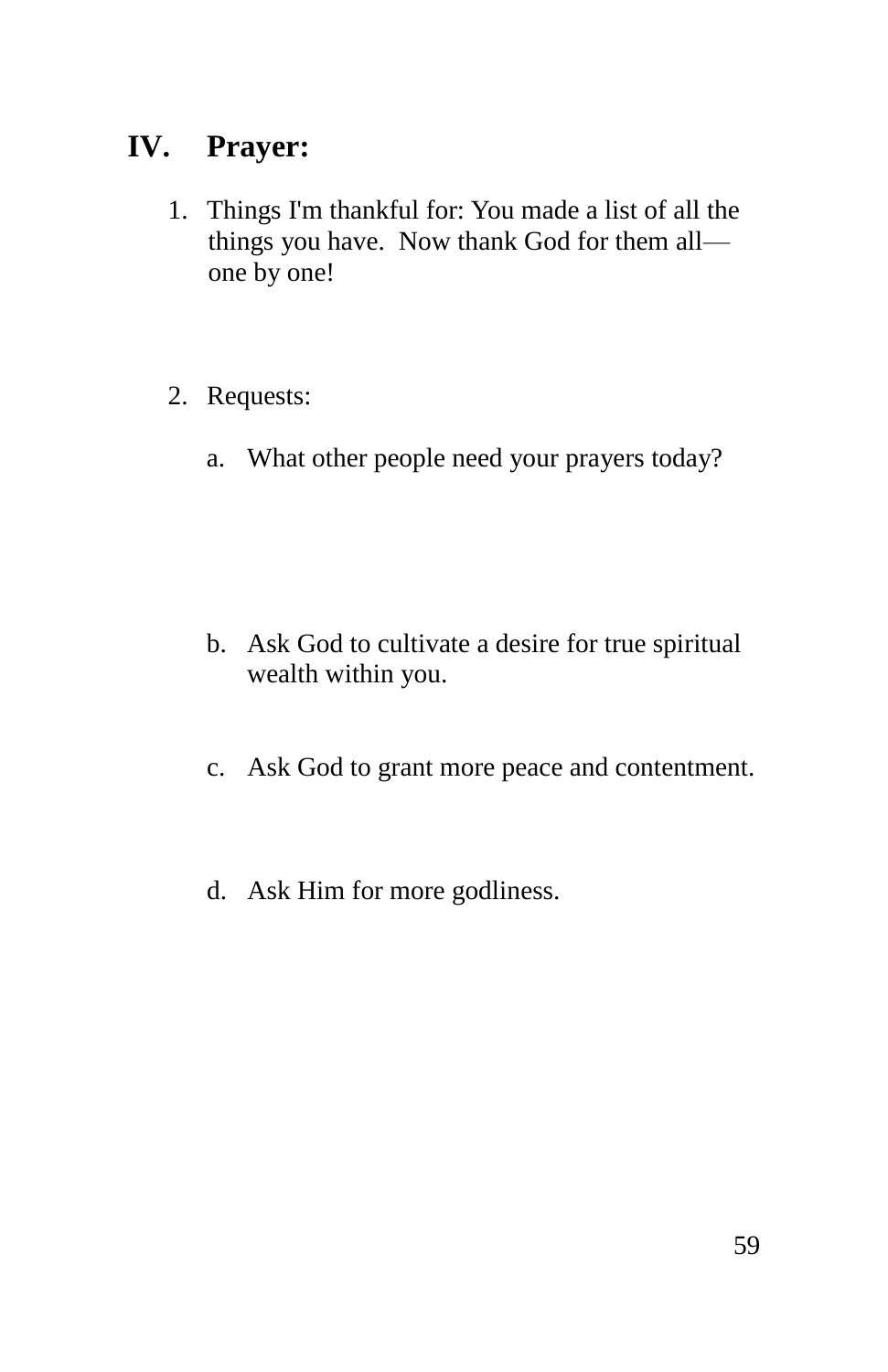# **LESSON TWELVE**

Read I Timothy 6:11-16

## **I. Paraphrase it!**

- 1. Vs. 11:
- 2. Vs. 12:
- 3. Vs. 13:
- 4. Vs. 14:
- 5. Vs. 15
- 6. Vs. 16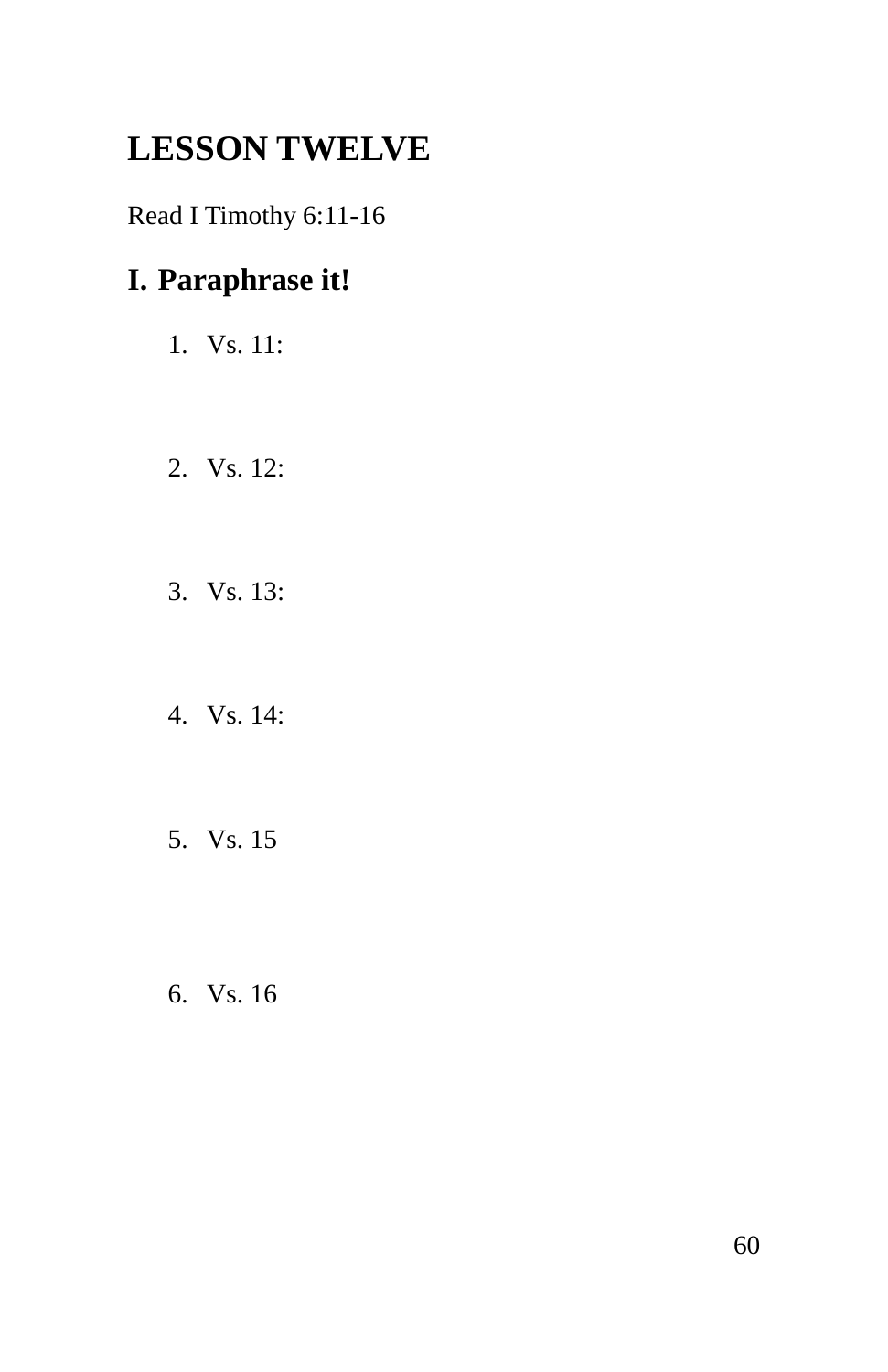## **II. Pull it apart:**

We find three general challenges in these verses.

1. Verse 11 gives us a list of the Christian virtues for which we should all strive. Try to reproduce this list in your own words.

- 2. Verse 12 states that we should fight for God and cling tightly to the salvation given to us. This means that we should put effort into living the Christian life and do all that we can to strengthen our faith.
- a. What kind of effort does your Christian life involve?
- b. Try to list a few practical suggestions about ways in which God can make your faith strong.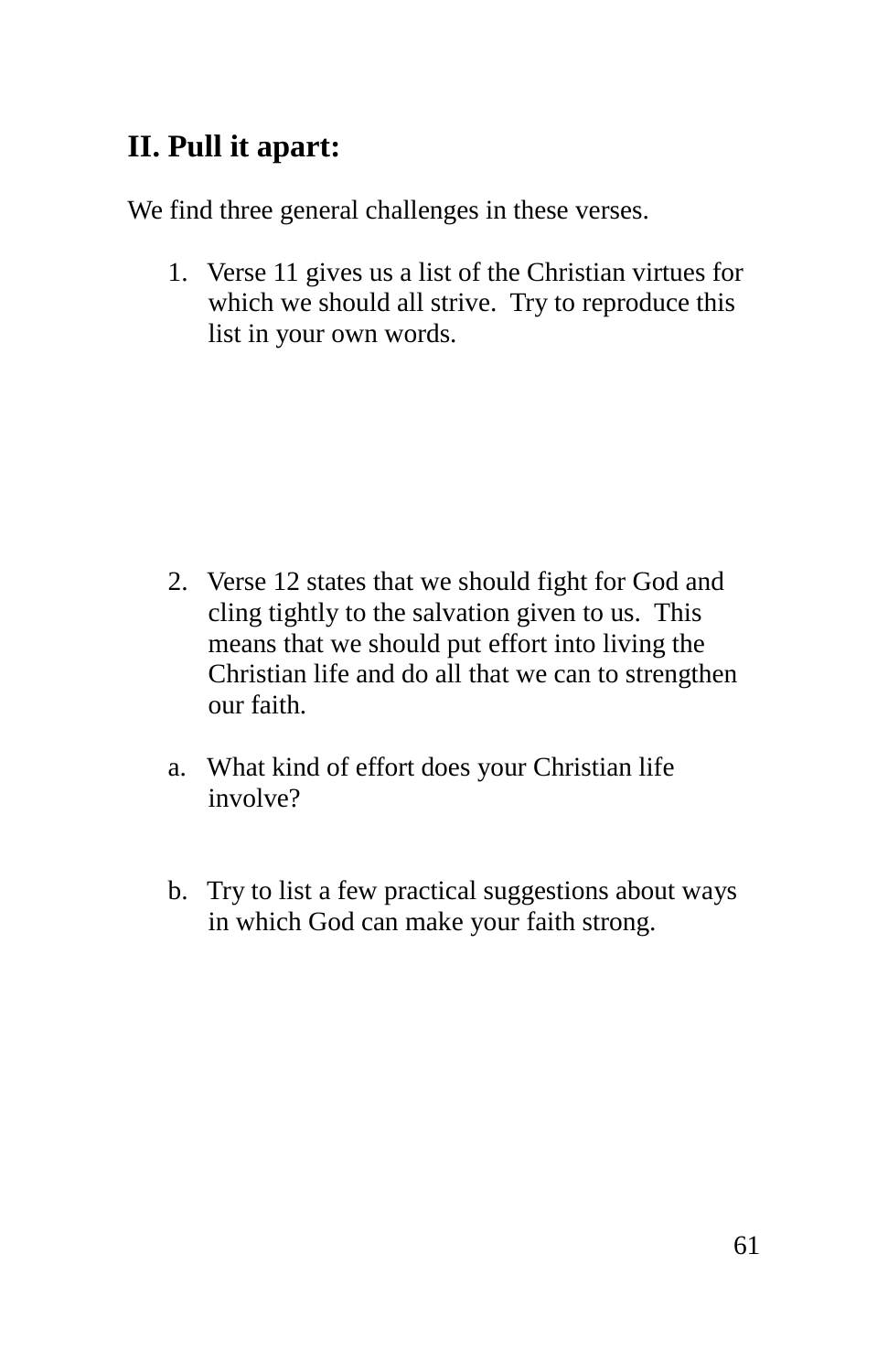- 3. In verse 14, Paul tells Timothy to strive to fulfill all that has told him to do. In another place he states that he, Paul, is striving to be the kind of man that God saved him to be. Describe the kind of person that God wants you to be.
- 4. How does Paul describe Christ in verses 15 and 16?

#### **III. Make it run:**

1. Try to state a specific way in which you can improve or strengthen these Christian virtues in your life.

a. How can you become more righteous?

b. How can you become more Christ like or godly?

c. How can you gain a stronger faith?

d. How can you show more love?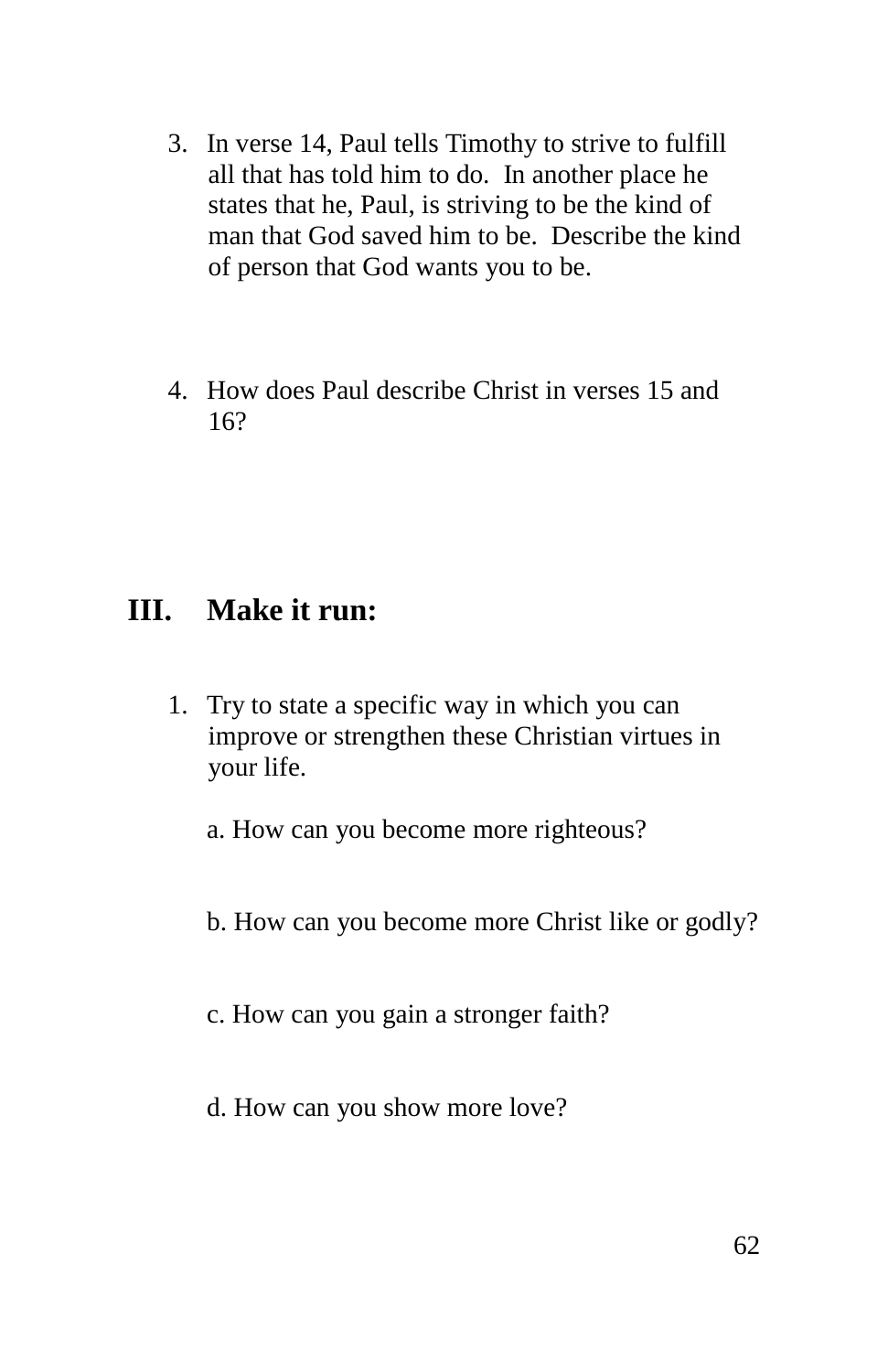- e. How can you demonstrate more patience in your life?
- f. In what area of your life could you be more gentle?

#### **IV. Prayer:**

- 1. Things you're thankful for:
- 2. Requests you should make:
	- a. For others-
	- b. For yourself. Make a list of the virtues and the ways you decided that you could improve yourself. Bring each one to God in prayer, asking that this improvement actually take place today.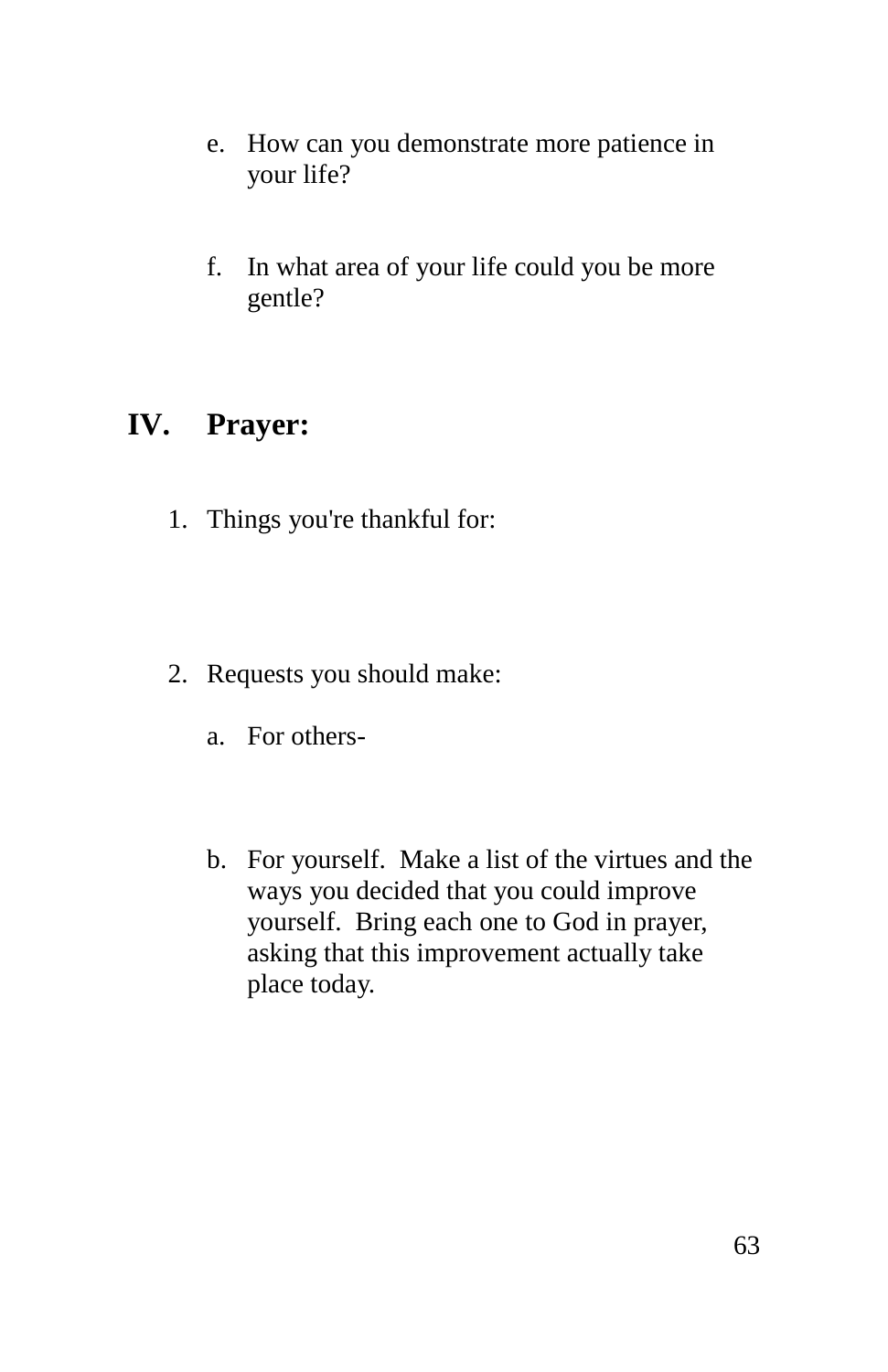# **LESSON THIRTEEN**

Read I Timothy 6:17-21

## **I. Paraphrase it!**

- 1. Vs. 17:
- 2. Vs. 18:
- 3. Vs. 19:
- 4. Vs. 20:
- 5. Vs. 21:

## **II. Pull it apart:**

There are several general challenges which you can derive from these verses.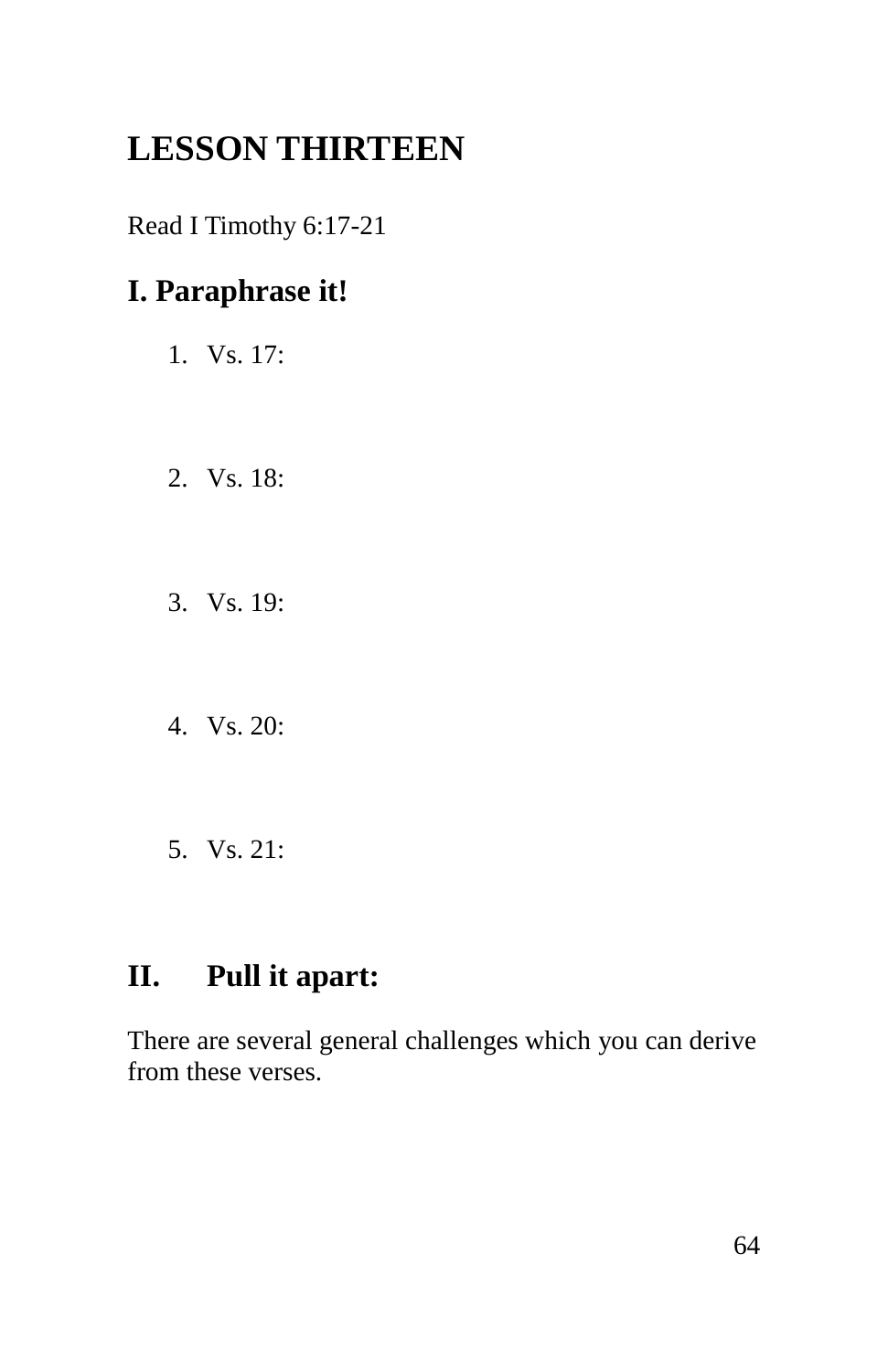- 1. I find two negative challenges and one positive one in verse 17. What are they?
- 2. What's the challenge contained in verse 18?
- 3. What is the challenge of verse 19?
- 4. What challenge and warnings are given to Timothy in verses 20 and 21?

## **III. Make it run:**

It's up to you now. Try to take some of those general challenges and apply them to your life today. What is God telling you to do in these verses?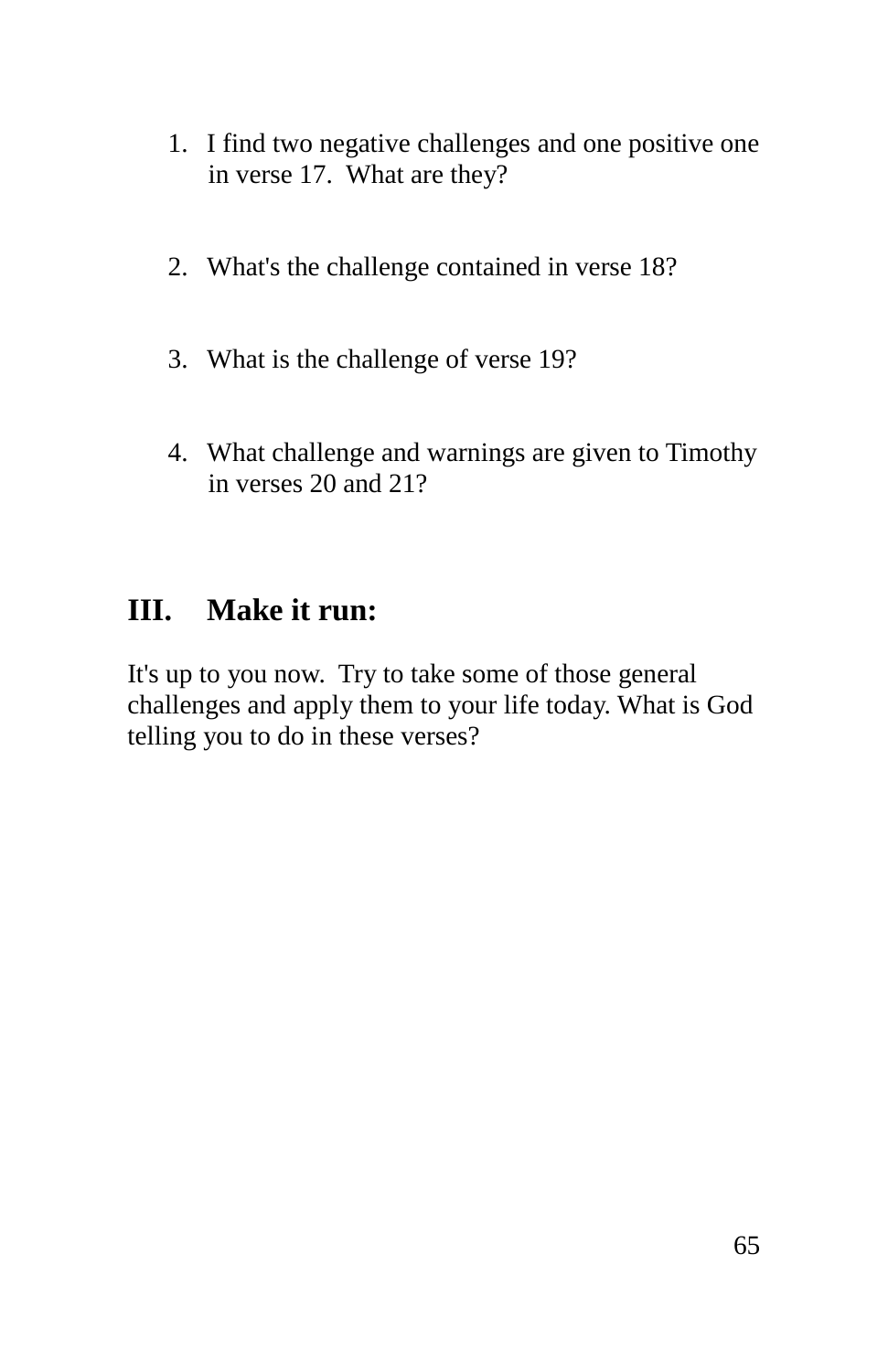## **IV. Prayer:**

1. And now make your own prayer page. Make a list of the things for which you are thankful. Next make a list of the specific needs that you should bring to God. Be sure to bring the specific challenges of this passage for your life to Him and ask Him to help you carry them out today.

2. Things for which I'm thankful:

3. Requests to be made: